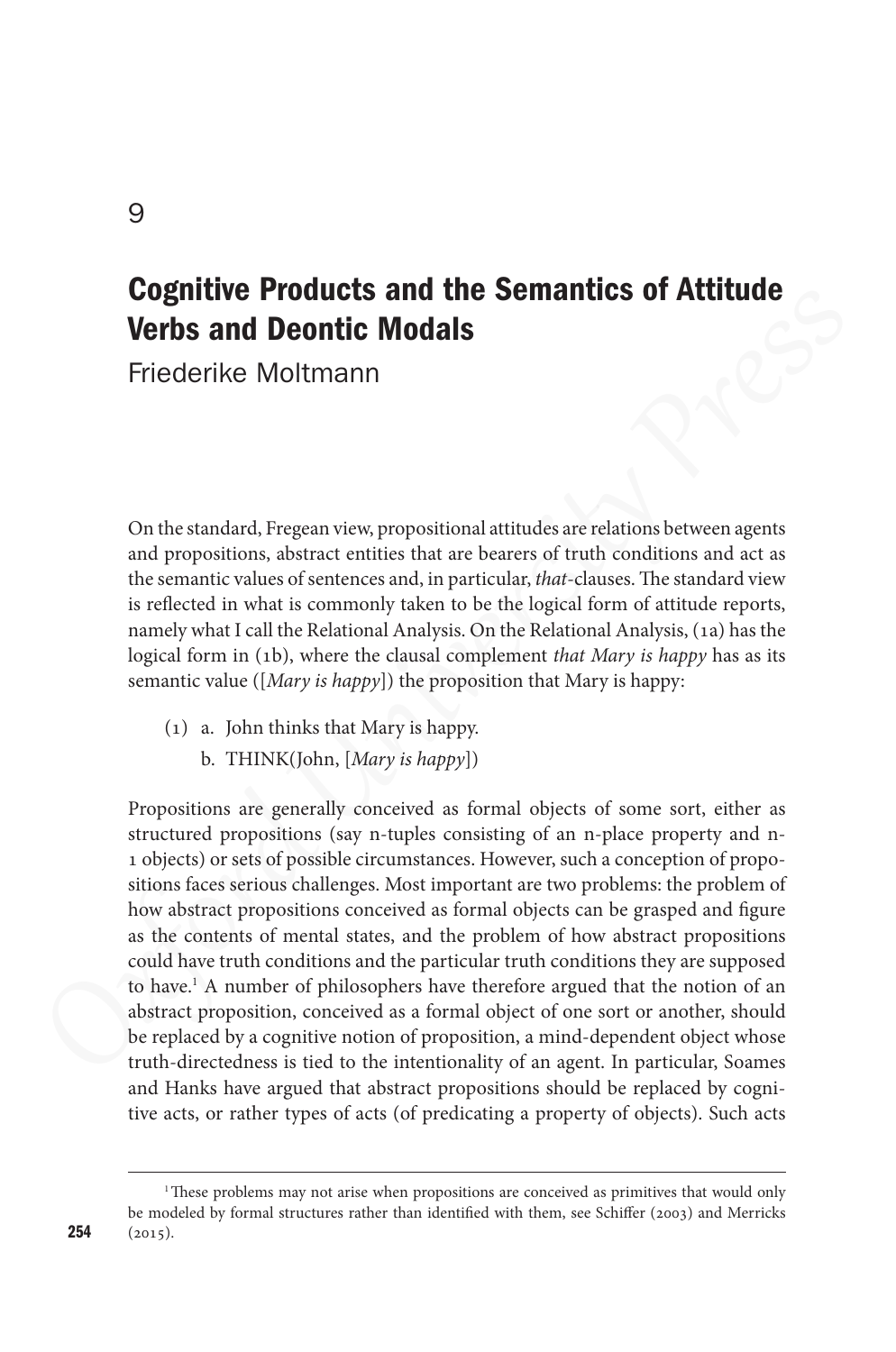are to play the role of truth-bearers, and types of such acts are to play the role of the meanings of sentences and the contents or objects of propositional attitudes. This view has important predecessors in phenomenology and early analytic philosophy.2

Soames and Hanks both adhere to the Relational Analysis of attitude reports, and thus take propositional attitudes to be two-place relations between agents and types of acts of predication. On their view, (1a) still has the logical form in (1b), but the semantic value of the clausal complement [*that Mary is happy*] will now be a type of cognitive act.

but the semantic value of the clausal complement [*that Mary is happy*] will now be<br>at type of cognitive act.<br>This paper agues that what should take the role of truth-beners associ-<br>and with propositional attitudes such a This paper argues that what should take the role of truth-bearers associated with propositional attitudes such as judgment or thought is not cognitive acts or types of acts, but the cognitive products of such acts (or types of cognitive products). The notion of a cognitive product is to be understood roughly along the lines of the distinction between actions and products of Twardowski (1912, this volume). This paper is not meant to be exegetical, though, but rather uses and further develops a range of ideas of Twardowski without adhering to all of Twardowski's views. Given the notion of a product, it is not an act of judging that is a truth-bearer, but a judgment, the product of an act of judging, and it is not an act of claiming that has truth conditions, but a claim, the product of an act of claiming. The distinction between cognitive or illocutionary acts and their products is little familiar, and Twardowski himself left the action-product distinction at an intuitive level, appealing mainly to linguistically reflected intuitions among different nominalizations in natural language. Moreover, Twardowski said nothing about the role that products play in the semantics of attitude reports, but just focused on the distinction between actions and products as such.

This paper will develop a semantics of attitude reports according to which clausal complements of attitude verbs act as predicates of cognitive or illocutionary products, or else of mental states; that is, they act as predicates of what I call "attitudinal objects." This semantics will be carried over to deontic modal sentences, which will involve "modal products" rather than attitudinal objects. Formally, the semantic analysis will make use of Davidsonian event semantics, so that attitude verbs express two-place relations between events (or states) and agents. Acts such as acts of thinking and judging will occupy the event argument position, and a function *prod* will map them onto their product, of which the clausal complement will then be predicated. Thus,  $(1a)$  will have the logical form below:

(1) c. ∃e(THINK(e, John) & [*that Mary is happy*](prod (e)))

Here *prod(e)* is the product of the Davidsonian event argument *e* of *think*, which expresses a relation between acts of thinking and agents.

The analysis in (1c) has a range of novel applications to central issues in the philosophy of language and semantics, which will be developed more fully

<sup>&</sup>lt;sup>2</sup>An example is Husserl (this volume).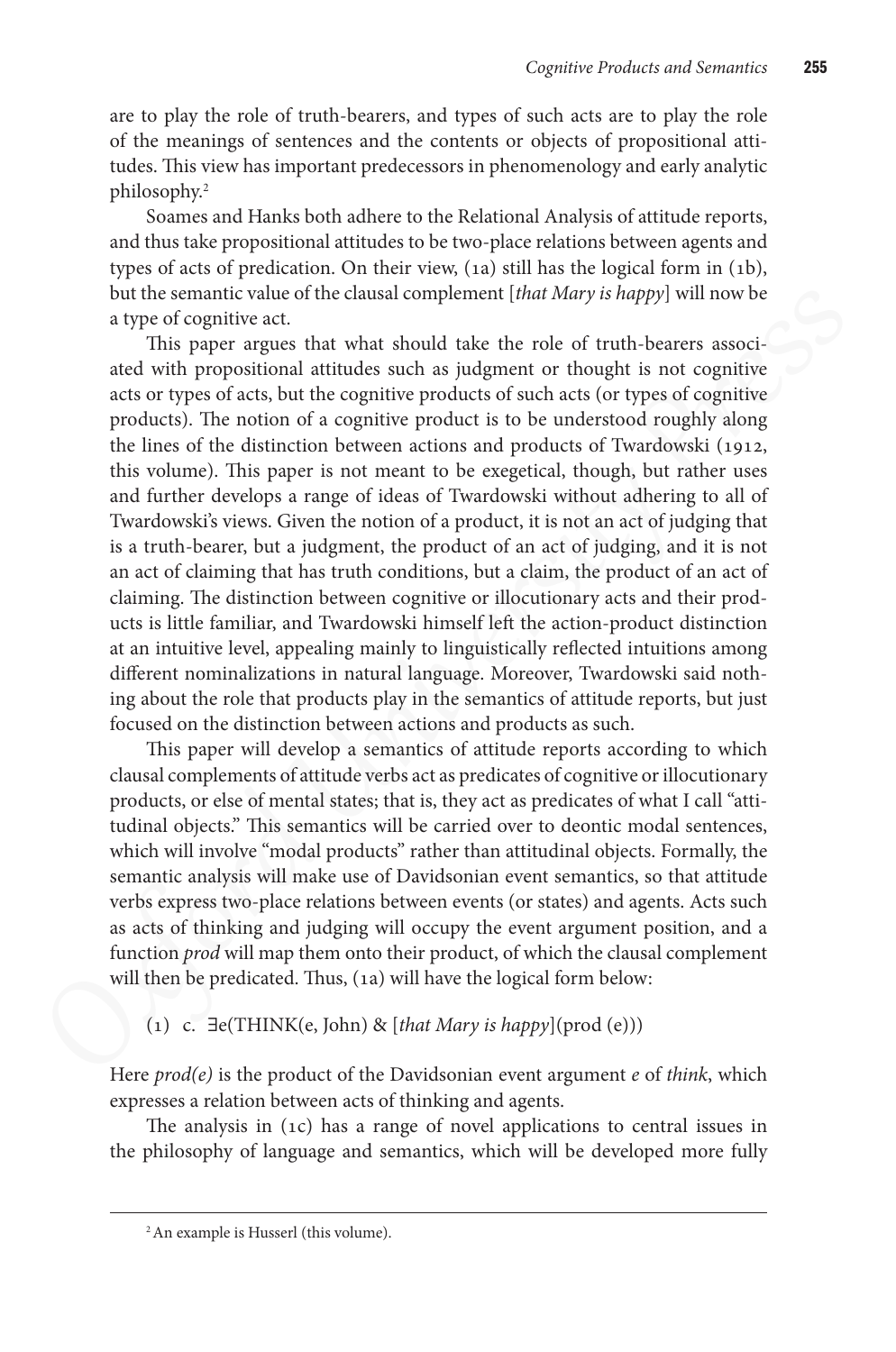elsewhere. This paper will focus on the distinction between actions and product as such, and on the motivations for making use of products (and mental states) instead of propositions for the semantics of attitude reports and deontic modals. The paper will further develop Twardowski's notion of a product, by introducing a greater range of characteristics distinguishing actions and products and arguing that products have the status of (abstract or physically realized) artifacts produced by the actions. Furthermore, the paper will introduce a novel notion of an (enduring) modal product, such as an obligation or permission. Modal products will be important for the semantics of deontic modals and promise a new semantics of modal sentences in general, a semantics that is based on modal objects rather than quantification over possible worlds. Both attitudinal objects and modal products generally come with truth or satisfaction conditions. For the semantics of clausal complements as predicates of attitudinal and modal objects, the paper will develop a version of Fine's (2012, 2014, forthcoming) recent truthmaker semantics. This means that attitudinal objects and modal objects will be associated with situations or actions acting as their truthmakers or satisfiers.

There is an alternative to the analysis in (1c) that also goes along with the action-product distinction. This is the neo-Russellian Multiple Relations Analysis of attitude reports, which I have pursued in previous work, along with the view that both actions and products are complex tropes or particularized properties (Moltmann 2013a, chap. 4). An appendix to this paper will outline this view and give reasons for no longer pursuing it.

### 1. The Notion of an Abstract Proposition and Its Recent Critique

ing) modal product, such as an obligation or permission. Modal products will be<br>important for the semantics of deontic modals and promise a new semantics of<br>modal sentences in general, a semantic that is based on modal obj In contemporary philosophy of language, propositions are primarily characterized in terms of their roles, namely as the sharable objects of propositional attitudes, the meanings of sentences (including the shared meaning of equivalent sentences from possibly different languages), and the bearers of truth and falsity. In order to fulfill these roles, propositions, it appeared, must be abstract and, in particular, mind- and language-independent (Frege 1918–1919). A common move then is to identify propositions with formal objects such as sets of circumstances or structured propositions (say, as sequences consisting of a relation and its arguments). Propositions in this sense have recently come under attack by a number of philosophers (Jubien 2001, Moltmann 2003b, 2013a, chap. 4; Soames 2010; Hanks 2007, 2011, 2015, this volume). One of the problems is how propositions as abstract objects can be grasped and figure as contents of mental states. An equally important one is the problem of the truth-directedness of the proposition and, related to that, the problem of the unity of the proposition. That is, briefly, why should a proposition that is identified with a set or a sequence be true or false, and furthermore why should an abstract structured proposition have the particular truth conditions it is meant to have? There is nothing inherent in an abstract structured object that makes it have (particular) truth conditions; rather, such conditions need to be externally imposed.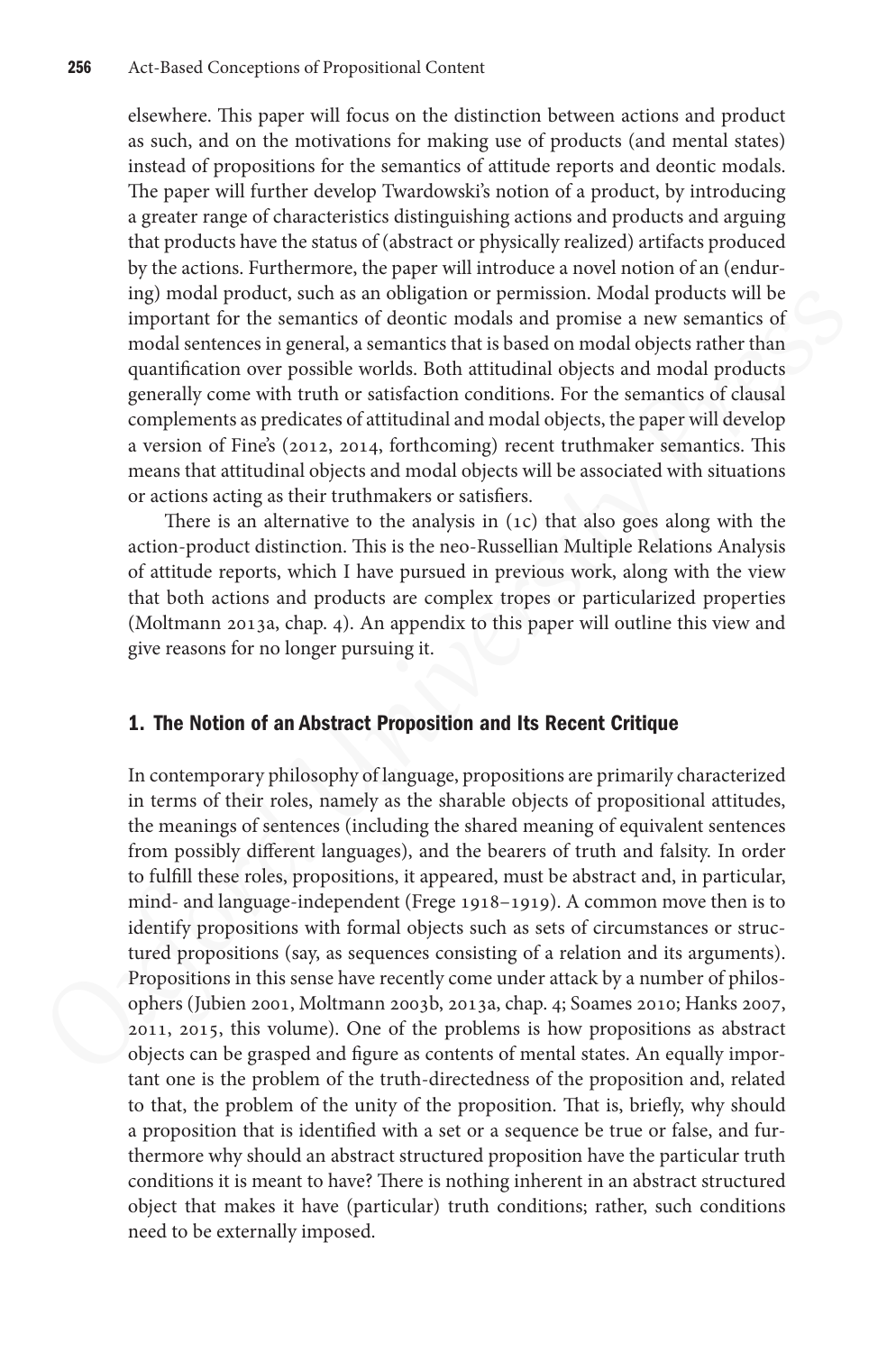These problems for abstract propositions have motivated an alternative, actbased approach to propositional content. Central to the act-based view is the notion of predication as a cognitive act, an act of an agent predicating a property or relation of its arguments (Jubien 2001; Moltmann 2003b, 2013a, chap. 4; Hanks 2007 2015; Soames 2010, 2015). The act of predication is meant to ensure the truth-directedness and particular truth conditions of propositions, which, on the act-based view, are identified with types of acts. The act-based approach is presented with different options when distinguishing types of acts of predication, which go along with different views as regards the logical form of attitude reports:

- [1] There are as many different types of cognitive acts of predication as there are different attitudes: predication in the belief way, predication in the thinking way, predication in the claiming way, etc. (Jubien 2001; Moltmann 2003b, 2004, 2013a, chap. 4). (Formally, the view matches the (neo-)Russellian Multiple Relations Analysis discussed in Appendix 2.)
- [2] There is a single type of cognitive act of predication, which corresponds to the most general attitude of "entertaining" or "understanding" (Soames 2010, 2015). This view maintains a separation of propositional content and force, and it goes along with a version of the relational Analysis according to which propositional attitudes are relations between agents and types of acts of predication in the entertaining way.
- presented with different options when distinguishing types of acts of prediction,<br>
unity this different options when distinguishing types of coordinates<br>
[1] There are as many different types of cognitive acts of predicat [3] There are different types of acts of predication of more general sorts, which match declarative, imperative, and interrogative sentences (Hanks 2007, 2011). This view considers propositional content to be inseparable from force and goes along with a version of the Relational Analysis according to which propositional attitudes are relations between agents and types of acts of predication of one of the three sorts.

My critique of the act-based approach will focus on [2] and [3], though it may also apply to a version of  $[1]$  (but see Appendix 2).

# 2. The Distinction between Actions and Products

### 2.1. CHARACTERISTICS DISTINGUISHING ACTIONS AND PRODUCTS

There is a serious problem for the act-based approach in general, and that is that actions or action types are simply not suited to play the role of propositions, namely as truth-bearers and the shared contents of attitudes. An act or act type is not something that is intuitively true or false, and it lacks a range of further properties that entities should have to be able to play the role of propositions (as will be elaborated shortly). There is a different sort of cognitive entity, though, suited to play that role, namely entities of the sort of "judgments," "thoughts," "beliefs," and "claims." These are cognitive and illocutionary products. Cognitive and illocutionary products fall under the more general category of "attitudinal objects," which also include mental states such as intentions, beliefs, and expectations (see Section 2.3) (Moltmann 2003a, 2003b, 2004, 2013a, 2014). Judgments and claims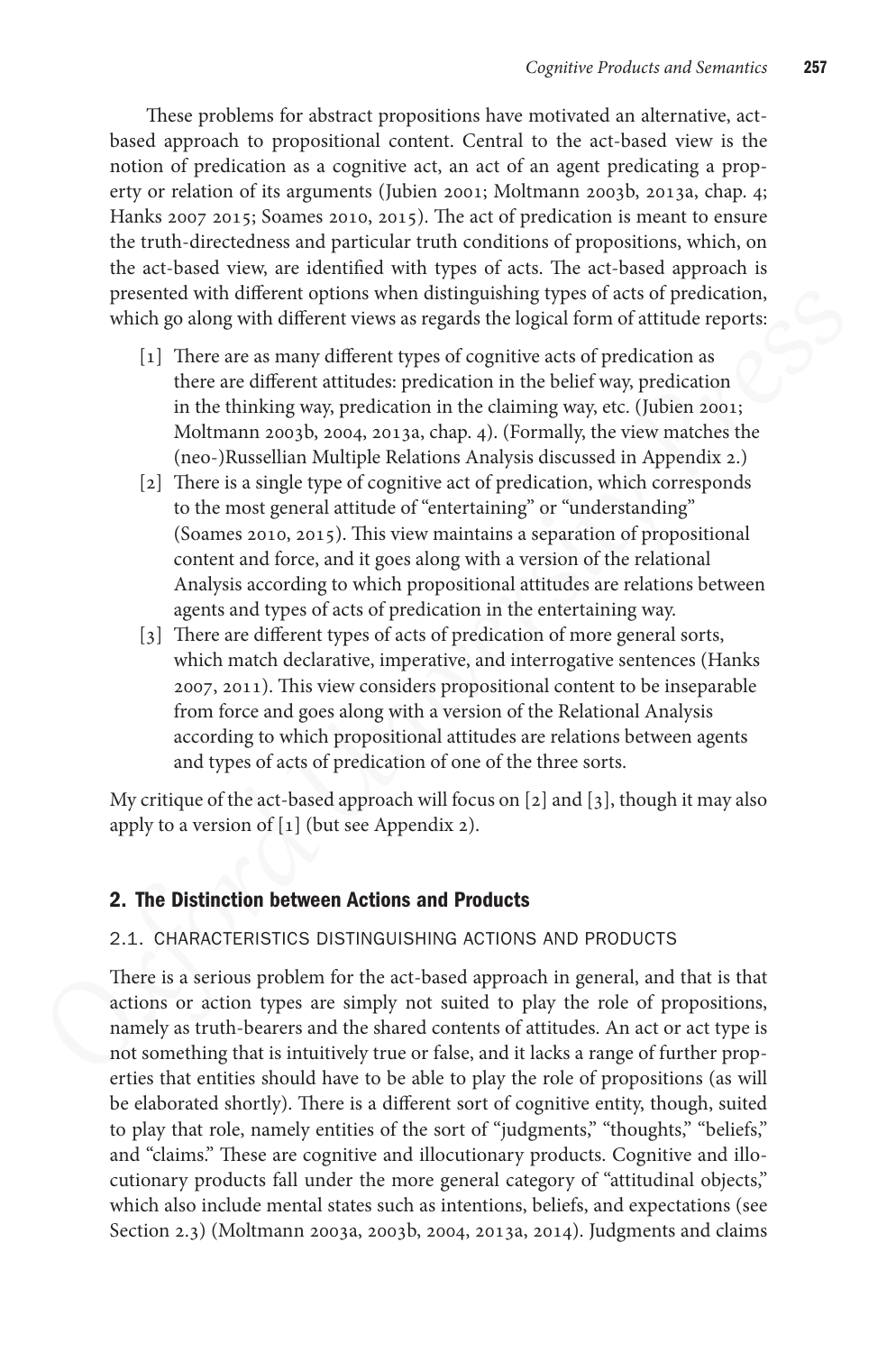are, by nature, entities that can be true or false; acts of judging and claiming are not. Judgments and claims are not abstract propositions, though; rather, they are cognitive particulars, but in the sense of products of cognitive acts, not the acts themselves.

The distinction between cognitive or illocutionary acts and the corresponding cognitive and illocutionary products or attitudinal objects goes back to Twardowski (1909, 1912).<sup>3</sup> Twardowski drew a very general distinction between actions and products, which includes not only the familiar distinction between an action and its enduring physical product, such as an act of writing and the writing (the written work), an act of drawing and the drawing, and an act of folding and the fold.<sup>4</sup> Twardowski's distinction also comprises a less familiar distinction between a mental act and its non-enduring mental product, such as an act of judging and a judgment, an act of thinking and a thought, and an act of deciding and a decision.<sup>5</sup> Furthermore, it includes the distinction between an illocutionary act and its (psychophysical) illocutionary product, such as the distinction between act of claiming and a claim, an act of requesting and a request, and an act of asking and a question.

products, which includes not only the familiar distinction between an action and the variing the variing the variing the variing the drawing and the drawing and the drawing and the drawing and the drawing and the drawing Entities such as judgments, thoughts, beliefs, desires, claims, and requests, according to Twardowski, are non-enduring products that exist only as long as there is the corresponding mental or illocutionary event or state.<sup>6</sup> However, judgments, thoughts, desires, claims, and requests can be "reproduced" by performing actions with similar products. The relation of similarity among products is central to the notion of a product and its proposition-like role, though Twardowski himself did not further elaborate it (and no in-depth attempt will be made in this paper either). The idea, roughly, is if two products are similar, then they are the same in content. That is, similarity among products is prior to a notion of content. The similarity relation among products allows for the "stabilization" of what appears to be an enduring propositional content, which emerges from the production of actions with similar products.7 For Twardowski, it is thus products, not actions, that approximate the notion of a propositional content. The notion of a product permitted him to overcome the objections in psychologism to an act-based conception of propositional content at the time (Twardowski, 1909). Thus, it is products, not actions, that were to play the role of

<sup>&</sup>lt;sup>3</sup>The distinction had been recognized already by Bolzano, actually (see the introduction to this volume). It also plays a central role also in the work of Ingarden (1931), a student of Twardowski's. For a presentation of Twardowski's view in its historical context, see Bobryk (2009), Betti (2016), Dubucs and Miskiewicz (2009), Miskiewicz (this volume), and van der Schaar (2006).

<sup>4</sup> See Twardowski (1912, §34) for a more detailed discussion.

<sup>5</sup>Twardowksi's (1912) examples actually include also states and their "products," such as a believing and a belief, an expecting and an expectation, and a hoping and a hope. But see Section 2.3. for a discussion as to whether there should be a distinction between states and products.

<sup>6</sup>Twardowski's view that non-enduring products last just as long as the corresponding action does not seem quite correct. For an action that is an accomplishment, say an act of asserting, the product (the assertion) is more likely to come into existence only at the end of the action.

<sup>7</sup>Also, the understanding of a product consists in the production of a similar product. In addition, the product that is to be understood needs to cause the product of the act of understanding (Twardowski 1912, §§33–34).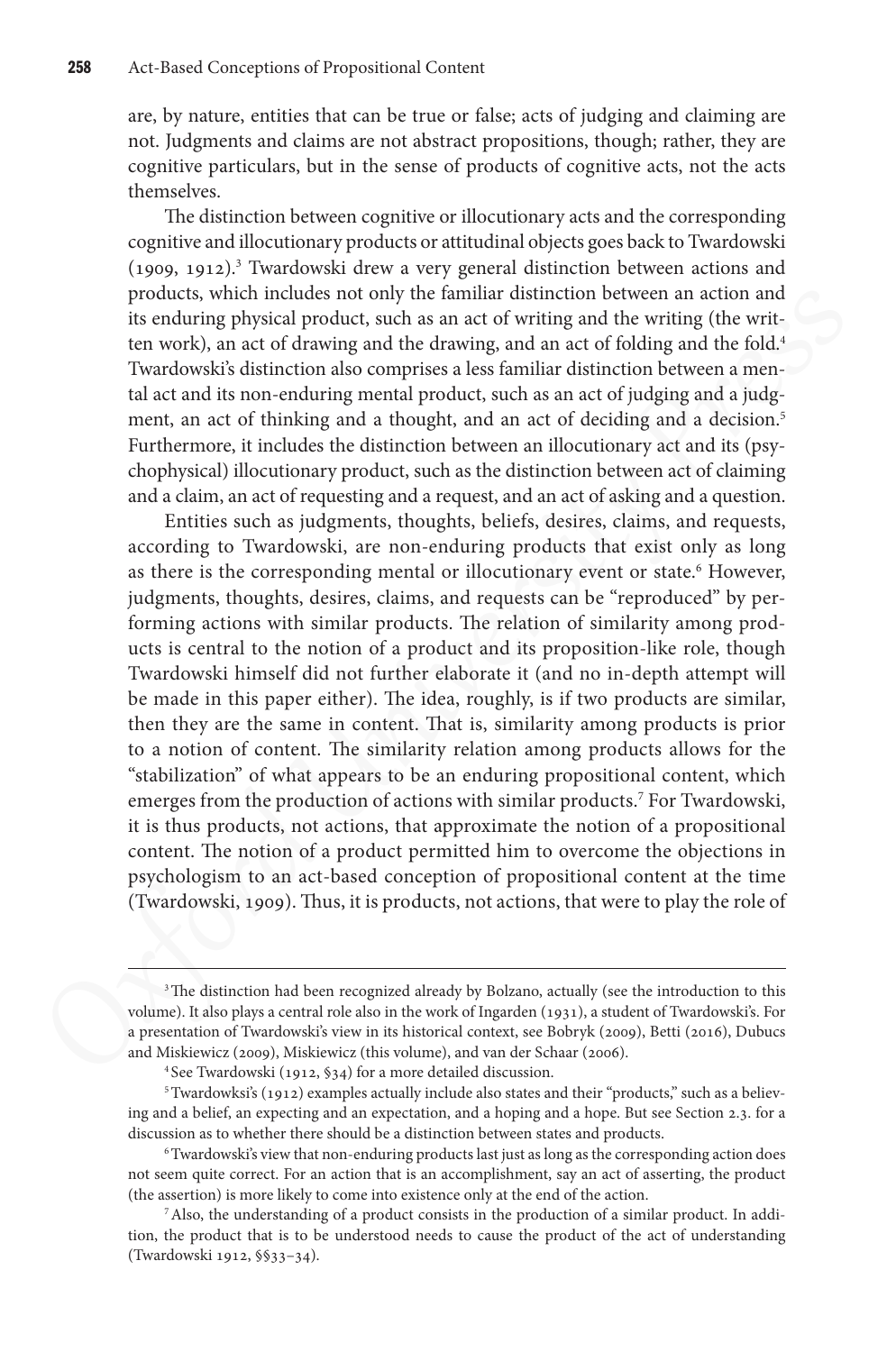meanings of sentences permitting logical inferences (so at least in Twardowski  $1909$ ).<sup>8</sup>

Like cognitive acts, cognitive products are mind-dependent entities and thus do not give rise to the problems of abstract propositions, namely how propositions could be grasped and have truth conditions. Truth and representation are tied to the intentionality of agents, and thus to their cognitive products—however such a tie is ultimately to be understood.

Products differ from actions in the sorts of properties they can have.<sup>9</sup> Two distinguishing characteristics of actions and products, the ability to bear truth or satisfaction conditions and the way of entering similarity relations, are mentioned by Twardowski himself and play a central role in his view—and for the distinction as such.

First, cognitive products have truth conditions or, more generally, satisfaction conditions, unlike actions. Cognitive products such as judgments can intuitively be true or false, but not so for cognitive acts such as acts of judging. Similarly, illocutionary acts such as speech acts of claiming can hardly be said to be true or false; rather, it is the claim, the product of the speech act, that is a bearer of truth or falsity.

Aune (1967) notes that the adverbial *truly* appears to predicate truth of the described action, which would contradict the generalization just stated:

- (2) a. John truly believes that he won the lottery.
	- b. John truly asserted that Mary is French.

Products differ from actions in the sorts of properties they can have? Two distinguishing characteristies of actions and products, the ability to bear truth or satisfaction conditions and the way of entering similarity re However, English *truly* is exceptional in conveying truth when applied to events, as a quick look at other languages indicates. German, French, and Italian, for example, do not have adverbial counterparts of *wahr, vrai,* or *vero* that act in the way English *truly* acts. The adverbial counterparts *wahrlich, vraiment,* and *veramente* mean "really" rather than "truly", in the German, French, and Italian translations of (2b) below:

- (3) a. *Hans hat wahrlich behauptet, dass Maria Französin ist*.
	- b. *Jean a vraiment dit que Marie est Française*.
	- c. *Gianni a veramente detto que Maria é francese*.

 $8$ Twardowksi (1912,  $\S$ 44) actually envisages the meaning of sentences in logical inferences to be "artifacts" in a different sense than I use the notion in this paper. See Betti (2006).

<sup>9</sup>Twardowski (1912) mentions a range of predicates that distinguish between actions and products, but he does not give a systematic characterization of the distinction in terms of the types of properties that actions and products have. Twardowski (1912, §22) mentions *define* as a predicate applying to concepts but not the activity of conceiving, *unintelligible* as applying to questions but not the act of posing of a question, *unsolvable* as applying to problems but not to the act of posing a problem, *overlook* as applying to errors but not acts of erring, *unfulfilled* as applying to expectations but not the action of expecting, *implement* as applying to resolutions but not acts of resolving to do something, and *inspiring* as applying to thoughts but to the activity of thinking.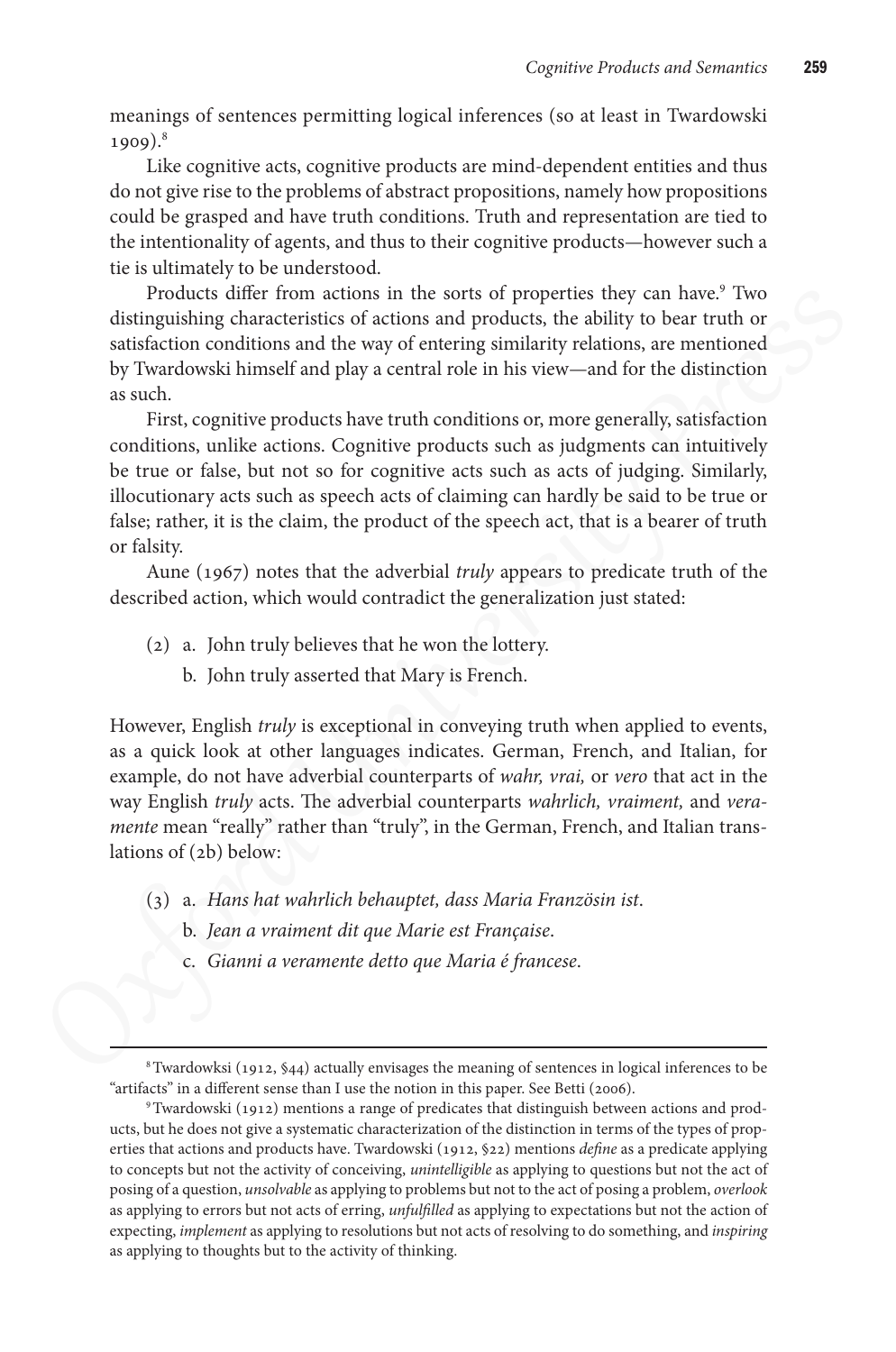*True* is infelicitous also as a noun modifier applying to actions. *John's true act of claiming* is just as unacceptable as *John's act of claiming is true*, in English as in other languages. This means that *truly* as an adverbial has a derivative meaning, sharing its meaning with *accurately. Accurate* is the adjective that specifically conveys adequacy of the representational content associated with an action (as well as a product). While the data about English, German, French, and Italian call for a more thorough linguistic study of adverbial formation and its semantics, they clearly show that no philosophical conclusion should be drawn from the particular way *truly* works in English.

elearly show that no philosophical conclusion should be drawn from the particu-<br>lar way fruly works in English.<br>Other products may proble tend to continuous but that existisfaction con-<br>ditions, of various sorts, reflected Other products may not have truth conditions, but rather satisfaction conditions, of various sorts, reflected in the applicability of a different predicates of satisfaction and violation (that is, failure to satisfy). For example, a decision may be implemented, but not an act of deciding. There is a great range of illocutionary acts and products that differ in that way, an observation made independently of Twardowski by Ulrich (1976) (who, though, does not use the notion of a product). A demand may be fulfilled or complied with, but not an act of demanding. A promise may be broken, but not an act of promising. A request may be followed or ignored, but not an act of requesting—at least not in the relevant sense of "following" or "ignoring." A command may be executed, but not an act of commanding.

Predicates expressing the satisfaction (or violation) of illocutionary products make it particularly clear that products can be neither acts nor propositions (Ulrich 1976). Propositions are not things that could (in the relevant sense) be fulfilled, implemented, complied with, broken, followed, ignored, or executed. Illocutionary products must be entities of a third kind, distinct from both propositions and events. This also holds for cognitive products. Decisions can be implemented, but hardly so for acts of deciding.

Truth-directed cognitive and illocutionary products differ from acts (and propositions) also in that they are associated with a particular correctness condition (Moltmann 2015a). A belief—this is how the notion in fact applies—is correct just in case it is true. Similarly, a claim is correct just in case it is true. The claim differs in that respect from the speech act: an act of claiming is correct just in case it fulfills whatever the contextually given norm, which may not include that of the truth of what is claimed. With truth-directed products, the fulfillment of the norm associated with the product consists in the truth of the product itself, but not so for the corresponding action.<sup>10</sup>

Truth or satisfaction conditions do not pertain to all products. Some products may lack truth or satisfaction conditions, such as expressive cognitive and illocutionary products (amazements, appreciations, certain sorts of imaginations).

<sup>&</sup>lt;sup>10</sup>The adverbial *correctly* behaves like *truly* in English, conveying truth rather than the correctness of acts:

<sup>(</sup>i) John correctly said/believed that S.

Again this is not so for the corresponding adverbials in other languages. Thus, the corresponding adverbial in German (*korrekt*) does not convey truth but correctness of acts.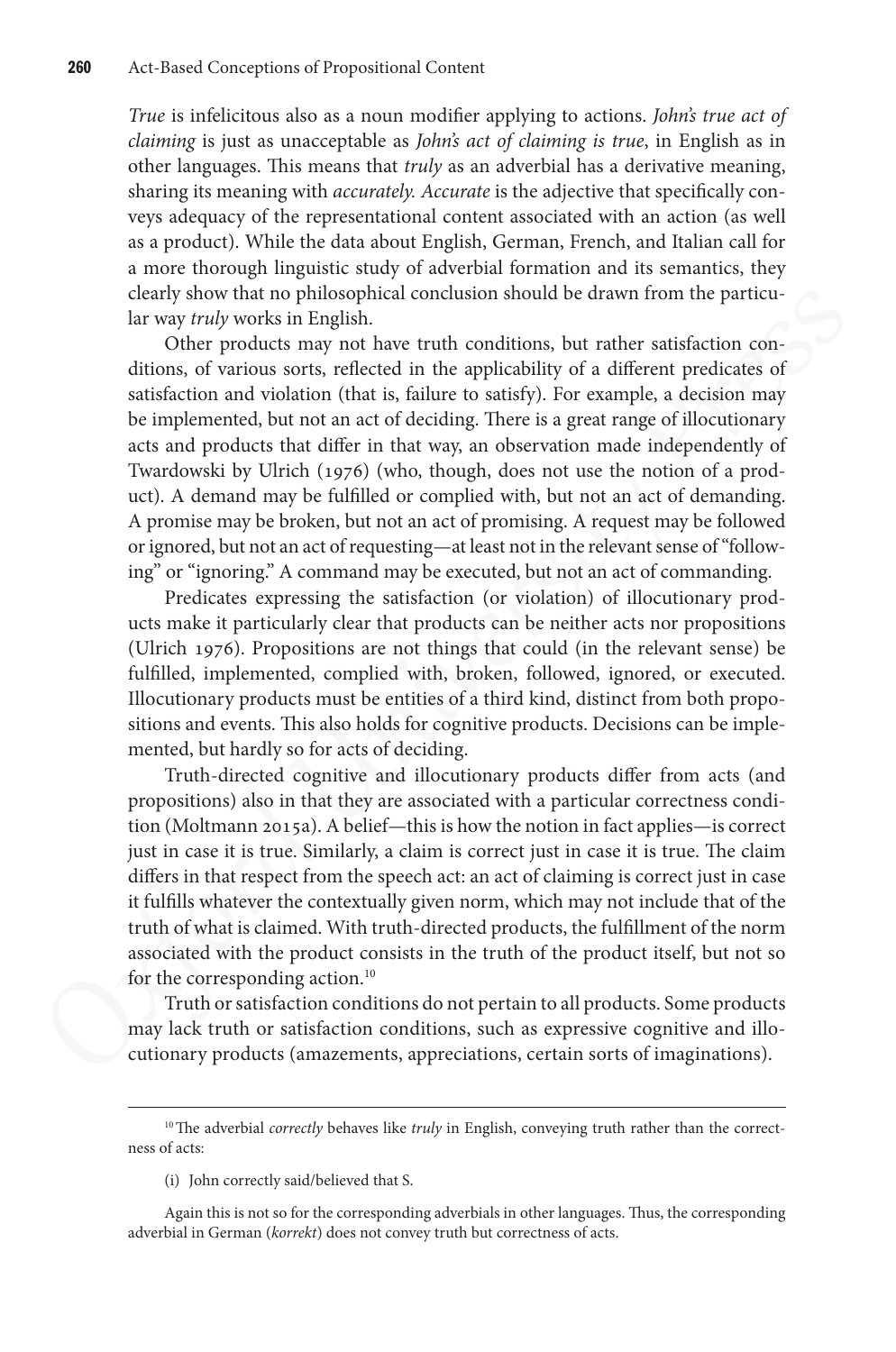A second important characteristic distinguishing actions and products is that products enter similarity relations strictly on the basis being the same in content. That is, for two products of the same sort (for example, two thoughts or two claims) to be exactly similar means for them to be the same in content.<sup>11</sup> By contrast, for two actions to be exactly similar, they need to fulfill other conditions, such as having been performed in the very same way. John's thought "is the same as" (that is, is exactly similar to) Mary's thought just in case the content of John's thought is identical to the content of Mary's thought. By contrast, for John's activity of thinking to "be the same as" Mary's, this condition is not generally sufficient (and perhaps not even necessary); rather, other conditions need to be fulfilled. For actions, the manner in which they are performed is essential for their identity, but for products the manner in which they are produced is not.<sup>12</sup>

The applicability of the *is* of identity also shows the involvement of force in cognitive and illocutionary products: exact similarity requires the same force. Thus, John's claim that Mary should leave cannot be "the same as" his request that Mary should leave, and John's desire to leave cannot be "the same as" his decision to leave. The involvement of force is also responsible for why cognitive and illocutionary products differ in what type of satisfaction or correctness conditions they are associated with.

tent of Johns's houselait is identical to the content of Mary's thought. By contrast, for John's activity of thinking to "be the same as" Mary's, this condition is not generally sufficient (and predator) such teven necess Actions and products differ also in properties of understanding. An utterance may be incomprehensible, but not the act of uttering. Understanding an answer is quite different from understanding the act of answering. Only the former relates to the content of the answer, not the latter. Furthermore, actions and products differ in their causal relations. If an illocutionary product has a causal effect, then the content will play a causal role, whereas content won't bear on the causal effect of an action. Thus, if John's speech delighted Mary, it is the content of the speech that has the emotional effect, but not so if John's speaking delighted Mary. Similarly,

12Relations of exact similarity are reflected in the applicability of *is the same as* in English, which expresses qualitative, not numerical identity:

- (i) a. John's thought is the same as Mary's thought.
	- b. John's thinking is the same as Mary's thinking.

(ia) is true just in case John has a thought with the same content as Mary, but not so for (ib). By contrast, the *is* of identity, which *does* express numerical identity, seems false of distinct attitudinal objects, at least under normal circumstances (let's say in which John's and Mary's thoughts were not coordinated):

(ii) ?? John's thought is Mary's thought.

Note that the predicate *is identical to* is better in that context, which indicates that it expresses qualitative, not numerical, identity:

(iii) John's thought is identical to Mary's thought.

 $11A$  "shared content" will of course mean a common feature of attitudinal objects, not an entity that attitudinal objects stand in a relation to. Propositional content is to be considered a feature of products, not an object products relate to.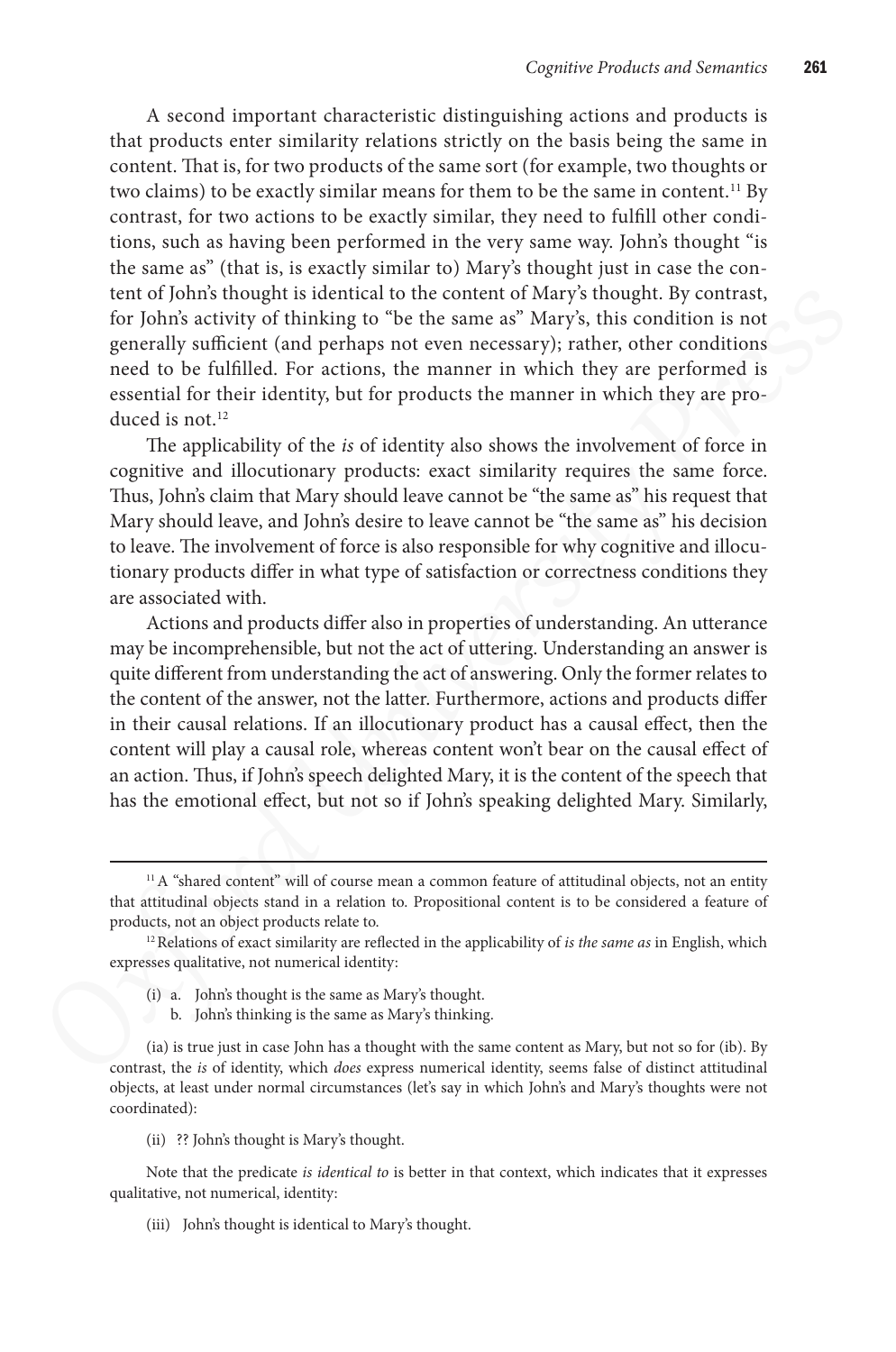for an answer to cause surprise, it is the content that triggered the surprise, but not so for an act of answering that caused surprise.<sup>13</sup> Related to properties of understanding and content-based causation are properties of content-based evaluation. When attitudinal objects are evaluated, they are evaluated with respect to both their content and their force, but not so for actions. A thought being interesting is something quite different from the act of thinking being interesting. It is also something different from an abstract proposition being interesting. Similarly, John's thought process may be unusual, without his thought or the corresponding abstract proposition being unusual.

John's thought process may be unusual, without his thought or the corresponding<br>dots throught process may be unusual.<br>Another important difference between actions and products oroccers<br>who relations (a difference not recog Another important difference between actions and products concerns partwhole relations (a difference not recognized by Twardowski). The part structures of cognitive and illocutionary products strictly involve content-related parts rather than temporal or material parts. That is, part structures of cognitive and illocutionary products are driven by partial content. Thus, a part of a thought, a belief, or a decision is not a temporal part, but a partial content. By contrast, the part structure of actions generally consists of temporal parts and not content-related parts. Thus, the parts of products are distinct from the parts of the corresponding actions. Part of John's decision cannot be part of the action of deciding. Part of John's claim cannot be part of the speech act. Part of John's answer cannot be part of John's answering.

Actions and products appear to also differ in their relation to time. Philosophical views about events and actions generally take them to have their time of occurrence essentially (most obviously when events are identified with space-time regions or property instantiations in times). But there is a strong intuition that the time of creation is not essential for (non-enduring) products. Non-enduring products such as thoughts, screams, or decisions may be spatiotemporally coincident with the action that produces them; however, a thought or scream might have occurred earlier than it did, and a decision could have been made later than it was.

### 2.2. COGNITIVE PRODUCTS AND ABSTRACT ARTIFACTS

The relation between a cognitive act and its cognitive product may seem hard to grasp, given that cognitive acts and their products may be spatiotemporally coincident, and that the distinction appears so closely tied to nominalizations in particular languages. Twardowski's (1912) article itself is focused on the linguistic properties of two sorts of nominalizations in Polish (in the first version of the paper), German (in the second version), and French (in an incomplete third version).<sup>14</sup> Clearly, though, Twardowski took the distinction to be a fundamental

<sup>&</sup>lt;sup>13</sup> Note that propositional content alone (what would be an abstract proposition) cannot be causally efficacious, but only in connection with an attitudinal or illocutionary force and an agent—that is, as part of a cognitive product.

<sup>&</sup>lt;sup>14</sup> The German version, "Funktionen und Gebilde," and the French version, "Actions et Produits," are available online at http://www.elv-akt.net/. In German, the contrast is between *Denken* 'thinking'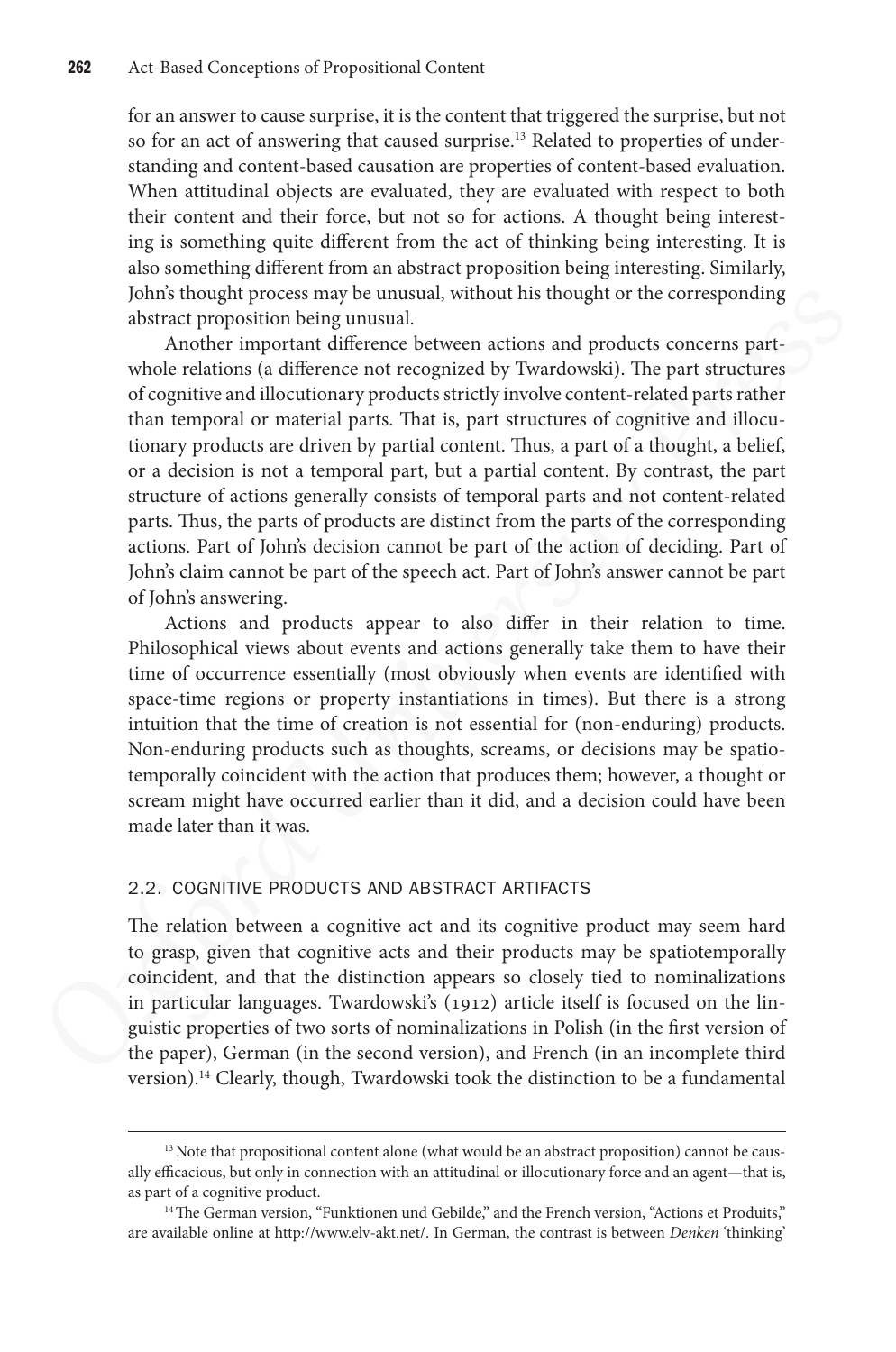philosophical one, not just one reflecting the semantics of particular types of nouns found in Polish, German, and French.<sup>15</sup>

In fact, the same sort of distinction is very compelling in many cases not directly tied to types of terms in a particular language. The distinction between cognitive or illocutionary acts and their products can be considered part of the more general relation between an act and the abstract or physically realized artifact that it creates—a view, though, that Twardowski himself did not articulate.<sup>16</sup> Artifacts may be "abstract" artifacts in the sense of Thomasson (1999), that is, artifacts that lack a material realization. Yet as artifacts they are created at a particular time and may go out of existence.

Artinges may be "abstract" artingests in the sense of Thomasson (1999), that is, arting<br>
facts that lack a matrixid realization. Yet as artifacts they are created at a particular<br>
time and may go out of existence.<br>
What i What is particular about artifacts in general is that they need not be tied to a particular physical realization. Artifacts may lack a physical realization entirely, such as electronic files and unwritten rules, as well as cognitive products such as thoughts, judgments, beliefs, and desires. Other artifacts, such as poems and musical compositions, may or may not come with a physical realization (as products of writing, reciting, or performing).<sup>17</sup> Even illocutionary acts may come with enduring materially realized products. Thus, a particular piece of writing is an enduring product of what may be a particular illocutionary act manifested by writing, not speech. Yet other artifacts may have multiple physical realizations, such as bronze statues and books.

Another particularity of artifacts—abstract artifacts like physically realized ones—is that they are mind-dependent. They depend for their identity on an agent and his or her intentions (Ingarden 1931; Thomasson 2004, 2005).

and *Gedanke* 'thought', *Urteilen* 'judging' and *Urteil* 'judgment', *Entscheiden* 'deciding' and *Entscheidung* 'decision'; in French the corresponding contrast is between *penser* and *pensée, juger* and *jugement, décider* and *décision*. The English translation reflects the distinction equally well.

<sup>15</sup>Twardowski's intuitive description of the distinction actually focuses on different aspects of entities. Thus, Twardowski characterizes nouns describing products as nouns "that do not bring to force the aspect of action, but bring to force a different aspect, the 'phenomenal' or 'static' aspect" (Twardowski 1912, §2). Similarly, in the particular case of a shout, as opposed to a shouting, he says "in speaking of the shout, we do in fact abstract from the activity of shouting, treating the shout as an acoustic phenomenon" (Twardowski 1912, §3). Twardowski (1912, §§4 and 9) appears to recognize a gradual transition from a distinction that differentiates between aspects of one and the same entity (as with certain physical action—product pairs) to a full-fledged ontological distinction both between mental actions and their products and, most obviously, certain psychophysical actions and their products (drawing and the drawing, etc). See also Brandl (1998) for a non-ontological view of the distinction.

<sup>16</sup> Twardowski actually uses the notion "artifact" in a very different way, meaning a subset of products, such as the products of "presenting a judgment," which, according to Twardowski (1912, §44) may serve as the meanings of sentences in logical inferences. See Betti (2006) and footnote 8.

<sup>17</sup>The difference between, on the one hand, thoughts, judgments, and desires, which cannot have a physical realization, and, on the other hand, poems and musical compositions is reflected in the applicability of predicates like *write* to the latter, but not to the former:

- (i) a. John wrote a poem/a song.
	- b. ??? John wrote a thought/a judgment/a desire.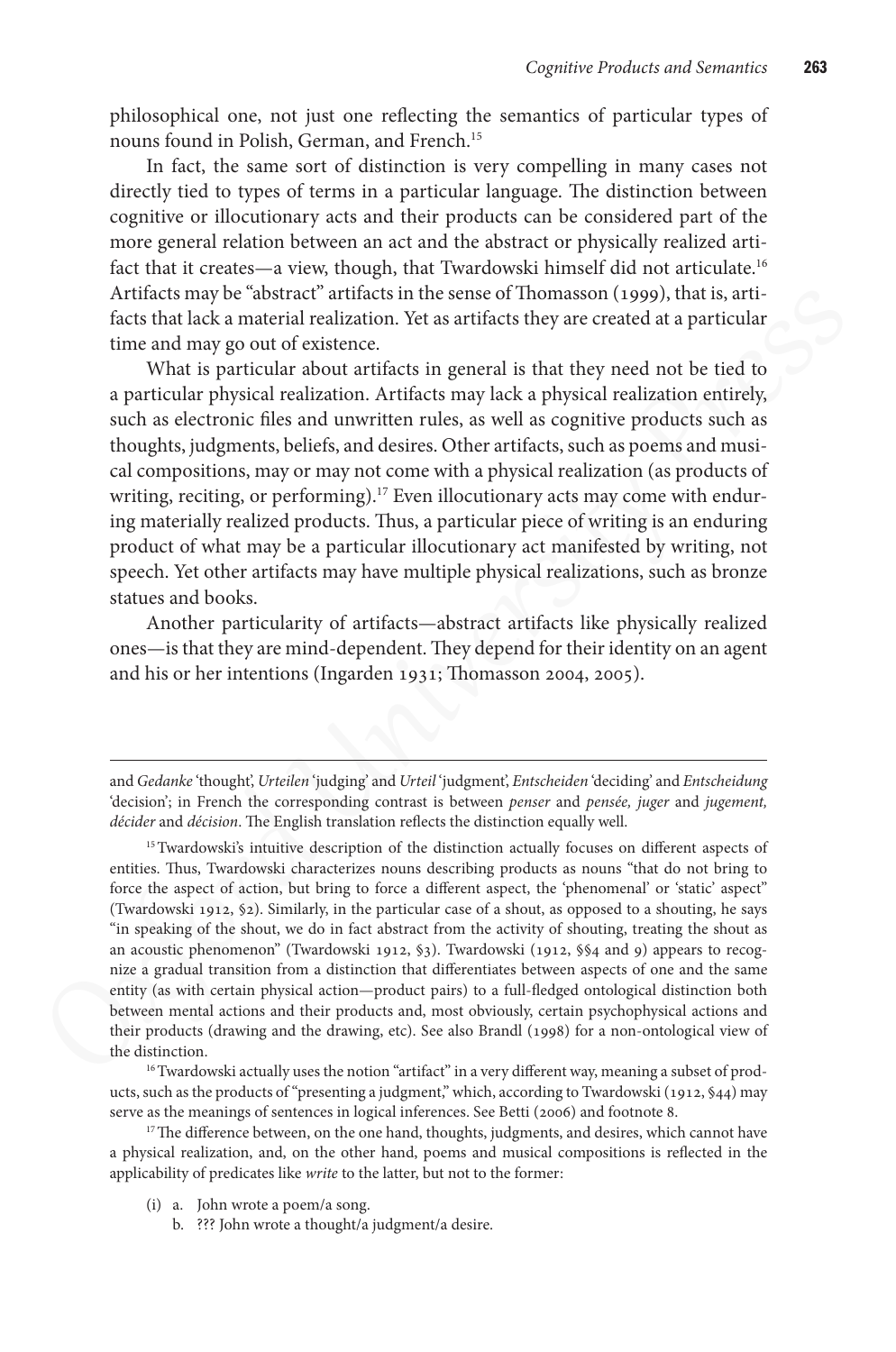The characteristics distinguishing cognitive and illocutionary products from the corresponding actions can be found in essentially the same way with other abstract artifacts not tied directly to particular types of terms of natural language (product nominalizations), such as laws and rules or works of art of the relevant sort. Moreover, they can, to an extent, also be found with materially realized artifacts.

representational properties, but not so for the acts of creating them. Moreover, and thus carry normative force, but not so for the actions of creating or settings preshots of the coloured or violeal conditions and thus t First of all, artifacts, whether or not they have a physical realization, may carry representational properties, but not so for the acts of creating them. Moreover, artifacts may bear satisfaction conditions and thus carry normative force, but not so for the actions of creating or setting up those artifacts. Laws or rules can be followed or violated and thus have normative force, but not so for the actions of establishing them. Artifacts with representational or normative properties also share the content-related types of properties that cognitive and illocutionary products display, such as properties of understanding and content-based causation and evaluation. Works of art and not the acts of their creation are meant to be the objects of aesthetic evaluation, and clearly works of art may have a range of aesthetic properties that the acts of creating hardly need to share.

Moreover, artifacts may have a part structure based on partial content rather than material parts, as is obvious from the understanding of *part of* in *part of the law* and *part of the novel*. Representational artifacts that have a material realization, such as books and letters, typically have two distinct part structures, one based on partial content and one based on material (spatial) parts. Thus, a book (token) as a materially realized artifact has two part structures at once, allowing for two readings of *part of. Part of* in *describing a part of the book* may stand either for a part of the information object (partial content) or for a physical part of the material object.<sup>18</sup>

Cognitive and illocutionary products also share with works of art their dependency on an agent. Works of art, whether abstract or physically realized, depend on their creator for their identity—at least on a common view.19 Two artists could not, by accident, compose one and the same poem. Rather, even if the poems composed by the poets are the same in content, they are distinct works of art.

Recognizing that cognitive and illocutionary products fall under the more general category of (abstract or physically realized) artifacts, which are an indisputable part of common sense ontology, makes cognitive and illocutionary products much easier to accept. At the same time, it must be added that the category of artifacts is far from uncontroversial, and that there is not much of a fully developed ontological theory of artifacts. Still, artifacts themselves are well characterized by common characteristics not shared by any other category of objects.

<sup>&</sup>lt;sup>18</sup> For some reason, illocutionary products, with an auditory physical realization, do not display two types of part structure, but only the content-related one. *Part of the claim, part of the demand*, and *part of the answer* can never refer to part of the speech act.

<sup>&</sup>lt;sup>19</sup>The view had been defended by Fine (1982) and Thomasson (1999) for fictional characters. But see, for example, Deutsch (1991) for a different view.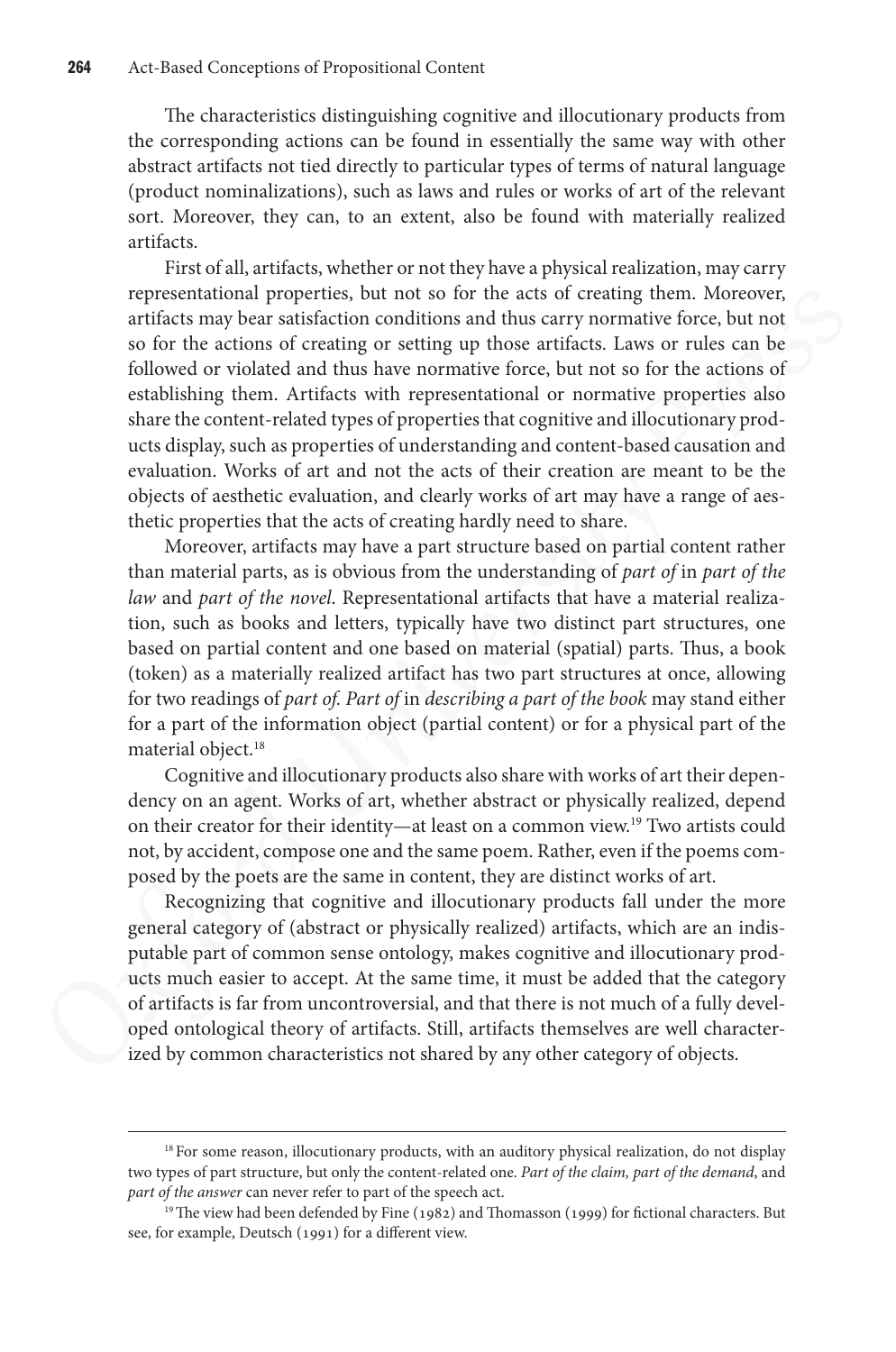#### 2.3. PRODUCTS AND MENTAL STATES

Entities such as intentions, beliefs, and desires share the general characteristics of cognitive products. First, they have truth or satisfaction conditions: an intention can be realized, a belief can be true, a desire can be fulfilled. Moreover, they appear to enter similarity relations on the basis of being the same in content. John's intention is the same as Mary's, John's belief is the same as Mary's, John's desire is the same as Mary's just in case they share their content, that is, their satisfaction conditions. Furthermore, entities such as intentions, beliefs, and desires have a part structure based on partial content. Part of John's intention, part of John's belief, and part of John's desire can only be a partial content, not a temporal part of a state. Finally, intentions, beliefs, and desires appear to be able to enter causal relations, based on content. Mary's belief, intention, or desire may cause her to act a certain way or to form other beliefs, intentions, or desires.

tion conditions. Furthermore, entities such as intentions, beliefs, and desires have a part structure based on partial content. Part of John's belief, and part of John's helief, and part of John's helief, and part of John However, beliefs, intentions, and desires are not obviously products of acts, and certainly the terms used to refer to them are not derived from verbs describing cognitive acts; rather, they are derived from stative verbs (believe, intend, desire). Still, one might try to assimilate the objects in question to artifacts, though not derived from the state described by the corresponding verbs. There are various conceptions of belief that have been offered by philosophers of mind that could make beliefs, say, come out as artifacts.<sup>20</sup> On one conception of belief, beliefs are mental representations with representational character, such as sentences in a language of thought. On that conception, beliefs are enduring products, presumably set up by an act of judging and placed in a "belief box," as enduring mental artifacts. On a functional variant of that conception, beliefs as mental representations are functionally individuated, in terms of their causal roles regarding the external environment. A notion of artifact is applicable to that conception as well. There are functionally individuated artifacts, such as a piece of wood that gains the status of an artifact by being habitually used as a table. On another, dispositionalist conception of belief, beliefs would be based on judgments (or other mental acts) produced regularly over time. Again, such a conception could be subsumed under the notion of an artifact, since artifacts include unwritten rules or habits that, like other artifacts, may carry normative properties. Finally, there is the interpretationalist conception of belief, according to which beliefs result from an interpretation of behavior of the agent (Dennett's 1987 intentional stance). Beliefs on this conception are what can be called *recognitional products*, products that do not result from the creation of a new object but from the recognition of an entity in a given situation. Recognitional artifacts can be found in other areas of social ontology. Certain works of art are recognitional artifacts, such as Chinese scholar rocks. Chinese scholar rocks, in the best tradition, do not involve any material interference on the part of the artist, but only recognition of a stone as an object of art on the basis of its natural aesthetic properties.

<sup>20</sup>Here I will follow E. Schwitzgebel; see his entry "Belief," in *The Stanford Encyclopedia of Philosophy* (https://plato.stanford.edu/entries/belief/).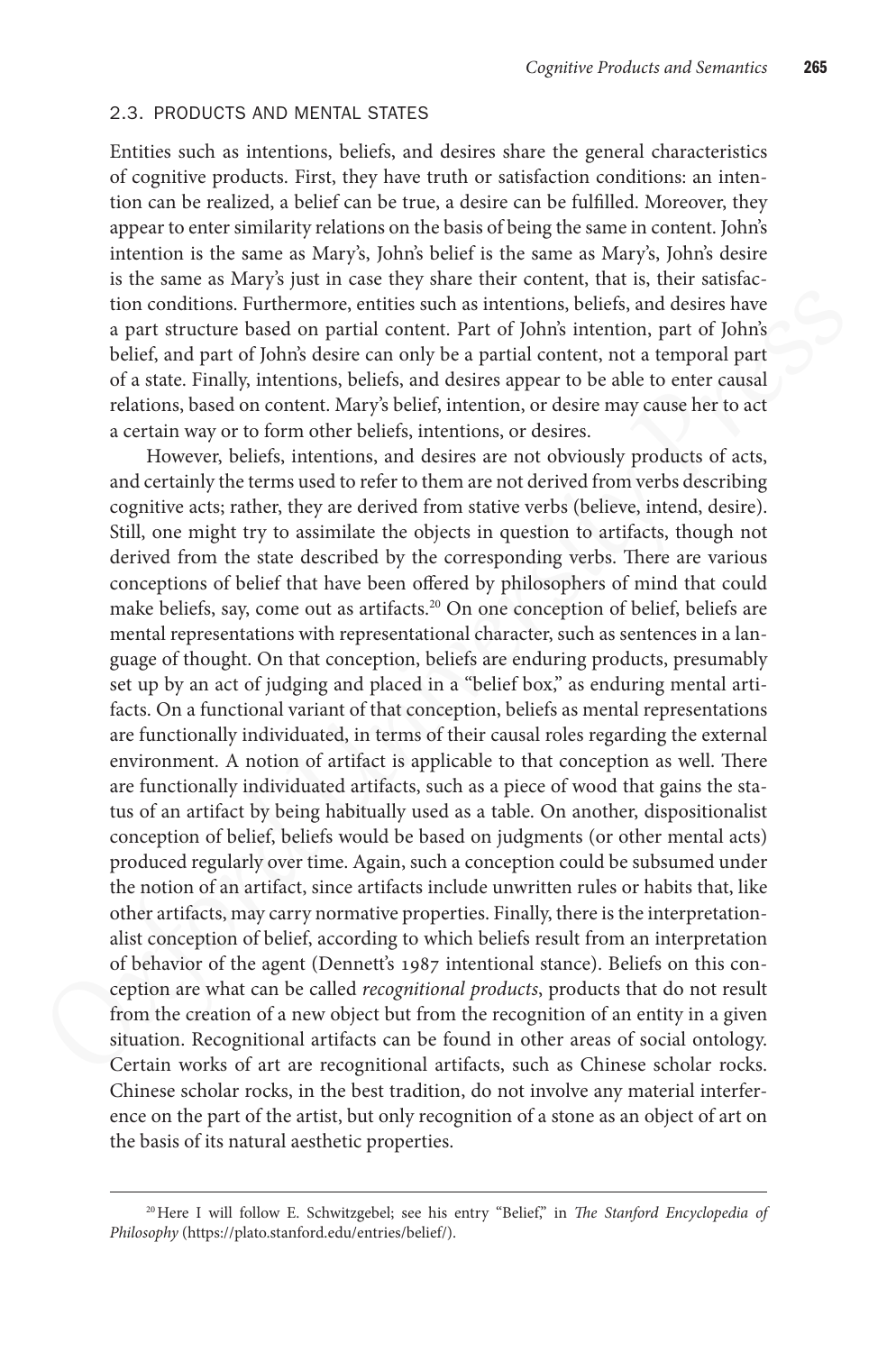Note that on these views, intentions, beliefs, and desires do not come out as products of an event described by the verbs intend, believe, and desire and thus the views would not specifically support a unified view of the semantics of attitude reports.

Not on everyone's conception can beliefs, intentions, and desires be viewed as products in any of the ways described above. Thus, on Searle's (1983) view, intentions are states that are prior to intentional acts, with the intentionality of states not being derivative upon the intentionality of acts. Certainly, the semantics of attitude reports should not be committed to a particular view in the philosophy of mind about mental states, and they should at least be compatible with influential views about them.

In the semantics of attitude reports with mental state verbs, therefore, the product function *prod* applies to mental states mapping them onto themselves.<sup>21</sup>

#### 2.4. PRODUCTS, TRUTHMAKING, AND SATISFACTION

being derivative upon the interliminality of acts. Certainly, the semantics of attitudar<br>reports should not be committed to a particular view in the philosophy of mind<br>about mental states, and they should at least be comp I will adopt the view that cognitive and illocutionary products such as judgments, beliefs, and claims have not only truth conditions, but also truthmakers, entities (actual or possible situations situations) in virtue of which truth-bearers are true. Truthmaking here is to be understood in the sense of Fine (2012, 2014, forthcoming). Fine has pursued a truthmaker-based semantics in the interest of conceiving of a notion of content as an alternative to that based on possible worlds. Truthmaking, for Fine, is the relation of exact truthmaking, a relation which holds between an actual or possible situation (or state) and a truth-bearer (a proposition or sentence) just in case the truthmaker is wholly relevant for the truth of the truth-bearer. For the present purposes, truthmaking will also obtain between a truthmaker and a cognitive or illocutionary product, or more generally an attitudinal object.

The truthmaking relation naturally extends to the relation of satisfaction. Products such as decisions, plans demands, promises, and offers do not have situations as truthmakers; rather, they have actions or situations as satisfiers, which play an analogous role to that of truthmakers.<sup>22</sup> A satisfier thus is an entity (an actual or possible action or situation) in virtue of which an attitudinal object is satisfied, or that is wholly relevant for the satisfaction of an attitudinal object. While there may not be an immediate reflection in natural language of the truthmaking

<sup>&</sup>lt;sup>21</sup> It should be mentioned that stative attitude verbs display two sorts of nominalizations seemingly displaying the action-product distinction. A 'desire' may be satisfied or not, but hardly a 'desiring' (or a state of desiring). An 'expectation' or 'hope' may be fulfilled, but hardly a 'state' of expecting or hoping. The gerund arguably refers to a different notion of a state than the "product" nominalization (perhaps a state of a property holding of an object, an abstraction from a property and an object. See Moltmann 2013b for such a notion of an abstract state).

<sup>&</sup>lt;sup>22</sup>This is also Fine's (forthcoming) view, though Fine takes satisfaction to be a relation between actions and imperative sentences.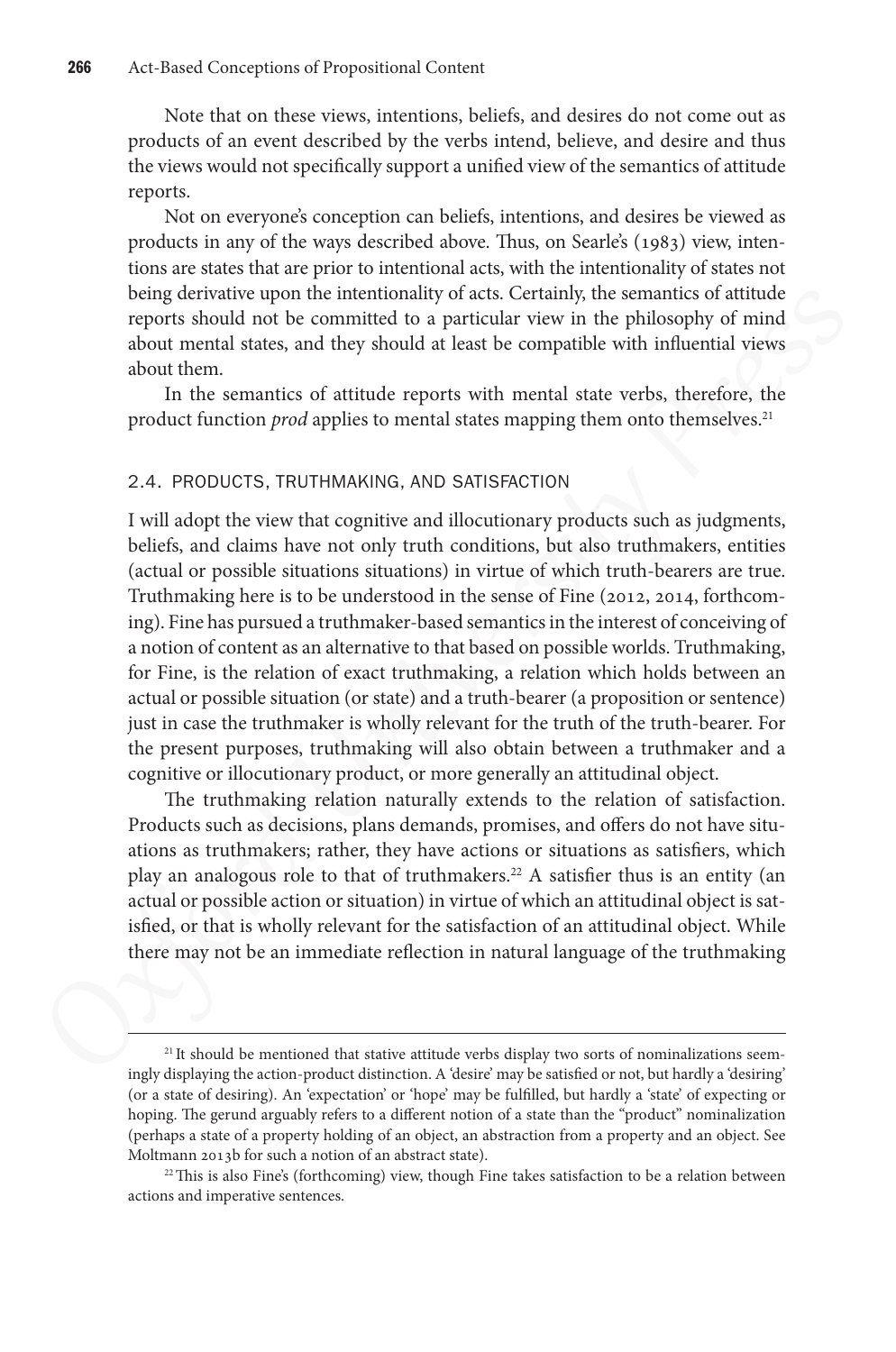relation involving attitudinal objects, the satisfaction relation is reflected in the *by*-locution:

(4) John fulfilled Mary's request by coming to the party.

Not only may situations and actions act as truthmakers or satisfiers of products, but also cognitive or illocutionary products themselves. Certain types of products characteristically require cognitive or illocutionary products as satisfiers. In particular, questions require as satisfiers answers, which themselves are either illocutionary or cognitive products. Questions themselves are either illocutionary products, the products of asking, or cognitive products, the products of inquiry. As illocutionary products (of askings), questions are satisfied by illocutionary products of assertions. As cognitive products (of wonderings), questions may be satisfied by cognitive products that are pieces of knowledge.

Satisfaction relations and kinds of satisfiers can thus play an important role in characterizing different types of cognitive or illocutionary products, as well as mental states.

### 2.5. MODAL PRODUCTS

Cognitive and illocutionary products generally do not endure past the action that produced them. However, actions that set up products with a normative force may lead at the same time to enduring normative products. A law, for example, that is established by an act of declaring or passing it will endure beyond the act itself.

or products cracterstructure requirive or inocurionary products sustisfiers. In particular, questions require as satisfiers answers, which tem-<br>sives are celter illocutionary or cognitive products. Questions thermestevs ar A range of illocutionary acts may lead to enduring normative (modal) products. An act of promising will not just produce a promise, but also an enduring commitment on the part of the agent making the promise. The commitment itself is also a product of the act of promising because it comes into existence by the act of promising and it has satisfaction conditions, which only products can have. In fact, the commitment has the same satisfaction conditions as the promise that it goes along with, and it shares the same satisfiers with the latter. Also, an act of permitting may set up an enduring modal product, namely the permission that the addressee may have for a longer period of time. Similarly, an act of offering creates an enduring product: the offer that may obtain for a period of time beyond the duration of the act. Finally, an act of commanding may produce a lasting obligation on the part of the addressee.

Modal products share relevant properties with cognitive and illocutionary products, such as satisfaction conditions, similarity based on shared satisfaction conditions, and properties of concreteness (coming into existence and going out of existence at a particular time, entering causal relations).

Normative products such as laws, commitments, obligations, permissions, and offers are products that may endure for a period time past the time of the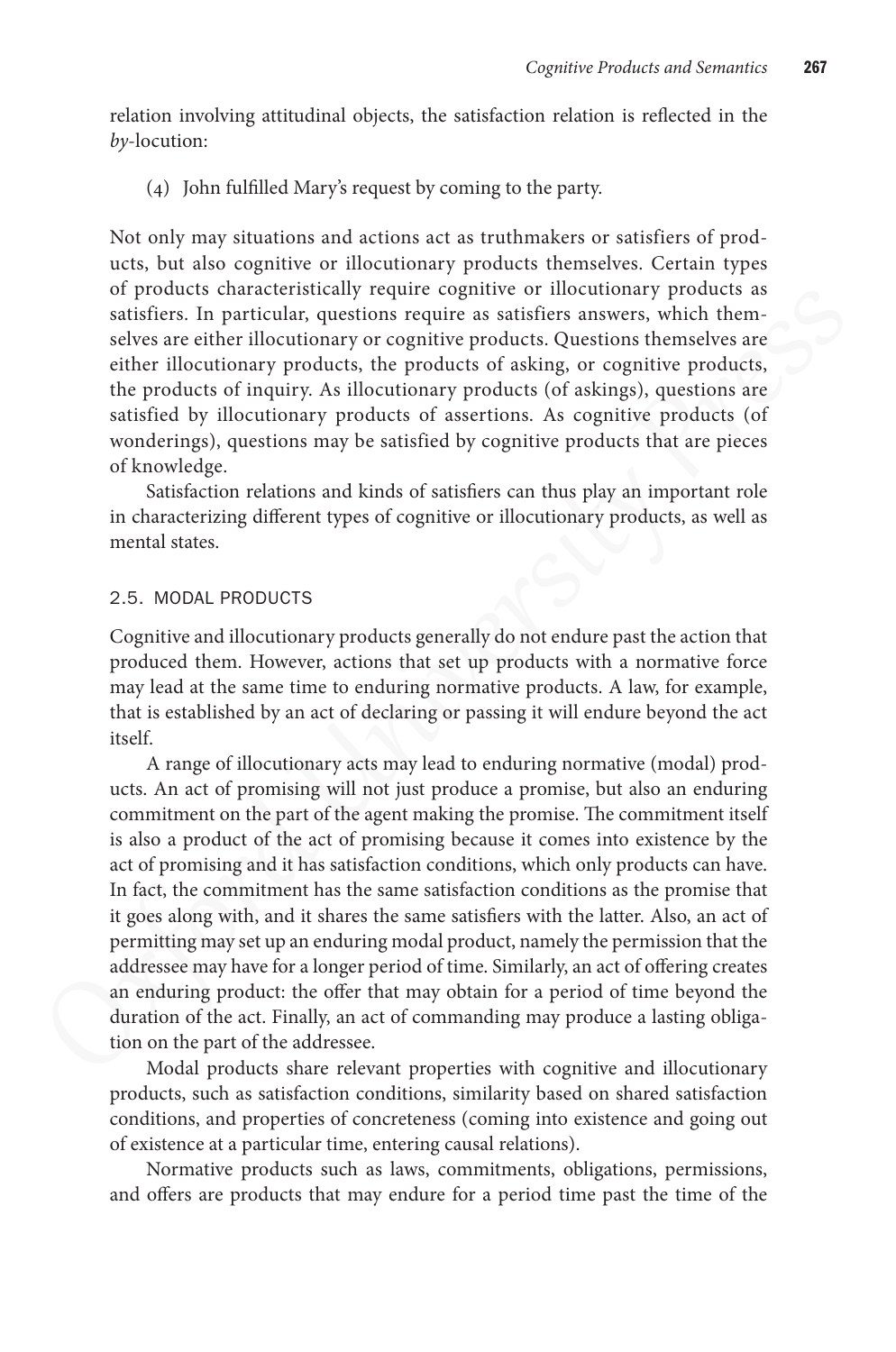action that set them up. They do not require subsequent sustaining actions ensuring their persistence, but only the initial act establishing them.

Enduring normative products are clearly part of our social ontology in general, and they are well reflected in natural language, namely in the semantic behavior of nominalizations of the sort *commitment, obligation, permission*, and *offer* and the existence predicates that go along with them, such as *obtain* and *have*. An obligation that results from a demand may "obtain" at a time way past the time of the action, and an agent may "have" the obligation for a long time. Similarly, an offer may "hold" or "be valid" for a long time past the act of making it, just as a law may "hold" or "be valid" past the act of establishing it.

The endurance of modal products is linguistically reflected in the choice of tense in specificational sentences. If John demanded yesterday that Bill leave the country next week, then past tense rather than present tense is required in (5a), but not in (5b):

- (5) a. John's demand was / ??? is that Bill leave the country next week.
	- b. Bill's obligation is to leave the country next week.

Illocutionary products require the tense of the copula to reflect the time of the act, whereas with modal products the copula needs to reflect the time of the validity of the norm constitutive of the modal product.

### 2.6. THE PRIORITY OF ACTIONS OVER PRODUCTS?

the action, and an agent may thave" the obiligation for a long time. Similarly, and<br>
offer may "hold" or "be valid" for a long time past the act of making it, just as a law<br>
"hold" or "be valid" past the act of establishi The distinction between actions and products raises the question of what takes priority, the action or the product? Clearly, the product depends for its existence on the act, and not vice versa. However, there is also a dependence of the act on the product. While the intentional act may be performed by performing physical acts, the identity of the intentional act may also depend on what is intended, the product. Moreover, the act may inherit certain properties from the product. This is reflected in part linguistically, in the application of adverbial modifiers. *John painted beautifully* means that John produces beautiful paintings, not that the activity of painting as such is beautiful. *John writes well* may mean that the product, John's written work, is good, not that the act of writing as such is. The act may depend for its identity on the product; the product certainly depends for its existence on the act.

There is also a linguistic side to the question of the priority of actions as opposed to products. Attitudinal objects are generally (but not always) referred to by nominalizations of verbs, whereas actions are described by verbs and act as their implicit arguments, given Davidsonian event semantics. This suggests an equally derivative ontological status of products over actions. It is not obvious, however, that the linguistic facts support such a generalization. Both products and action nominalizations are found across languages (Gerner, this volume). Moreover, many languages, instead of using a simple attitude verb, use complex predicates consisting of a light verb (such as *have, make, give*) and a product NP, of the sort *have a need, make a promise,* or *give an advice* (see Section 3.3.).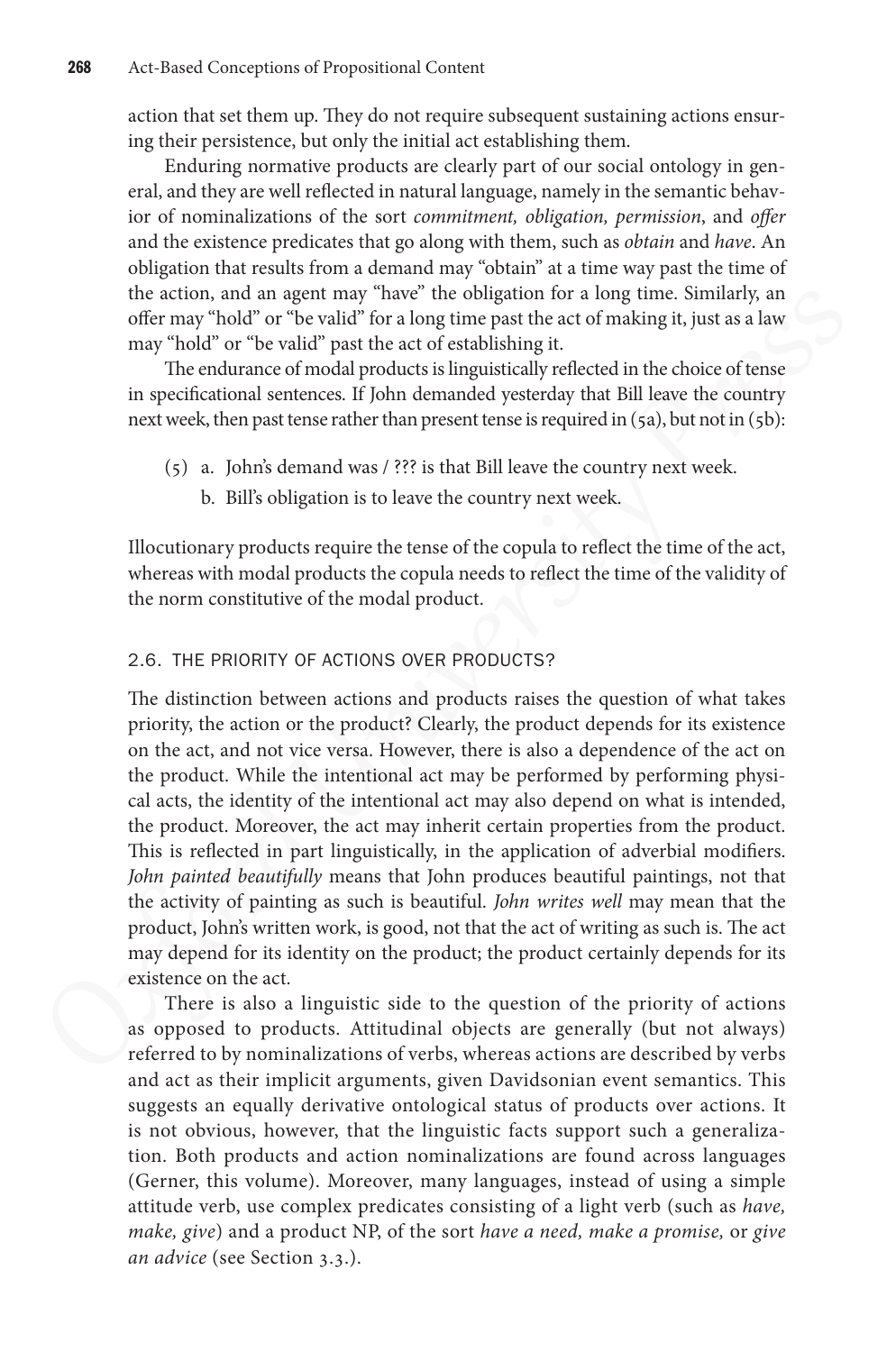# 3. The Role of Attitudinal Objects in the Semantics of Sentences

### 3.1. PRODUCTS AND THE UNDERSPECIFICATION OF ATTITUDE REPORTS

Twardowski himself said nothing about how the semantics of attitude reports is to be understood on the basis of the action-product distinction.<sup>23</sup> I will outline an account of that role of attitudinal objects in the semantics of attitude reports that is based on considerations that are independent of Twardowski's own views and have motivations beyond the action-product distinction as such.

and have mentivations beyond the action-product distinction as used.<br>
Cognitive products are net the objects of propositional attitudes (or their con-<br>
tents), but rather, just as the term says, their products. If cognitiv Cognitive products are not the objects of propositional attitudes (or their contents), but rather, just as the term says, their products. If cognitive products are to replace propositions (for attitudes such as judgment or thought), it will no longer make sense to view such propositional attitudes as relations between agents and proposition-like truth-bearers, which will be reflected in a different semantics of attitude reports. I will take sentences to act not as terms standing for types of attitudinal objects, but rather as predicates of attitudinal and modal objects. One important reason for this is that complement clauses may underspecify the attitudinal object, with respect to its satisfaction conditions as well as in other respects. One case of such underspecification has recently been discussed by Graff Fara (2013), namely desire reports in which the clausal complement underspecifies the satisfaction conditions of the reported desire. Her examples are given below:

- (6) a. Fiona wants to catch a fish.
	- b. Charlotte wants to have some champagne.

The desire described by (6a) is not just satisfied in case Fiona catches a fish. It is satisfied only when she catches a fish suitable for eating, let's say. Similarly, the desire in (6b) won't be satisfied if Charlotte drinks an amount of champagne that makes her dizzy, or if she drinks bad champagne that gives her a headache. If a desire report reports the conditions under which the desire is satisfied, then the complement clause in such a report may underspecify those conditions, giving only a partial characterization of them.

Treating clausal complements as predicates of cognitive products gives a straightforward account of the underspecification problem of desire reports. The clausal complement of the desire verb may give only necessary, not sufficient, conditions on the satisfaction of the reported desire. This is captured by the meaning of a sentence *S* as the property of attitudinal objects below, where  $\|$  is the relation of exact truthmaking and  $\parallel$  is the relation of inexact truthmaking:

$$
(7) [S] = \lambda d[\forall s(s \parallel d \rightarrow s \parallel S)]
$$

<sup>&</sup>lt;sup>23</sup>Twardowski (1912, §44) does say something about the role of products in independent sentences, though. He takes products (judgments) to be the meanings of declarative sentences, but also recognizes that not all sentences, in particular those that have not been uttered, can stand for products. Instead, sentences may represent products that fail to exist, just as representations in general may represent entities that fail to exist. Logical semantics would thus be concerned with both existent and nonexistent products.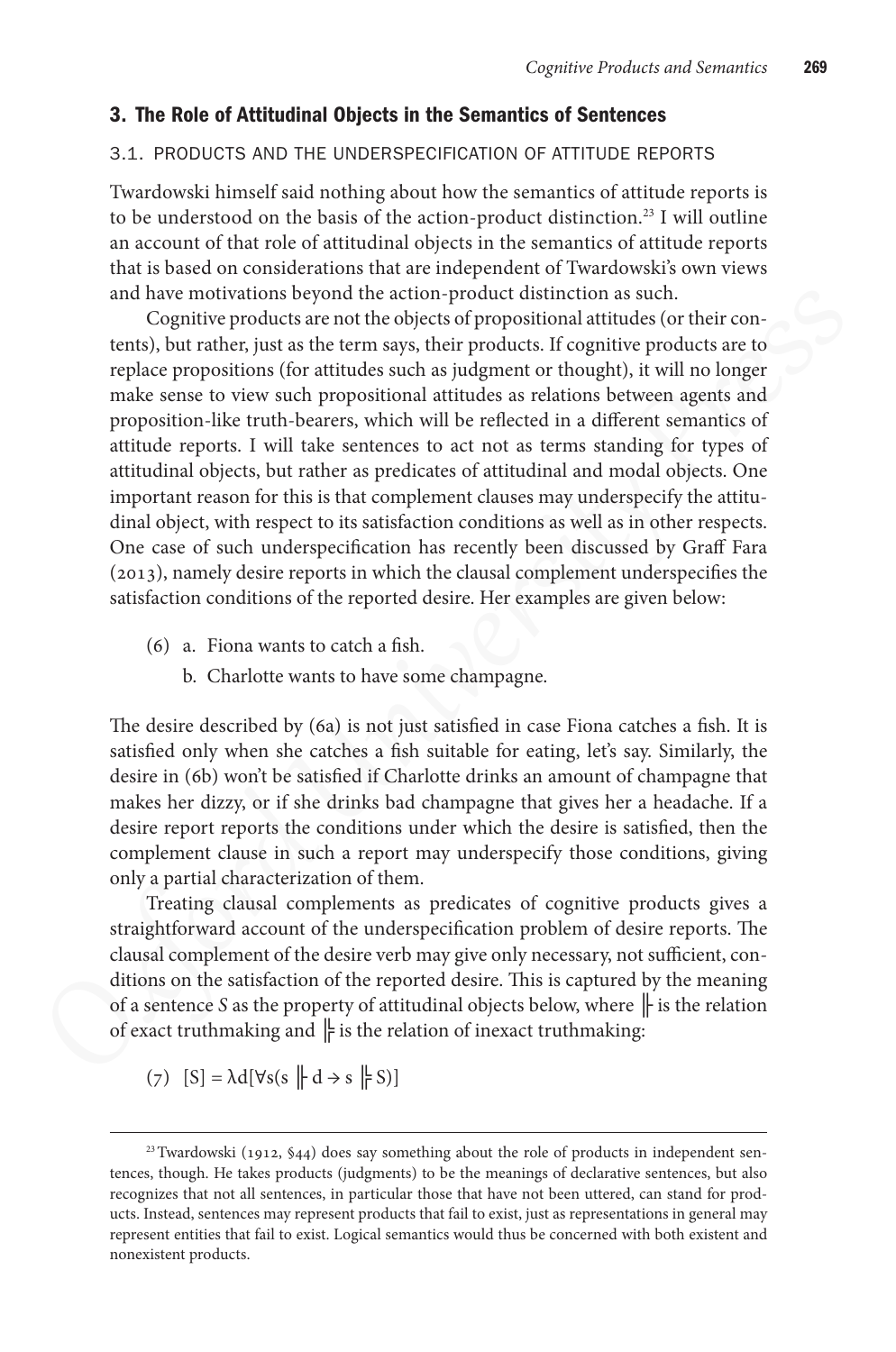The relation  $\mathcal V$  comprises different satisfaction relations reflected in the use of different satisfaction predicates in natural language that are applicable to attitudinal objects. They include the truthmaking, fulfillment, acceptance, and compliance relation. In particular, the relation  $\parallel$  covers both world-to-word/mind directions of fit as well as word/mind-to-world direction of fit. For independent sentences, these correspond to two different sentence types of declaratives and imperatives. (In addition, there is the interrogative sentence type, which corresponds to illocutionary products whose satisfiers are answers; that is, assertions of a sort.)

tionary products whose satisfars are anawers; that is, assertions of a sort.)<br>
(7) also accounts for the possibility of attitudinal objects imposing particular<br>
conditions on the kinds of satisfars they may have. Thus, Se (7) also accounts for the possibility of attitudinal objects imposing particular conditions on the kinds of satisfiers they may have. Thus, Searle (1983) argued that intentions and requests take not just actions as satisfiers, but also actions "by way of fulfilling" the intention or request. Assuming that an "action by way of fulfilling an intention" is ontologically distinct from the action itself, it would only be actions by way of fulfilling an intention *d* that stand in the relation  $\|$  to *d*, not actions as such.

Of course, a clausal complement of an attitude verb may give a partial characterization of the attitudinal objects not only in terms of its satisfaction conditions, but also, for example, in terms of its composition, its physical realization, or its emotive components, and depending on the attitude in question as well as the context.24

### 3.2. ATTITUDINAL OBJECTS AND THE SEMANTICS OF ATTITUDE REPORTS

Let us now turn to the details of the formal semantics of attitude reports on which clausal complements act as predicates of attitudinal objects rather than standing for propositions.

Unlike propositions, attitudinal objects do not play the role of the objects of attitudes; that is, propositional attitudes are not attitudes toward attitudinal objects. An attitudinal object matches the content of an attitude report as a whole and not just that of the clausal complement of the attitude verb. The clausal complements serve to merely characterize the attitudinal object. This role of attitudinal objects can best be accounted for within Davidsonian event semantics.

Given Davidsonian event semantics, verbs have an additional argument position for events. The implicit event arguments are meant to be the entities that adverbial modifiers apply to. Applying Davidsonian event semantics to attitude verbs, this means that attitude verbs take implicit arguments that are mental acts or states or illocutionary acts. The implicit arguments of attitude verbs should be products rather than actions, since they should be the very same entities that

<sup>&</sup>lt;sup>24</sup> In this paper, I will restrict myself to giving a formulation of the meaning of sentences in terms of satisfaction conditions. But the complement clause may also specify the structure or internal composition of an illocutionary or cognitive product, such as a product of saying or thinking, as consisting, say, of referential products, predicational products, or concept-conveying products. There may be a contextual flexibility as to how the complement clause characterizes the illocutionary or cognitive product, along the lines of Cresswell (1985) (who, though, pursued a Relational Analysis.)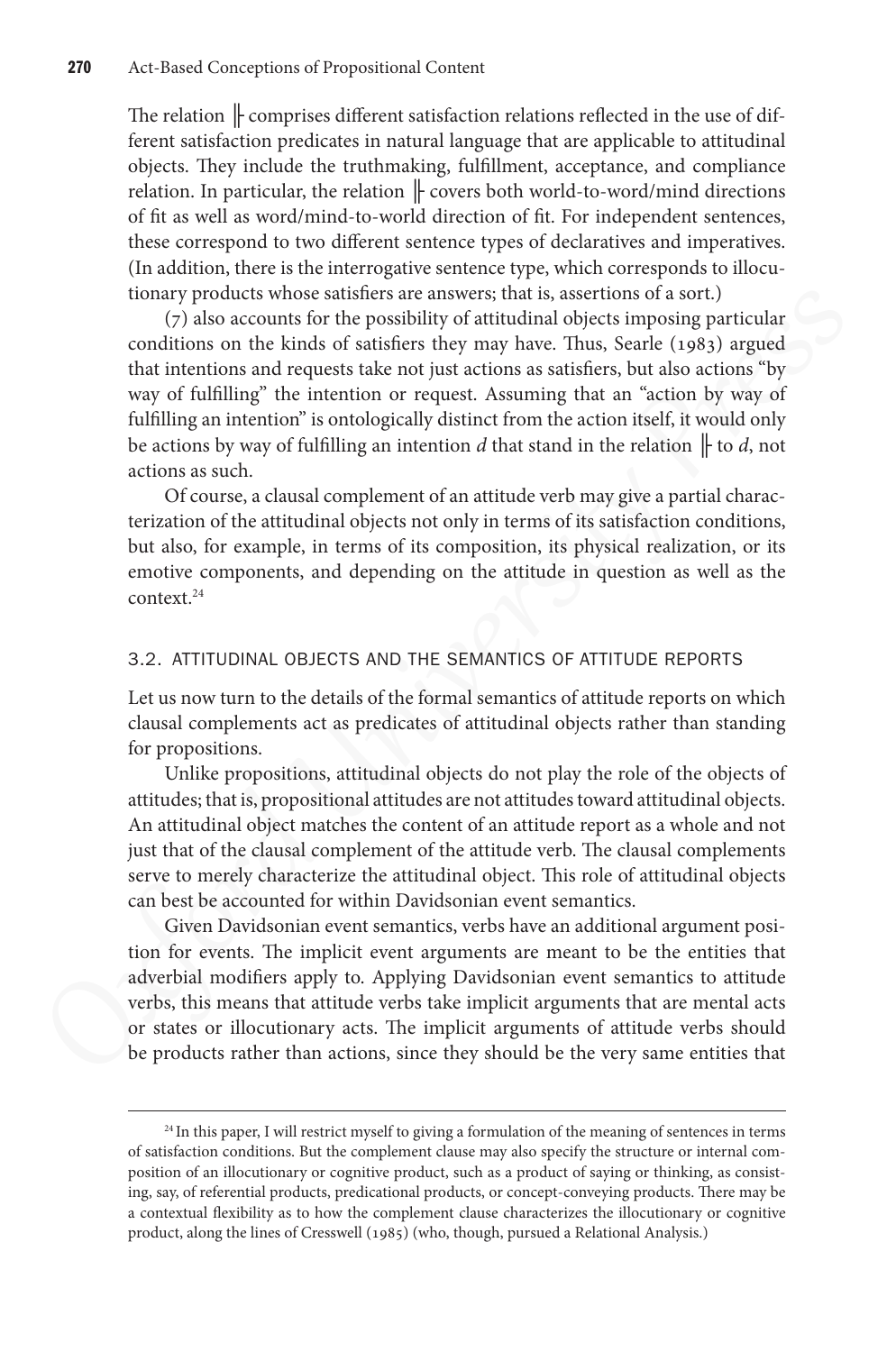gerunds stand for, and in fact adverbial modifiers generally are understood as predicates of actions rather than products.25 For example, *slow* is a predicate that applies well to actions, but not so well to products (*John's slow thinking*,??? *John's slow thought*), and it is unproblematic as an adverbial applying to verbs describing mental acts (*John thought slowly*).

For verbs describing a mental or illocutionary act *e*, there will then be a product associated with *e* of which the clausal complement will be predicated.<sup>26</sup> The report of an occurrent thought, as possibly in (8a), will then have the logical form in (8b):

- (8) a. John thinks that Mary is happy.
	- b. ∃e(think(John, e) & [*that Mary is happy*](prod(e)))

Mental states such as beliefs, intentions, and expectations are not acts, and thus have no products. Here the clausal complement is instead predicated of the mental states themselves. Formally, the report of a mental state, as in (9a), will have the very same logical form:

- (9) a. John believes that Mary is happy.
	- b. ∃e(believe(e, John) & [*that Mary is happy*](prod(e)))

However, the product function now maps the mental state onto itself; that is, in this case,  $prod(e) = e$ .

More generally, the compositional semantics of the construction attitude verb-clausal complement will be as follows:

(10) For an attitude verb V and clausal complement S,  $[V S] = \lambda x [ \exists e(V(e, x))$  $\&$  [S](prod(e)))].

report of an occurrent thought, as possibly in (8a), will then have the logical form<br>
in (8b):<br>
(8) a. John thinks that Mary is happy.<br>
b. 3e(think(John, e) & [*that Mary* is *happy*]( $\text{prod}(de)$ ))<br>
Mental states such as b Note that predication of the clausal complement of the product of the Davidsonian event argument differs from the way adverbial modifiers are predicated, namely as predicates of the Davidsonian event argument. Clausal complements are not adverbial modifiers, and moreover they are not referential arguments. Rather, they enter a special syntactic relation of clausal complementation to the verb, a relation whose interpretation consists in predicating the clausal complement of the product of the Davidsonian argument of the verb.

This semantics of clausal complements applies well when sentences are embedded under attitude verbs. It is less obvious how it applies to sentences embedded under non-attitudinal predicates. This is not the place for an

<sup>25</sup>But see the exceptional behavior of English *truly* and *correctly*, mentioned earlier.

 $26$  Whether an act has a unique product is a serious issue. In the present context, simplifying, I will assume so. Otherwise, the semantics of attitude reports will have to have to involve a function from acts and "contexts" to products.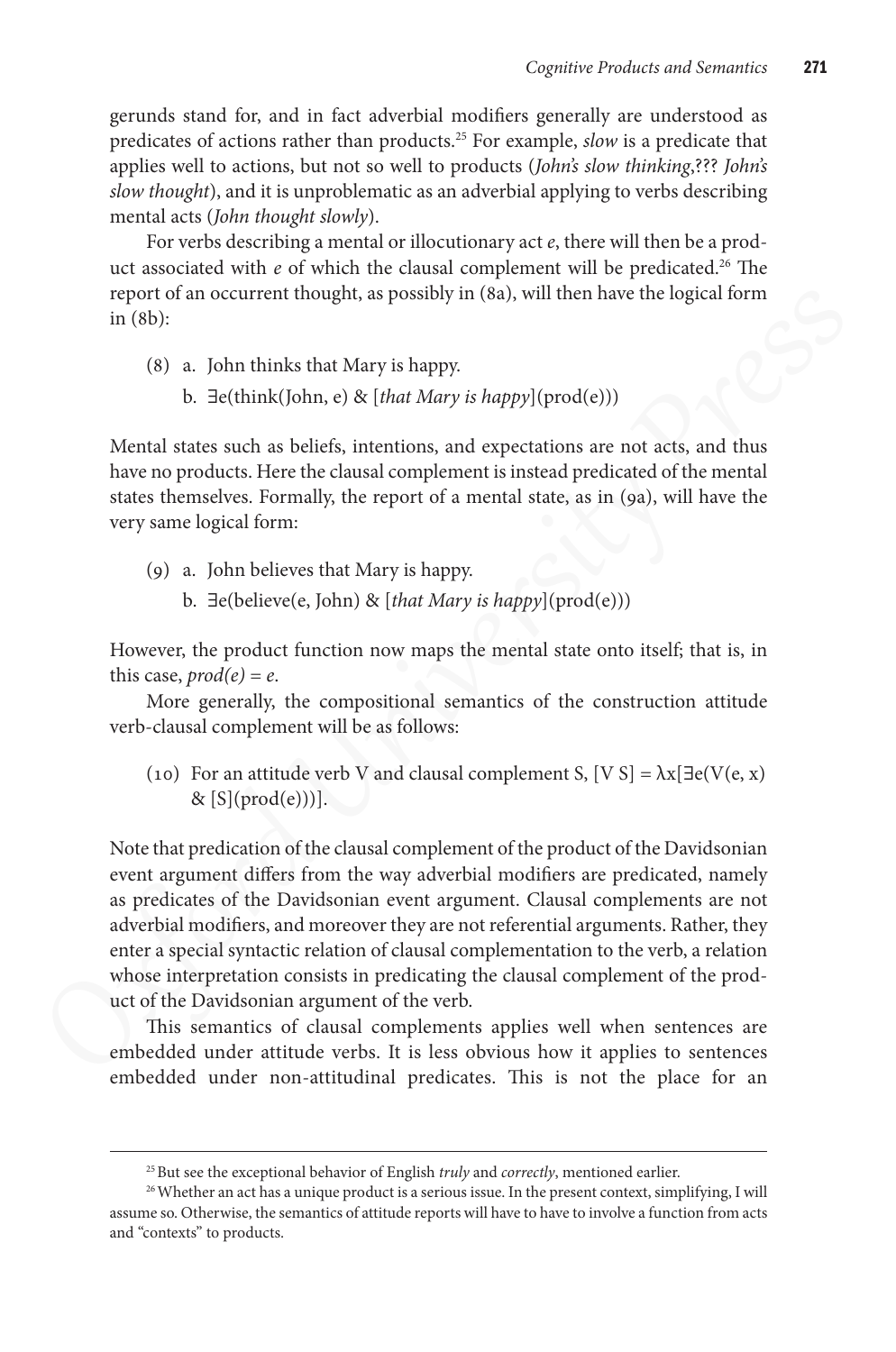### 272 Act-Based Conceptions of Propositional Content

exhaustive treatment of the various cases, though. It should suffice to just mention two ways in which the semantics of attitude verbs with clausal complements carries over to non-attitudinal predicates. First, a sentence embedded under a non-attitudinal predicate may act as a predicate of a contextually given illocutionary product, such as a claim made in the discourse context, as I have argued in regard to truth predicates such as *true* and *correct* (Moltmann 2015b). Second, non-attitudinal predicates may be associated with modal objects rather than attitudinal objects, and their clausal complements will then be predicated of those. In particular, deontic modals, as we will see, are associated with modal products (Section 5.1).

# 3.3. LINGUISTIC SUPPORT FOR CLAUSAL COMPLEMENTS AS PREDICATES OF ATTITUDINAL AND MODAL OBJECTS

In addition to the general philosophical considerations in support of clausal complements as predicates of the relevant attitudinal object, there is specific linguistic support for it, namely [1] the Substitution problem, [2] a systematic alternation across between simple attitude verbs and complex attitudinal predicates, and [3] the semantic behavior of special quantifiers and pronouns, of the sort *something* and *that.*

# 3.3.1. The Substitution Problem

Philosophers, for the most part, take it for granted that the Relational Analysis is a direct match of the syntactic structure of attitude reports of the sort *John thought that* S. There is a well-known problem, though, with taking clausal complements of attitude verbs to act as referential terms standing for propositions. This is the Problem of Substitution; that is, the invalidity of an inference such as from (11a) to  $(11b)$ :<sup>27</sup>

- (11) a. John thought that Mary was happy.
	- b. ??? John thought the proposition that Mary was happy.

than attitudienal objects, and their clausal complements will then be predicated<br>of those. In particular, dentite modals, as we will see, are associated with modal<br>products (Section 5.1).<br>
3.3. LINGUISTIC SUPPORT FOR CLAU The present semantics of attitude reports avoids the Substitution Problem, since it does not treat clausal complements as referential terms, but rather as predicates of the attitudinal object associated with the implicit event argument of the verb. The clausal complement on that analysis does not serve to provide an argument of the relation expressed by the embedding verb, but serves to be predicated of an entity related to an implicit argument of the verb. In (11b), *the proposition that Mary was happy* could not enter the syntactic relation of clausal complementhood to the verb, but as a referential argument could only serve to provide an argument of the think-relation—but that is

<sup>&</sup>lt;sup>27</sup> See, for example, Prior (1971), Bach (1997), and Moltmann (2003b, 2013a, chap. 4).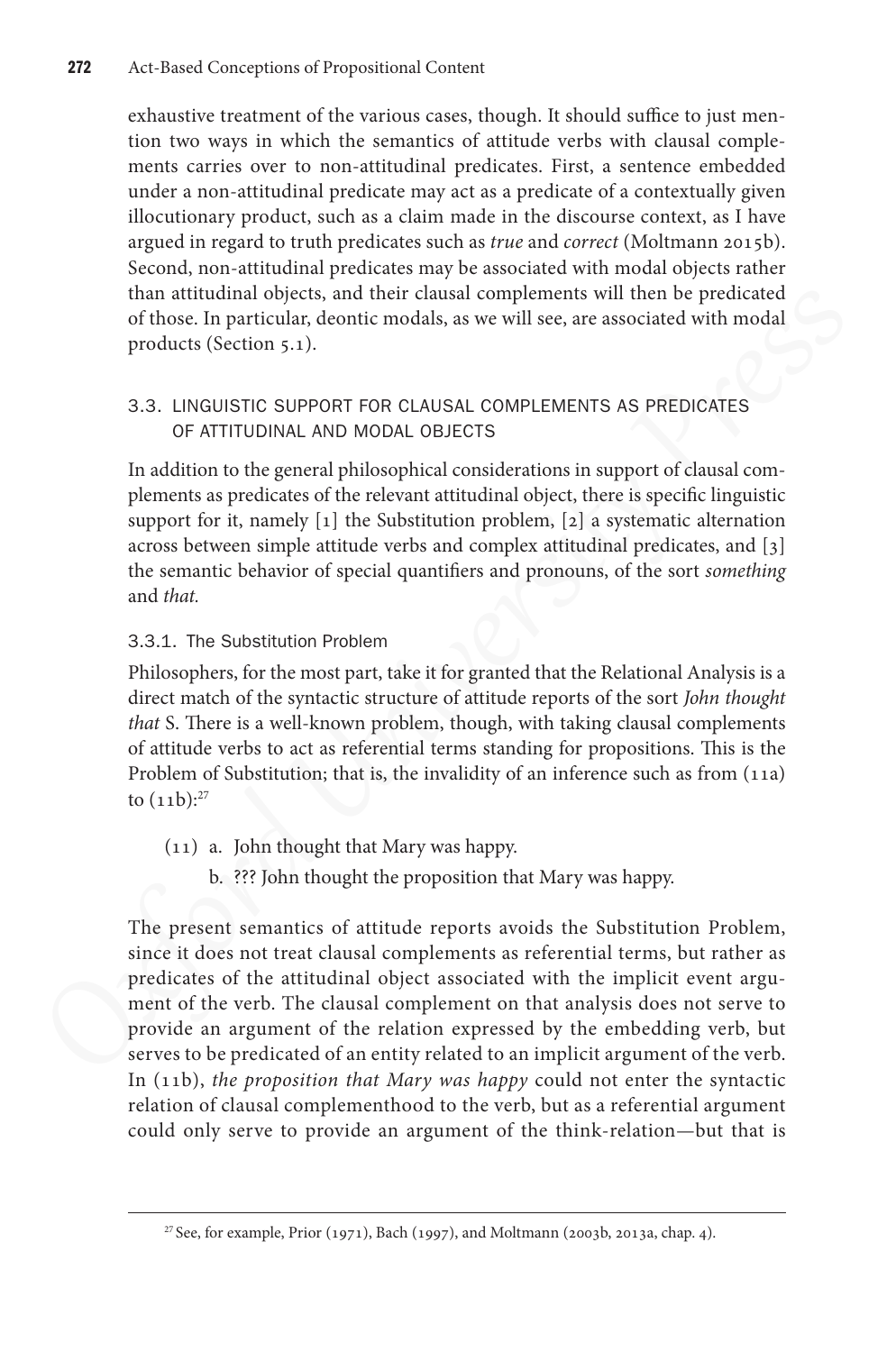impossible because *think* does not take objects with respect to its complement position.

This semantics also permits a straightforward account of clausal modifiers of nouns such as in *John's thought that Mary is happy*. Here the *that-*clause will act as a predicate of the attitudinal object that is the (external) argument of *thought*, as in їd[thought(d, John) & [*that Mary is happy*](d)]. The standard view has to attribute to the *that*-clause either the status of an argument or an apposition, both of which have been shown to be syntactically implausible.<sup>28</sup>

# 3.3.2. The Alternation Attitude Verb—Complex Attitudinal Predicate

have been shown to be syntactically implausible.<sup>28</sup><br>
3.3.2. The Memation Attitudinal Predicate<br>
There is also syntactic support for the semantic analysis of clausal complements of<br>
There is also syntactic support for the There is also syntactic support for the semantic analysis of clausal complements of attitude verbs as predicates of attitudinal objects. Many languages display instead of simple attitude verbs complex-predicate constructions involving explicit reference to attitudinal objects. Complex-predicate constructions of this sort consist in a light verb (a verb almost devoid of lexical content), such as *have, give,* or *make*, and a nominal describing an attitudinal object. Thus, English displays the alternation *think that* S—*have the thought that* S, *believe that* S—*have the belief that* S, *desire that* S—*have the desire that* S, *claim that* S—*make the claim that* S, *decide that* S—*make the decision that* S, as well as *order*—*give the order*. In general, in the complex-predicate construction, the nominal is a nominal for a cognitive product rather than a cognitive act. By involving explicit reference to the attitudinal object as part of its compositional semantics, the complex-predicate construction displays the present semantics of attitude reports, in a way, overtly, as in the logical form in (12b) for (12a):

- (12) a. John has the thought [that Mary is happy].
	- b. ∃d(have(John, d) & thought(d) & [*that Mary is happy*](d))

Here *the thought that Mary is happy* stands for a kind of attitudinal object, an entity that shares truth conditions and other relevant properties with the particular thoughts that are its instances (as will be discussed in Section 4).

Sometimes a language has only the complex-predicate construction and lacks a simple attitude verb. Thus, English has *have the impression*, with no simple corresponding verb, and German has *Angst haben* 'heave fear', again lacking a corresponding simple verb.

There is also an alternation of modal verbs with complex predicates. In English, the verb *need* alternates with the complex predicate *have a need*, and a number of European languages have only the complex-predicate version, such as Italian (*avere bisogno*) and French (*avoir besoin*). Harves and Kayne (2012) argue that the English verb *need* is in fact the result of incorporating the copula *have* and the noun *need*. Kayne (2010) more generally pursues the view that all clausal

<sup>&</sup>lt;sup>28</sup> See Moulton (2009) for discussion and an analysis that goes in a similar direction.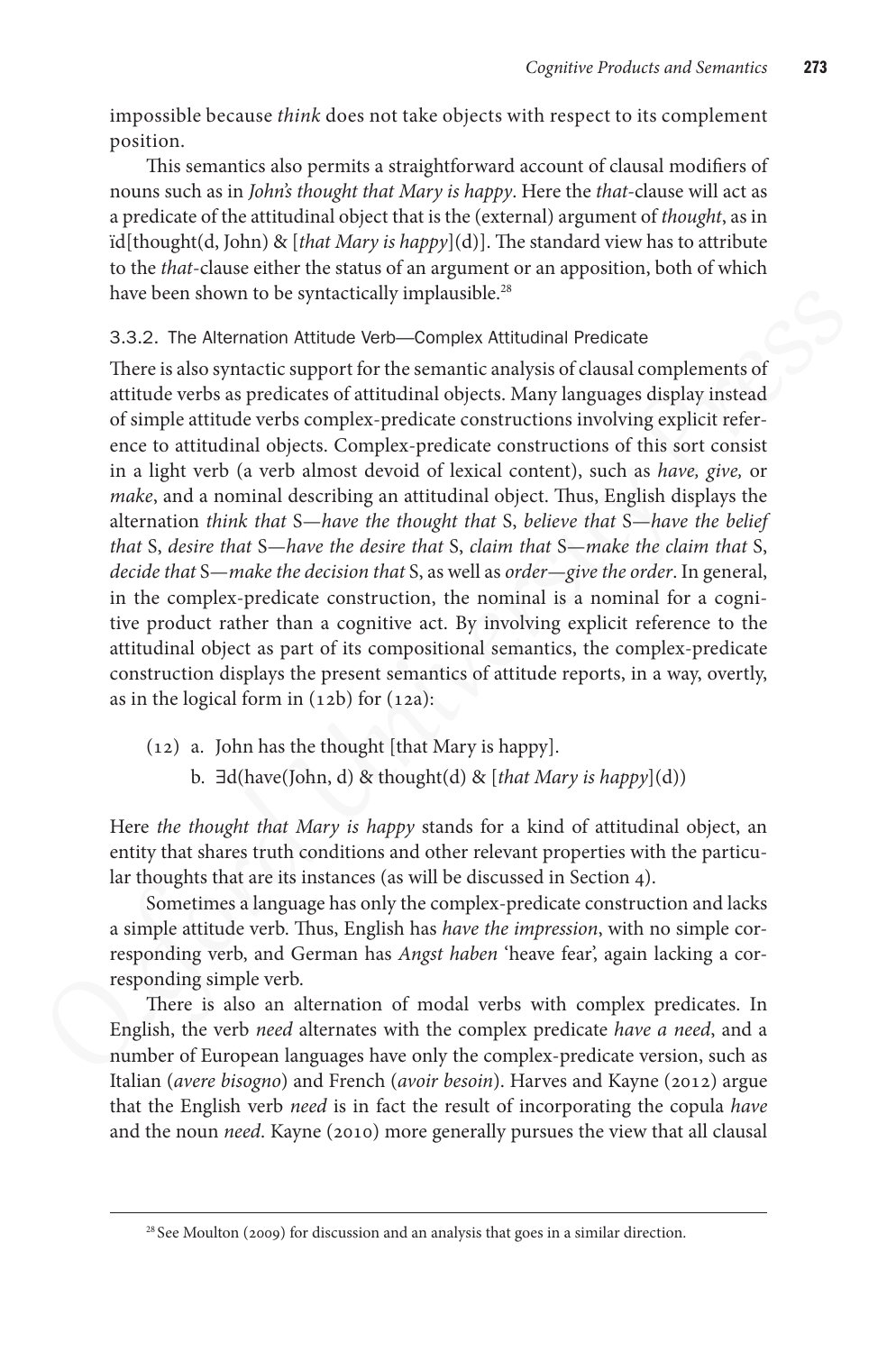complement-taking verbs are derived from the complex-predicate construction, with the clausal complement being in fact a relative clause modifying the nominal.29

The alternation of simple attitude or modal verbs with complex predicates gives plausibility to the semantic analysis of attitude reports proposed in this paper, since that sort of analysis would be needed anyway for the semantics of the complex-predicate construction.

# 4. Sharing of Contents and Kind of Attitudinal Objects

**4. Sharing of Contents and Kind of Attitudinal Objects**<br>The main Fregean argument for propositions being mind-independent objects was<br>the positions of the place of propositions as the truth-bearing objects associated<br>wit The main Fregean argument for propositions being mind-independent objects was the possibility of propositional contents being shared by different agents. If attitudinal objects take the place of propositions as the truth-bearing objects associated with propositional attitudes and propositional contents are mere features of attitudinal objects, the question will be how propositional contents can be shared. The notion of an attitudinal object allows for two answers, both of which are reflected in constructions of natural language.

First, the sharing of a propositional content may consist in two attitudinal objects being exactly similar (though not numerically identical), which is reported by the sentence below:

(13) a. John's belief is the same as Mary's.

(13) means that the content of John's belief is just the same as that of Mary's. Here *the same as* conveys, as usual, exact similarity among attitudinal objects, and as we have seen, attitudinal objects (of the same type) are exactly similar just in case they share the same content.

Second, the sharing of propositional contents may consist in *kinds* of attitudinal objects being shared, as reported in this sentence:

(13) b. John and Mary share the belief that S.

Kinds of attitudinal objects naturally form the referents of terms like *the thought that* S, *the claim that* S, or *the belief that* S, allowing for typical kind predicate such as *widespread* or *rare*. 30 Kinds of attitudinal objects are independent of a particular agent. But unlike propositions, they generally involve a particular force and a particular realization (illocutionary versus cognitive product, etc).

<sup>&</sup>lt;sup>29</sup> Kayne (2010) does not explicitly say that complement clauses modify an underlying product noun; they may modify a silent noun such as *fact* instead. Kayne, though, would pursue that view that attitude verbs in general are derived from complex predicates consisting of a light verb and a product nominal (with the complement clause modifying the nominal).

<sup>&</sup>lt;sup>30</sup> Terms for kinds of attitudinal objects are semantically on a par with bare mass nouns and plurals such *gold* or *tigers* when acting as kind terms (Moltmann 2003a, 2003b, 2013a, chaps. 1, 4).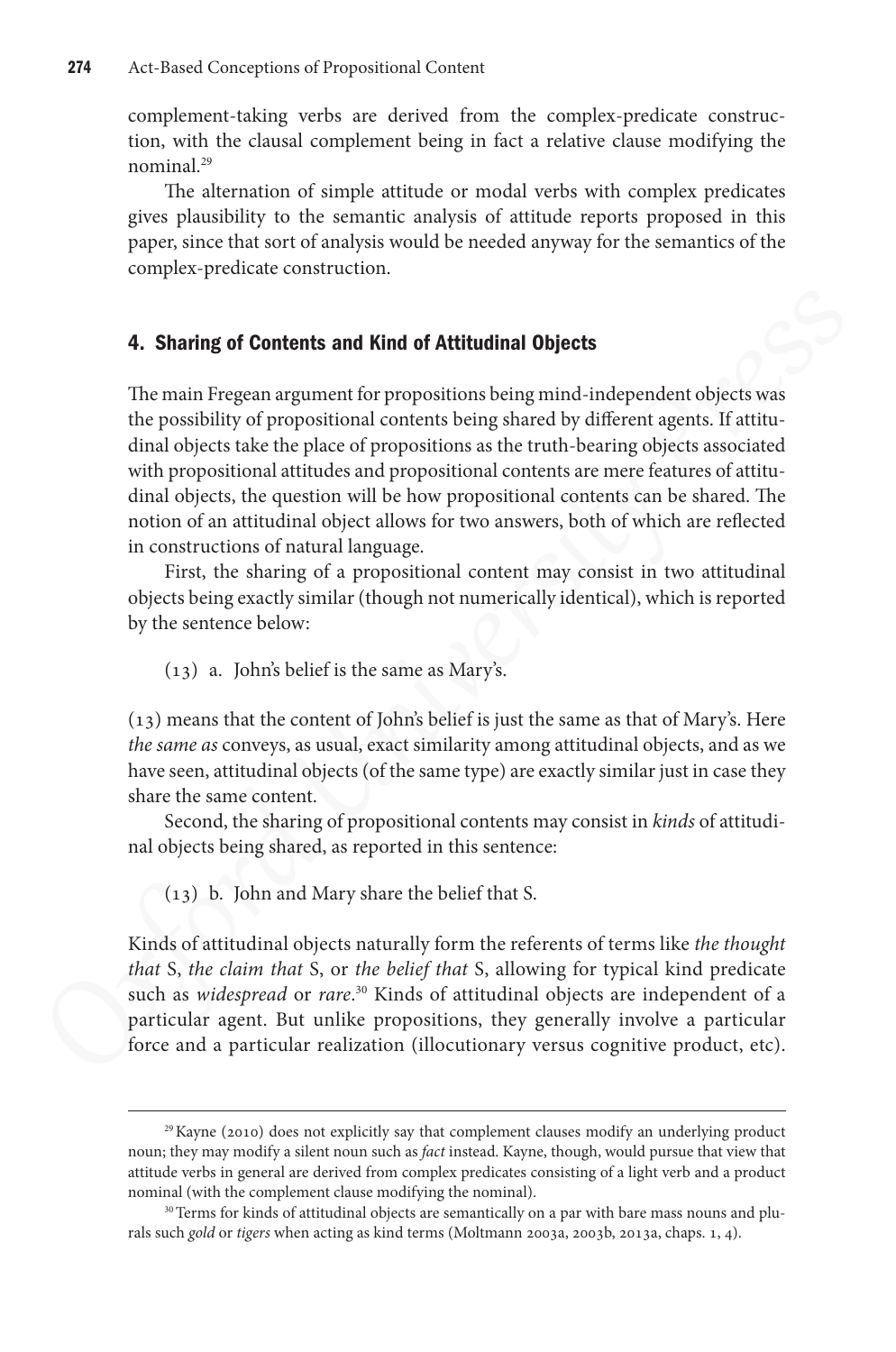Thus, the intention to leave the country is distinct from the hope to leave the country, and the claim that Mary is happy is distinct from the belief that Mary is happy.

Kinds of attitudinal objects share representational properties with their instances, again reflected in the applicability of truth- or satisfaction-related predicates:

(14) a. The belief that John won the race is true.

b. The expectation that John would become famous was not fulfilled.

(14) the pieter that plom won the race is true.<br>
The sense true, the served transform with the served transform at Kinds of attitudinal objects may seem as problematic as abstract propositions with respect to their graspa Kinds of attitudinal objects may seem as problematic as abstract propositions with respect to their graspability and representational properties. However, the notion of a kind that is at stake is one that is strictly dependent on the particular attitudinal object that makes up its instances, in several respects. First, kinds of attitudinal objects are formed on the basis of similarity relations among particular products. Thus, "the belief that S" has as its instances a maximal class of exactly similar belief products. Moreover, the properties of kinds of cognitive products are generally inherited from their instances (except for properties measuring the distribution of instances such as "being widespread"). "The belief that S" is true in virtue of all attitudinal objects of the form "*d*'s belief that S" being true, for some individual *d*. Kinds, of course, inherit not only representational properties from their instances, but also graspability.<sup>31</sup>

I will not go into a discussion of how kinds are to be conceived, whether as entities of their own or as mere pluralities of (possible) instances.<sup>32</sup> What is important in the present context is only that the instances of a kind of cognitive product are similar, based on a shared content and force, and that kinds of cognitive products have content-related properties (including truth or satisfaction conditions) in virtue of their instances having those properties.

# 5. Attitudinal Objects and the Semantics of Special Quantifiers and Pronouns

Attitudinal objects and kinds of them play an important role in the semantics of quantifiers that standardly have been taken to stand for propositions, such as *something, everything*, the pronoun *that*, and relative clauses with *what* in contexts

<sup>&</sup>lt;sup>31</sup> There is an issue as to whether the notion of a kind should permit non-instantiated kinds. There is an intuition that it should not, namely the understanding of "exist" with kinds. The hope that it would rain soon no longer exists at a time *t* just in case for no individual *d*, *d*'s hope that it would soon rain exists at *t*. However, for the purpose of reports about propositional contents that have not been entertained, kinds with merely possible instances may have to be admitted.

<sup>&</sup>lt;sup>32</sup> For the (nonstandard) view that kinds in that sense are not single entities, but pluralities (as many), see Moltmann (2013a, chap. 1).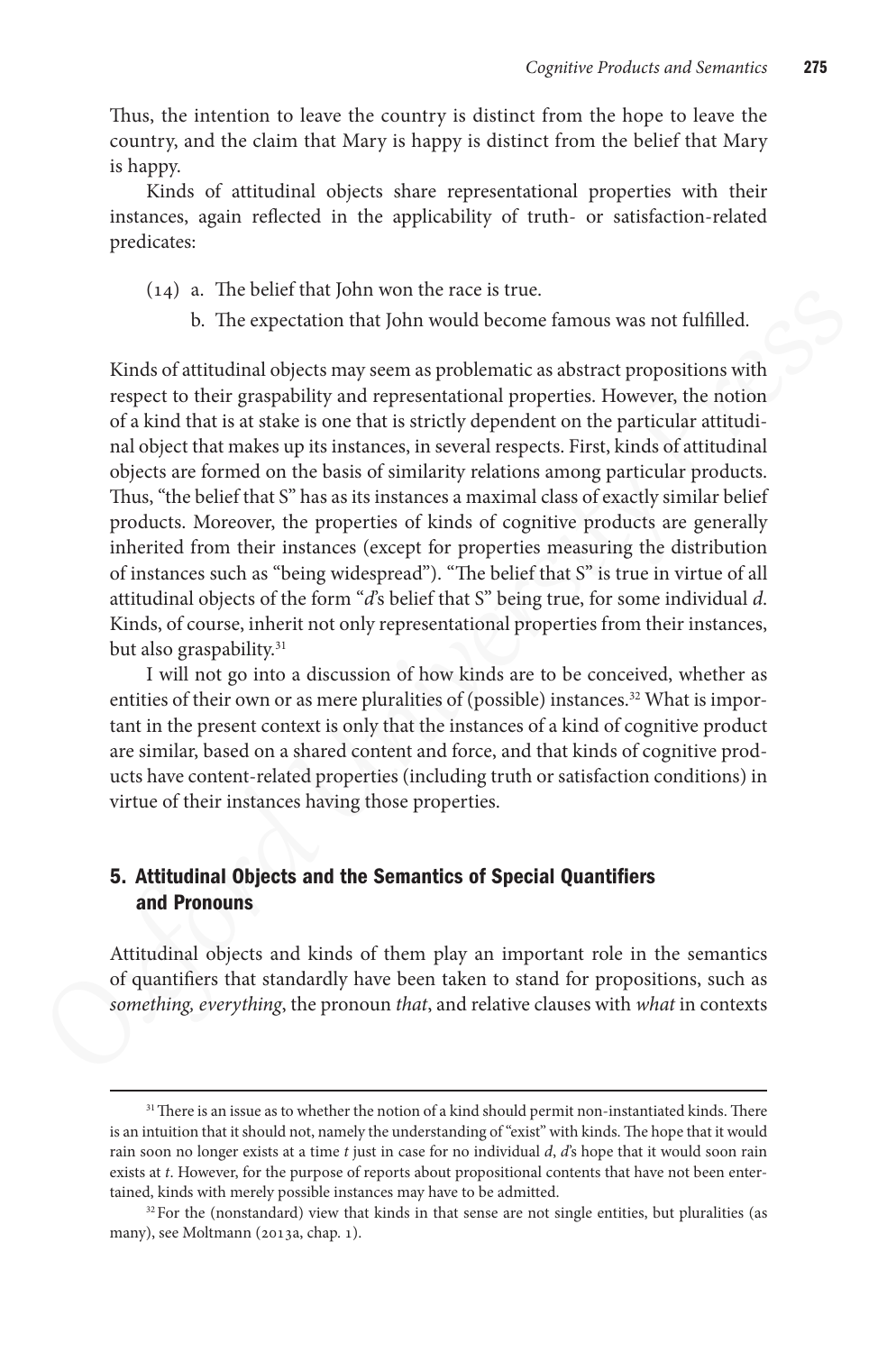in which they take the place of *that*-clauses<sup>33</sup> Quantifiers or pronouns of this class appear in the place of clausal complements in the valid inferences below:

- (15) a. John thinks that Mary is happy. John thinks something.
	- b. John thinks what Mary thinks. Mary thinks that it is raining. John thinks that it is raining.

From the state in the state of the state of the state of the state of the state of the state of the state of equations of the state of quantifers and pronouns are not ordinary quantifers and pronouns but rather are nowing In previous work (Moltmann 2003a, 2003b, 2013a, chap. 4), I have argued that such quantifiers and pronouns are not ordinary quantifiers and pronouns but rather are *nominalizing quantifiers*, entities that nominalizations of the relevant verb would describe, namely attitudinal objects or kinds of them. In (15a, b), this will be the product nominalization of *think*, namely *thought*, as in *John's thought that* S or in *the thought that* S. Given the present semantics of attitude reports, this means that (16a) has either the logical form in (16b) or the one in  $(16c):^{34}$ 

- (16) a. John thinks something.
	- b. ∃e'∃e(think(e, John) & nice(e') & e' = prod(e))
	- c.  $∃e'∃e(think(e, John) &nice(e') & e' = prod-kind(e))$

In (16c), the function *prod-kind* maps an event *e* onto the kind of products exactly similar to the product of *e*. Reports of shared contents, such as the premise in (16b) can only involve product kinds, as below:

(17) ∃e∃e'∃e''(think(e, John) & e' = prod-kind(e) & think(e'', Mary)  $\&$  e' = prod-kind(e''))

The special pronoun *that*, when taking the place of clausal complements of attitude verbs, will also stand for an attitudinal object or a kind of attitudinal object the latter, for example, in the context below:

(18) John thought that it was raining. Mary thought *that* too.

There are two sorts of semantics evidence that special quantifiers and pronouns stand for attitudinal objects (Moltmann 2003a, 2003b). First, restrictions of special

<sup>33</sup> See, for example, Schiffer (1987, 2003).

<sup>34</sup> In previous work (Moltmann 2003a, 2003b, 2013a), the Nominalization Theory of special quantifiers in the complement position of attitude verbs was linked to the neo-Russellian Multiple Relations Theory (see Appendix 2). But clearly the Nominalization Theory can be maintained independently of the latter, as (16) and (17) show.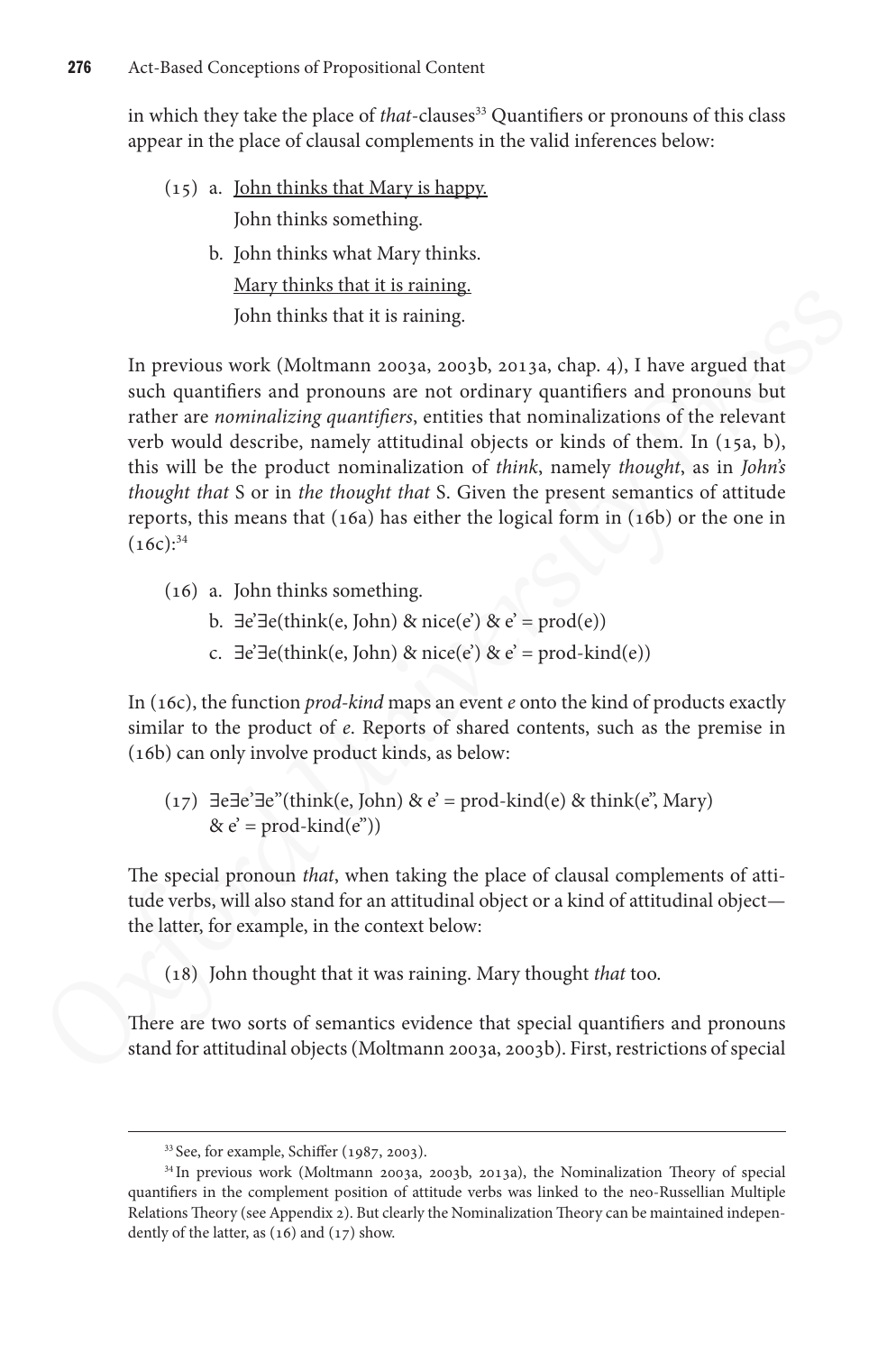quantifiers can generally be understood as predicates of attitudinal objects, not propositions. These are examples:

- (19) a. John said something nice, namely that he wants to help.
	- b. John thought something daring.

What is said to be nice in (19a) is not the proposition that John wants to help, but rather the claim or remark that John wants to help—that is, the attitudinal object. Similarly, in (19b), what is said to be daring is not a proposition, but a thought.

rather the claim or remark that John wants to help—-that is, the attitudinal object.<br>
Similarly, in (19b), what is said to be daring is not a proposition, but a thought.<br>
Second, there are restrictions on the reporting of Second, there are restrictions on the reporting of the sharing of the contents of different attitudes that indicate that it is kinds of attitudinal objects rather than pure propositions that are said to be shared. For example, (20a) and (21a) are hardly acceptable under ordinary circumstances as reports of the situations in  $(20b)$  and  $(21b)$ :

- (20) a. ??? John thought what Bill claimed, that Mary was ill.
	- b. John thought that Mary was ill and Bill claimed that Mary was ill.
- (21) a. ??? John demanded what Bill claimed, that Mary should leave.
	- b. John demanded that Mary should leave, and Bill claimed that Mary should leave.

The reason is that a thought is not a claim and a demand is not an assertion. On the nominalization theory of special quantifiers, (20a) and (21a) will report the sharing of an attitudinal object, but there are no attitudinal objects that could be shared among the two attitudes that are described.

# 6. Deontic Modals

The semantics of clausal complements of attitude verbs as predicates of attitudinal objects carries over to modal sentences. In this paper I will focus on deontic modals because it is particularly intuitive that deontic modals involve the notion of an enduring modal product, the enduring product that may result from an illocutionary or cognitive act.

Deontic modals bear an intimate connection to illocutionary and attitudinal verbs describing directive products. For example, deontic modals may anaphorically relate to the illocutionary or cognitive product introduced by an illocutionary or attitudinal verb, as in the inferences from the a-sentences to the b-sentences below, which are valid (in (22a), provided John is in a suitable position of authority):

- (22) a. John asked Bill to leave the room.
	- b. Bill must leave the room.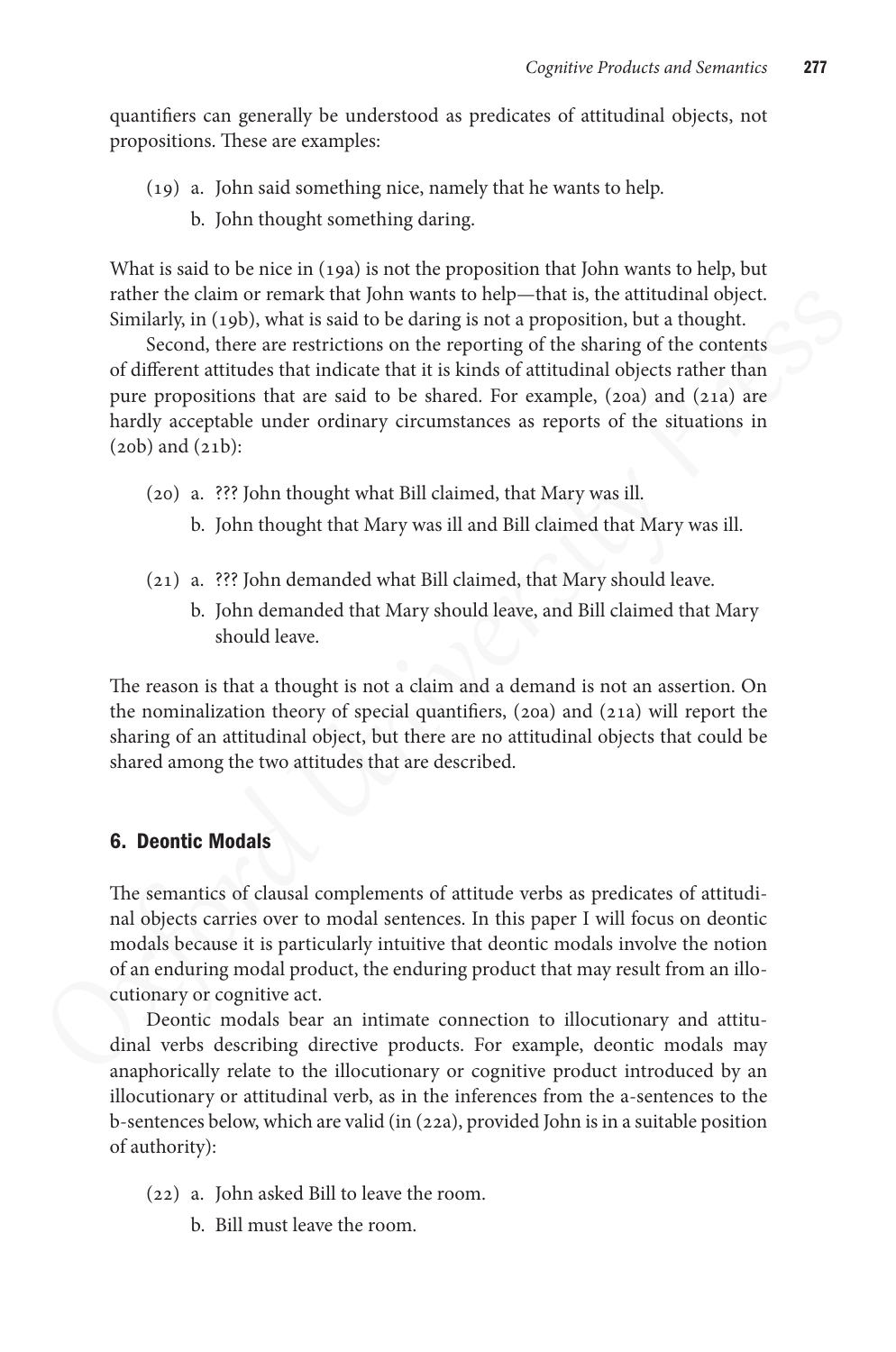(23) a. John promised to come.

b. John must come.

(22a) and (23a) involve illocutionary directive products, and (22b) and (23b) the associated enduring modal products, the obligations.

Deontic modals may also involve permissions as modal products, relating to a permissive illocutionary product, as below:

- (24) a. John allowed Bill to leave.
	- b. Bill may leave.

(24) a. John allowed Bill to leave.<br>
b. Bill may leave.<br>
b. Bill may leave.<br>
b. Bill may leave.<br>
b. Bill may leave.<br>
The those examples, deontic modals involve modal products associated with the illocutionary perduct podu In these examples, deontic modals involve modal products associated with the illocutionary product produced by a directive or permissive illocutionary act.<sup>35</sup> The modal products share the world-to-word/mind direction of fit as well as their satisfiers with the illocutionary products. The modal products are not identical to the illocutionary products, though. For one thing, modal products may endure beyond the act that established them, unlike illocutionary products. The difference manifests itself in that in  $(22)-(24)$  the modal verbs are in the present tense, whereas the antecedent illocutionary or attitudinal verbs are in the past tense. Modal products share their satisfaction conditions with the illocutionary products with which they are associated, but they do not share the life span and the actionrelated aspects of the latter.

Closely related to the quasi-anaphoric use of modal verbs, as in  $(22)-(24)$ , is a performative use of modal verbs. On the performative use, modals appear to serve the same purpose as the performative use of an illocutionary verb, given the right circumstances (and as such they pose a considerable challenge for the standard semantics of modals as quantifiers ranging over worlds). Thus the modals in (25b) and  $(26b)$  can have a performative use, just like the illocutionary verbs in  $(25a)$ and (26a), provided the speaker is in the right position of authority to establish an obligation or a permission:

- (25) a. I hereby ask you to leave.
	- b. You must leave.
- (26) a. I allow you to leave.
	- b. You may leave.

Whereas the performative uses of the sentences in  $(25a)$  and  $(26a)$  establish the products of the illocutionary acts that are explicitly being performed, the

<sup>&</sup>lt;sup>35</sup>The modal verbs *must* and *may* do not come with a nominalization describing products, which may cast some doubt on the presence of modal products. This does not generally hold, though. *Need*, which is also a modal verb, does have a nominalization *need.* Moreover, the modal adjectives *possible* and *necessary* come with the nominalizations *necessity* and *possibility*.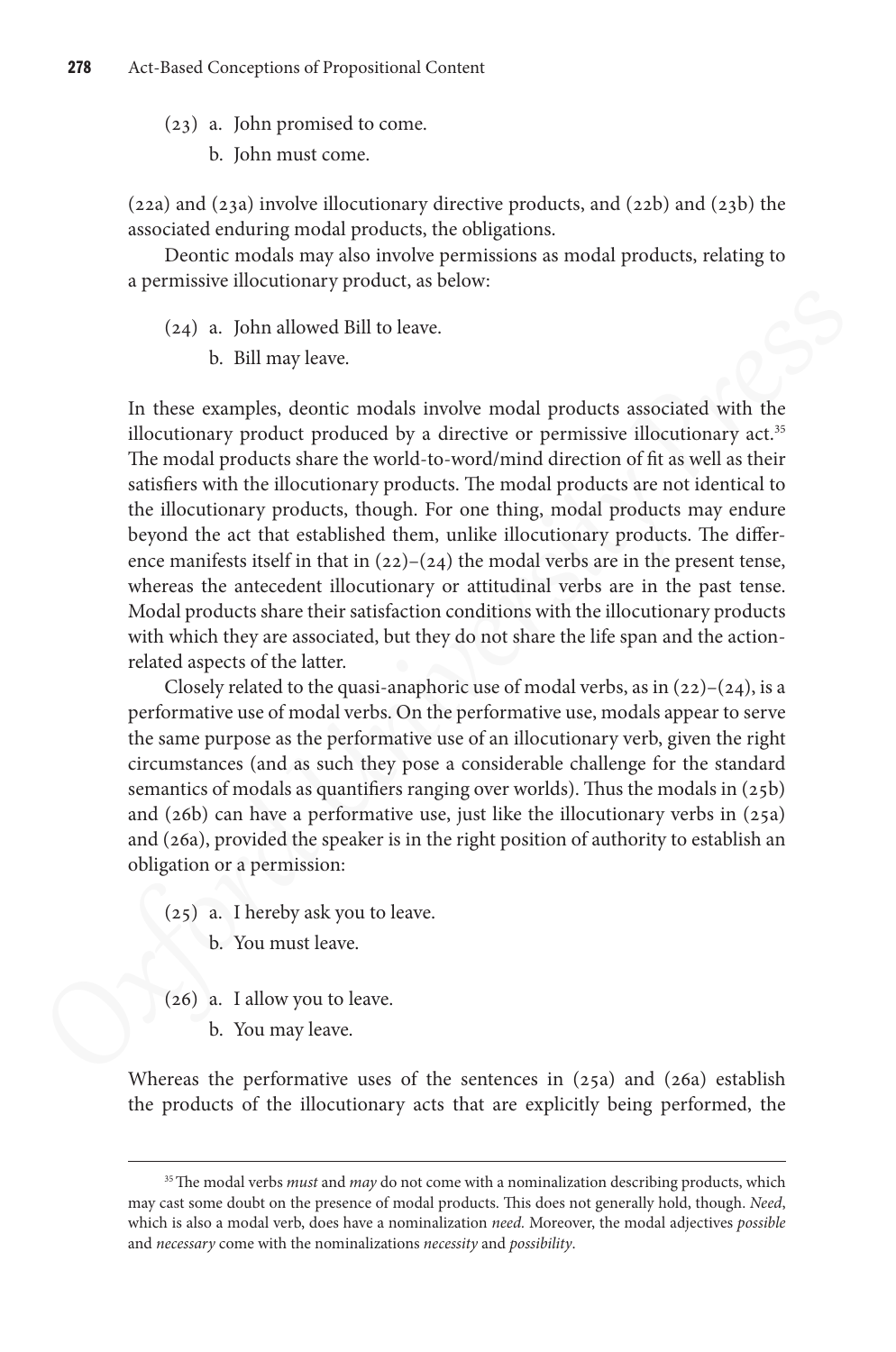performative uses of the modal sentences establish modal products, which would be associated with the relevant illocutionary products.

Deontic modals may also involve modal products of the sort of laws, rules, or conditions of various sorts that need not be associated with the directive products associated with illocutionary verbs.

In all cases, the modal itself underspecifies the nature of the product. *Must* and *may*, on the deontic reading, just specify that the modal product involves a world-to-word direction of fit with actions acting as satisfiers. The purpose of the complement or prejacent of the modal then is to characterize the satisfiers.

Turning now to the semantics of modal sentences, I will take the Davidsonian implicit arguments of deontic modals to be the modal products themselves, rather than events. In order to ensure a parallel with the semantics of attitude verbs, the product function *prod* will apply to the Davidsonian implicit argument of modals as well, simply mapping a modal product onto itself. The logical form of (27a), with the clausal-complement-taking modal verb *need*, will then be as in (27b):

(27) a. Bill needs to leave.

b. ∃d(need(d, Bill) & [*Bill to leave*](prod(d)))

(28a), with a deontic modal of permission, will be assigned the very same logical form as  $(27a)$ , as in  $(28b)$ :

- (28) a. Bill is allowed to leave.
	- b. ∃d(is allowed to(d, Bill) & [*Bill to leave*](prod(d)))

Earlier, the semantic value of a sentence *S* was given as the property of objects to have as exact satisfiers truthmakers of *S*, as repeated below:

$$
(7) \quad [S] = \lambda d[\forall s(s \parallel d \rightarrow s \parallel S)]
$$

world. To word direction of the vith actions acting as satisfars. The purpose of the<br>complement or prejacent of the modal then is to characterize the satisfers.<br>
Thruing now to the semantics of modal sentences, ivell take This cannot be adequate, though, since then modals of necessity and modals of possibility would not be distinguished semantically. Given (7), (27a) would involve a modal object with the very same satisfaction conditions as (28a). But the permission for Bill to leave is not an obligation for Bill to leave. What distinguishes the permission from the obligation? Permissions allow certain actions, those they permit. Obligations allow for certain actions, those that comply with them, but they also exclude certain actions, those violating them. The permission for Bill to leave allows for actions of Bill leaving, but does not exclude any other actions. By contrast, the obligation for Bill to leave allows for actions of Bill's leaving and excludes actions of Bill's staying. That is, permissions have only satisfiers, whereas obligations have both satisfiers and violators. Also, illocutionary products can be distinguished in terms of having violators or not. An offer or an invitation has only satisfiers, but no violators; a request or an order has both satisfiers and violators.

The notion of violation as a relation between actions and modal or attitudinal objects matches Fine's (2012, 2014, forthcoming) notion of exact falsemaking, as a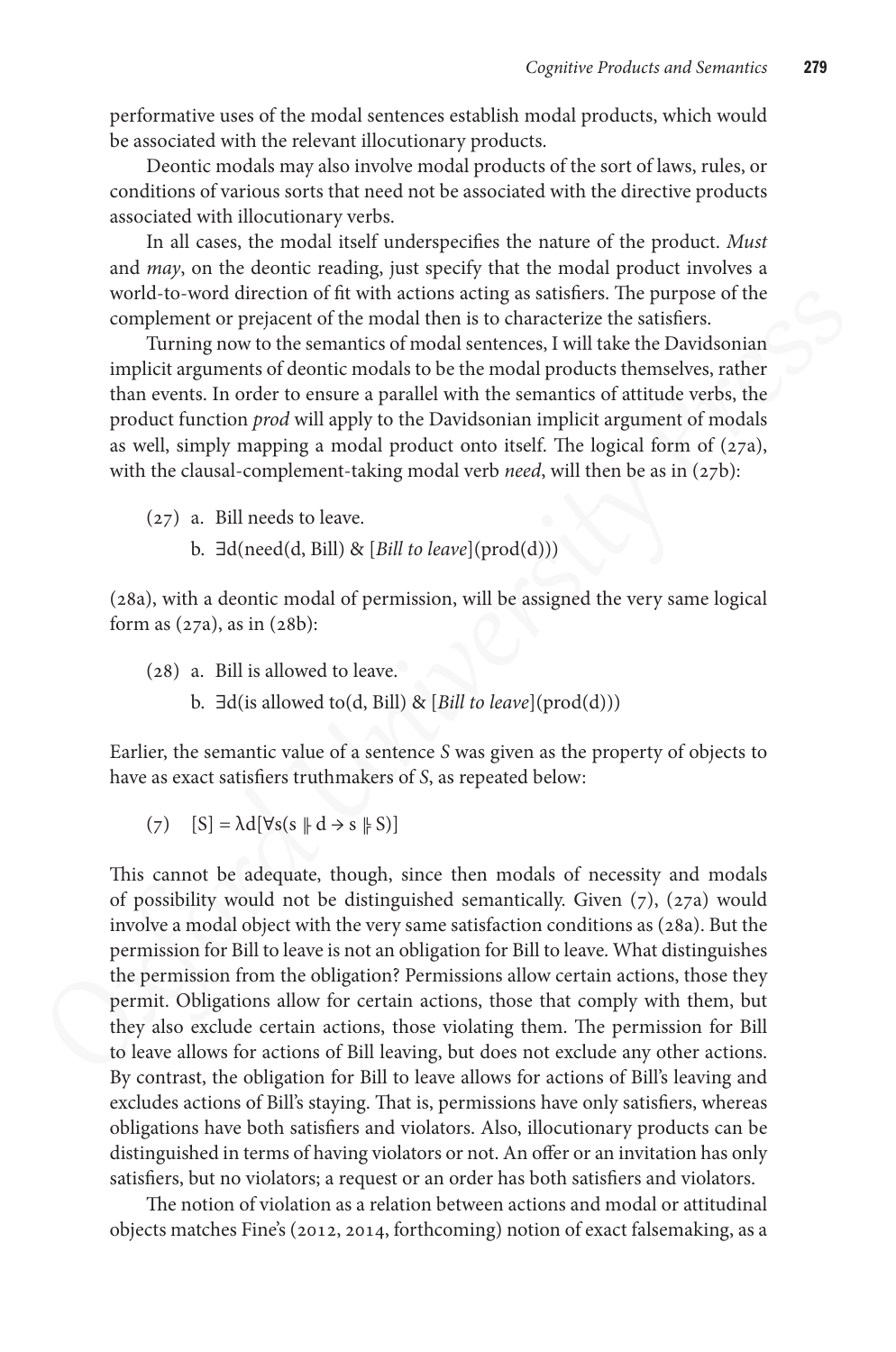relation between a situation or action and a sentence. Fine uses the notion of exact falsemaking for the truthmaking conditions of negative sentences, as below:

 $(29)$  s  $\parallel$  *not* S iff s  $\parallel$  S.

That is, a situation *s* is an exact truthmaker of a sentence *not S* just in case *s* is entirely relevant for the falsehood of *S*. The relation  $\parallel$  corresponds to the notion of violation as a relation between sentences and modal or attitudinal objects. With this notion, the meaning of sentences can now be reformulated as below, where  $\frac{1}{2}$ is the relation of (inexact) falsemaking:

$$
(30) [S] = \lambda d[\forall s(s \parallel d \rightarrow s \parallel S) \& \forall s(s \parallel d \rightarrow s \parallel S)]
$$

That is, a sentence *S* expresses the property that holds of a modal or attitudinal object *d* just in case every exact satisfier of *d* is a (possibly inexact) truthmaker of *S* and every exact violator of *d* is a (possibly inexact) falsifier of *S*. In the case of permissions, of course, the second condition is vacuously fulfilled.

On this account, modals of necessity and modals of possibility lead to exactly the same logical form, but they involve different sorts of modal objects, with different satisfaction and violation conditions. This presents a very different approach to the semantics of modal sentences from the standard one based on quantification over possible worlds, and it sets out the challenge to account for the various logical relations among modal sentences that standard modal logic has dealt with, a challenge this paper will not aim to address, but that must await another occasion.

or votation as reaturon enevera sentences and monal or attutuntan of pectrical states. With the relation of (inexact) falsemaking:<br>
(30) [S] =  $\lambda d$  [vs6  $\mu$  d  $\rightarrow$  s  $\mu$  S vs6  $\pm$  d  $\rightarrow$  s  $\pm$  S)]<br>
That is, a sentenc The semantics of sentences with a performative use of a modal will be parallel to the semantics of sentences with a performative use of an illocutionary verb. This first requires some remarks, though, about the semantics of independent sentences. Independent sentences can be assigned the very same property of attitudinal and modal objects specifying their satisfaction conditions in (30). With the literal use of a sentence *S*, the property *S* expresses is meant to characterize the illocutionary product the speaker intends to produce with his utterance (and thereby the performance of the relevant illocutionary act). The property given in (30) covers both declarative and imperative sentences, though the satisfaction relation relating satisfiers to assertions is different from that relating satisfiers to the illocutionary product associated with an imperative. Assertions involve a word-world direction of fit, whereas the illocutionary products associated with imperatives, requests, or permissions involve a world-word direction of fit.

Sentences with a performative use of an illocutionary verb, such as (25a) and (26a), will then express properties of illocutionary products, as indicated below:

- (31) a. λd[∃e(ask(e, speaker) & d = prod(e) & [(addressee) *leave*](d))]
	- b.  $\lambda d$ [ $\exists$ e(allow(e, speaker) &  $d = \text{prod}(e)$  & [(addressee) *leave*](d))]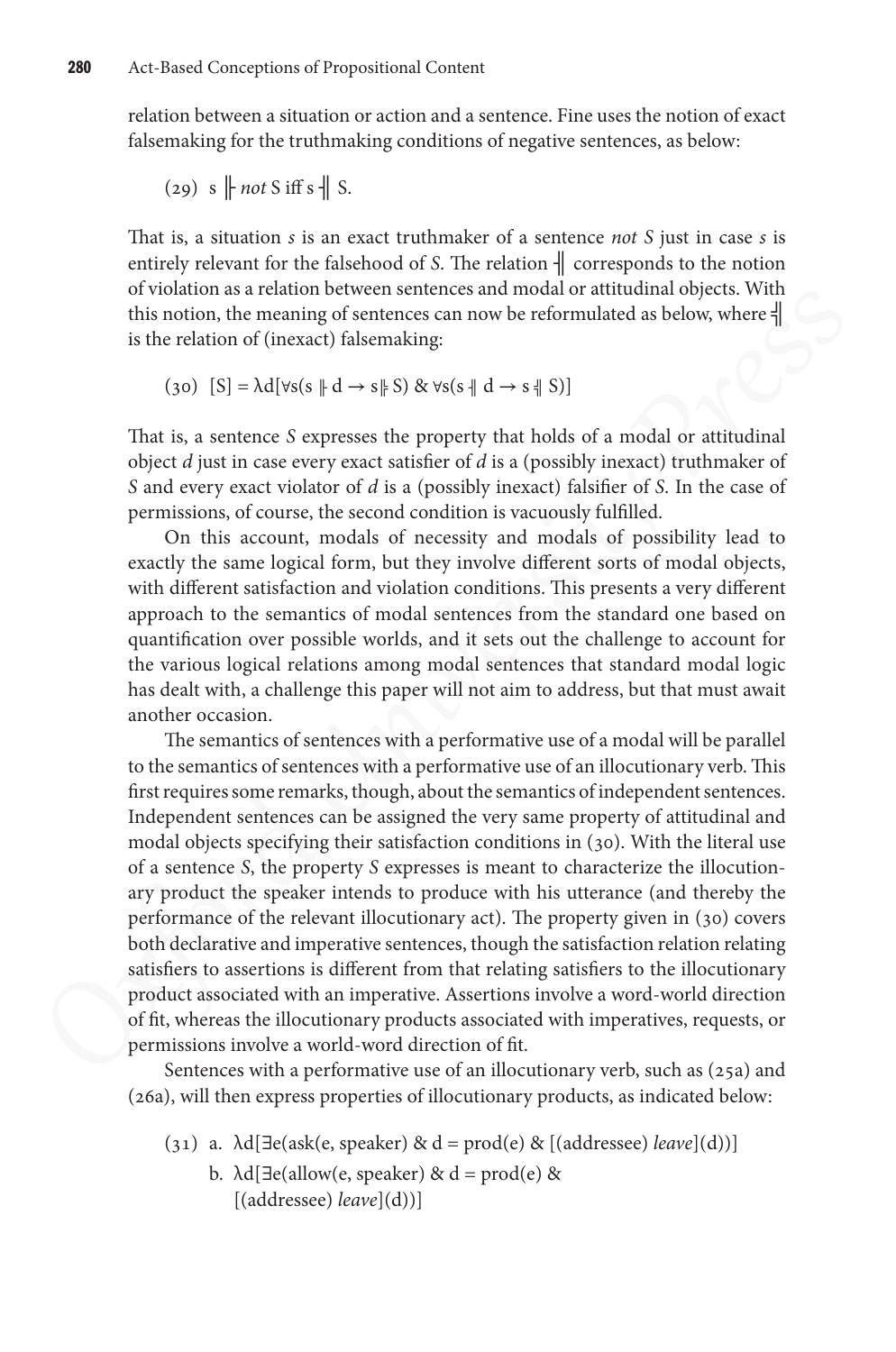That is, a performative use of an illocutionary verb leads to the sentence expressing a property of illocutionary products meant to characterize the product produced by uttering the sentence (and thereby performing an illocutionary act).

Similarly, sentences with a performative use of a modal, such as (25b) and (26b), will express properties of modal products, as below:

(32) a. λd[must(d) & [(addressee) *leave*](prod(d))] b. λd[may(d) & [(addressee) *leave*](prod(d))]

That is, a performative use of modals leads to the sentence expressing a property of modal products meant to characterize the modal product produced by uttering the sentence (and thereby performing an illocutionary act).

If deontic modals are associated with modal objects, it is expected that other modals are as well. Thus, ability modals should be associated with modal objects that are abilities (and have manifestations of the ability as satisfiers), epistemic modals should have epistemic products of some sort as associated modal objects, etc. To develop the account for other modals in detail has to await a different occasion, though.36 The main purpose of this section was to show that treating sentences as predicates opens up a new perspective not only for the semantics of attitude reports, but also for modal sentences. In both cases, the complement clause (or the prejacent of a modal auxiliary) specifies the satisfiers and possibly violators of the associated modal or attitudinal object.

# 7. Conclusion

b.  $\lambda$ d|may(d) & [(addressee) *leave*](prod(d))]<br>That is, a performative use of modals leads to the sentence expressing a property<br>of modal products meant to characterize the modal product produced by utering<br>the sentenc In this paper, I have outlined an account according to which sentences act semantically as predicates of attitudinal and modal objects. Attitudinal objects include the important category of cognitive products (besides) mental states. Cognitive products, I have argued, are to be understood in terms of the more general distinction between certain actions and the artifacts they may produce, on a par with laws and works of art and the acts that establish or create them. This means that accepting cognitive products as entities of their own, distinct from actions and abstract propositions, should go along with a more general recognition of (physically realized or abstract) artifacts as an ontological category of their own, consisting of mind-dependent entities distinct from mental events and abstract objects. Cognitive products are as concrete as the corresponding mental events or speech acts. The latter, however, are unsuitable for the roles that propositions were supposed to play, namely as truth-bearers and the bearers of the contents of attitudes. Being cognitive entities with essential truth or satisfaction conditions, cognitive products, and more generally attitudinal objects, are able to play roles similar to that of propositions, but without

<sup>&</sup>lt;sup>36</sup> For more on the semantics of modals as predicates of modal, objects see Moltmann (2015a).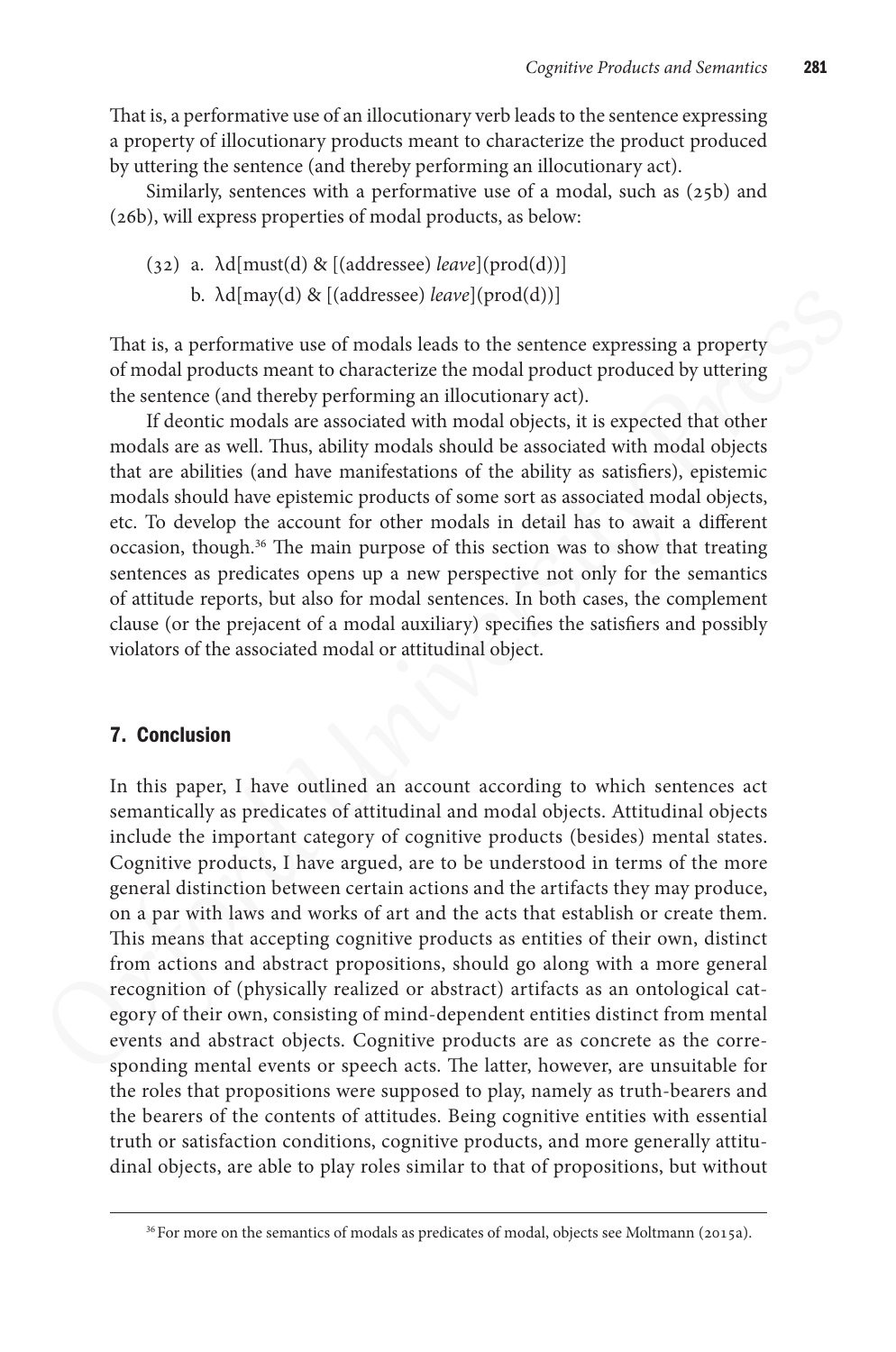leading to the conceptual problems that arise when propositions are identified with formal abstract objects.

Cognitive products play the role of products rather than objects of mental acts such as thinking and judging. This is reflected in a different semantic analysis of attitude reports than the standard Relational Analysis, namely an analysis on which clausal complements of attitude verbs do not provide arguments of a relation expressed by the attitude verb, but rather act as predicates of either the product of the event argument of the verb or of its mental state argument. An important feature of this account is its neutrality as to how cognitive or illocutionary products or mental states are to be conceived. Clausal complements of attitude verbs only give the satisfaction conditions of the relevant attitudinal objects; they do not have semantic values that, as such, act as the objects or contents of attitudes.

### Appendix 1: A Distinction between Physical Actions and Physical Products?

product of the event argument of the velob or of is mental state argument. An unique important feature of this account is its neutrality as to how cognitive or illocution<br>ary products or mental states are to be concerived If the distinction between the cognitive and illocutionary products and actions that set them up falls under the more general distinction between artifacts and the actions that create them, then the distinction should not extend to a distinction between physical actions and physical products. Twardowski's (1912) own view, however, was that the action-product distinction includes the distinction between physical actions and their products, such as that between an action of walking and a walk, an act of jumping and a jump, and the act of screaming and the scream. Certainly, a walk cannot be considered an artifact produced by an act of walking. Similarly, a jump can hardly be considered an artifact resulting from a jumping. (An exception may be a jump performed at a competitive sports event, in which case the jump is meant to fulfill or set certain standards or be the object of certain standards of evaluation. This is not so for a jump as the byproduct of an act of escaping. The same holds for an explicitly intended scream as opposed to a scream that is the byproduct of an event of shock or agitation.) Linguistically, though, the same sorts of nominalizations are used for physical products as for cognitive and illocutionary products: *jump, scream*, and *walk* are morphologically on a par with *belief, claim*, and *hope*. This is what may have led Twardowski to embracing a physical action-product distinction.

Nominalizations like *walk, jump, scream, belief, claim*, and *hope* differ from gerunds in one common respect, and that is that they are count nouns rather than mass nouns. Count nouns typically apply to entities viewed as integrated wholes, whereas mass nouns apply to entities not viewed as integrated wholes (Moltmann 1997). The count character of *walk, jump*, and *scream* manifests itself in that such nouns describe events that may have "gestalt" properties and are viewed as wholes, which is not the case for gerunds. This difference is reflected in the way evaluative properties apply. If Mary's dance was unusual, it may be so just because of the very beginning and the very end. But if Mary's dancing was unusual, then unusualness pertains to Mary's dancing throughout the time it evolves. Similarly, *amazing*, when applying to "John's scream,"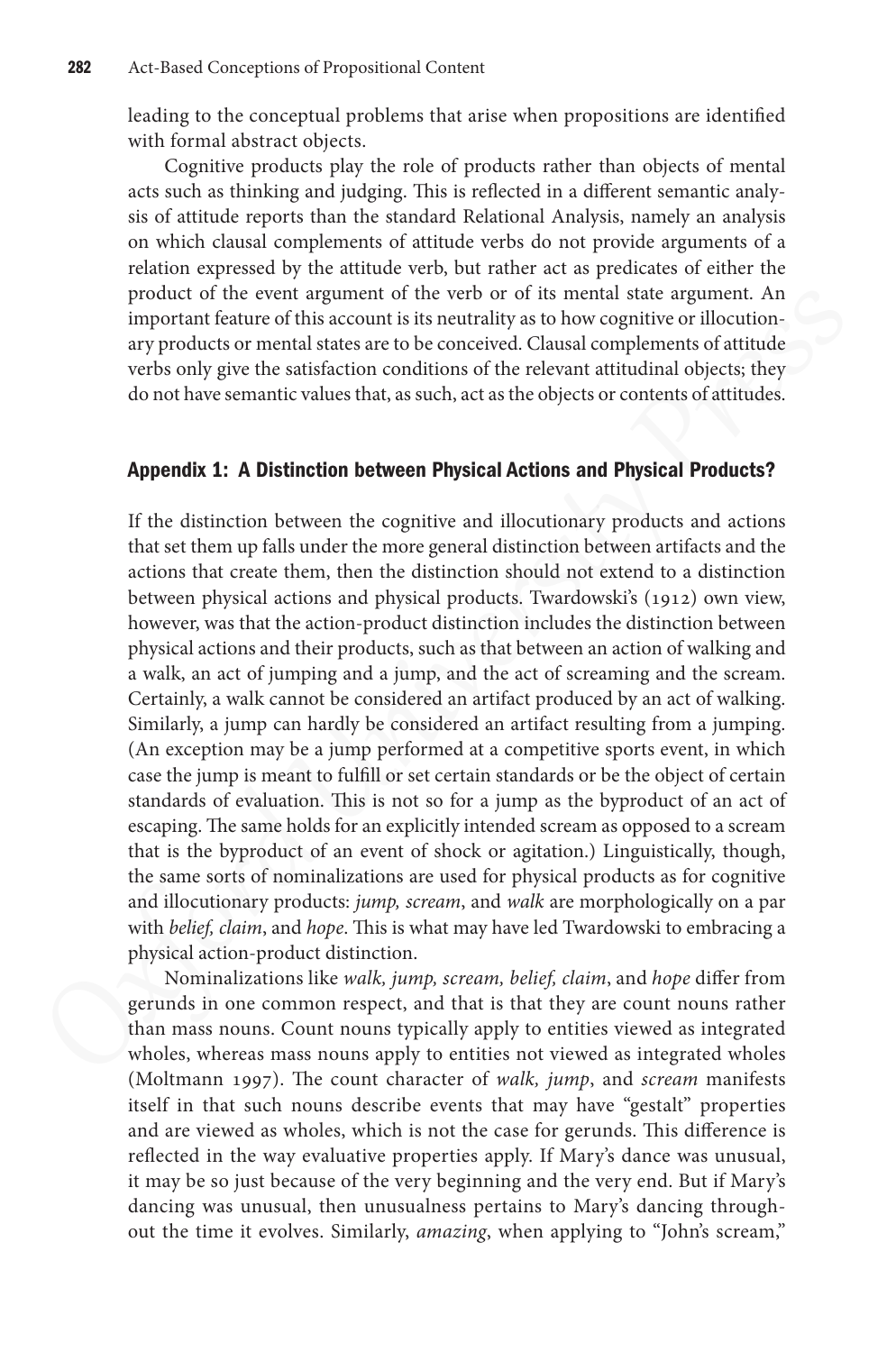naturally evaluates John's scream as a whole, whereas when applying to "John's screaming," it evaluates an activity throughout the time it goes on. Cognitive and illocutionary products are generally described by means of count nouns (which means they are generally viewed as integrated wholes; for example, in view of the unity of their representational content), whereas the corresponding actions or states are described by means of mass nouns when using gerunds (though not when using action and state sortals, as in *speech act* or *mental state*). But the mass-count distinction is a more general distinction and may have given rise to the appearance of a distinction between physical actions and physical products.

# Appendix 2: The Neo-Russelian Analysis of Attitude Reports and the Trope-Theoretic Analysis of Cognitive Products

state). But the mass-connt distinction is a more general distinction and may<br>have given rise to the appearance of a distinction between physical actions and<br>physical products.<br>**Appendix 2: The Neo-Russelian Analysis of Att** In previous work (Moltmann 2013a, chap. 4), I had pursued a trope-based account of attitudinal objects within the neo-Russellian Multiple Relations Analysis of attitude reports (Russell 1912, 1913, 1918). This account had treated cognitive and illocutionary product and mental states exactly alike ontologically, and it involved a very different semantics of attitude reports than the one on which clausal complements are treated as predicates of the product of the event argument of the verb. This appendix will present some difficulties both for the neo-Russellian analysis and the trope-based account of attitudinal objects.

According to the neo-Russellian analysis, (1a) has the logical form in (1b):

- (1) a. John thinks that Mary is happy.
	- b. THINK(John; [*happy*], Mary)

Here THINK is a multigrade predicate in its second position, taking the relevant propositional constituents as arguments in that position—that is, the property of being happy and Mary.<sup>37</sup>

Within the multigrade argument place, there will be different positions for different semantic roles, in particular one distinguished position for a property (or relation), meant to be predicated of the other arguments, as well as further argument positions matching the argument positions of the property (or relation). A given place in the multigrade position of an attitude verb may itself be multigrade. The structure of the multigrade position matches a structured proposition, on a standard conception of a structured proposition, though now viewed as an ordered plurality of propositional constituents (in the sense of a plurality as "many," not as "one," cf. Taylor and Hazen 1992).

<sup>&</sup>lt;sup>37</sup> For the notion of a multigrade predicate, see Oliver and Smiley (2004). Russell actually took attitude verbs to specify different relations in different syntactic contexts. Making use of multigrade predicates was not an option available to Russell; see Griffin (1985).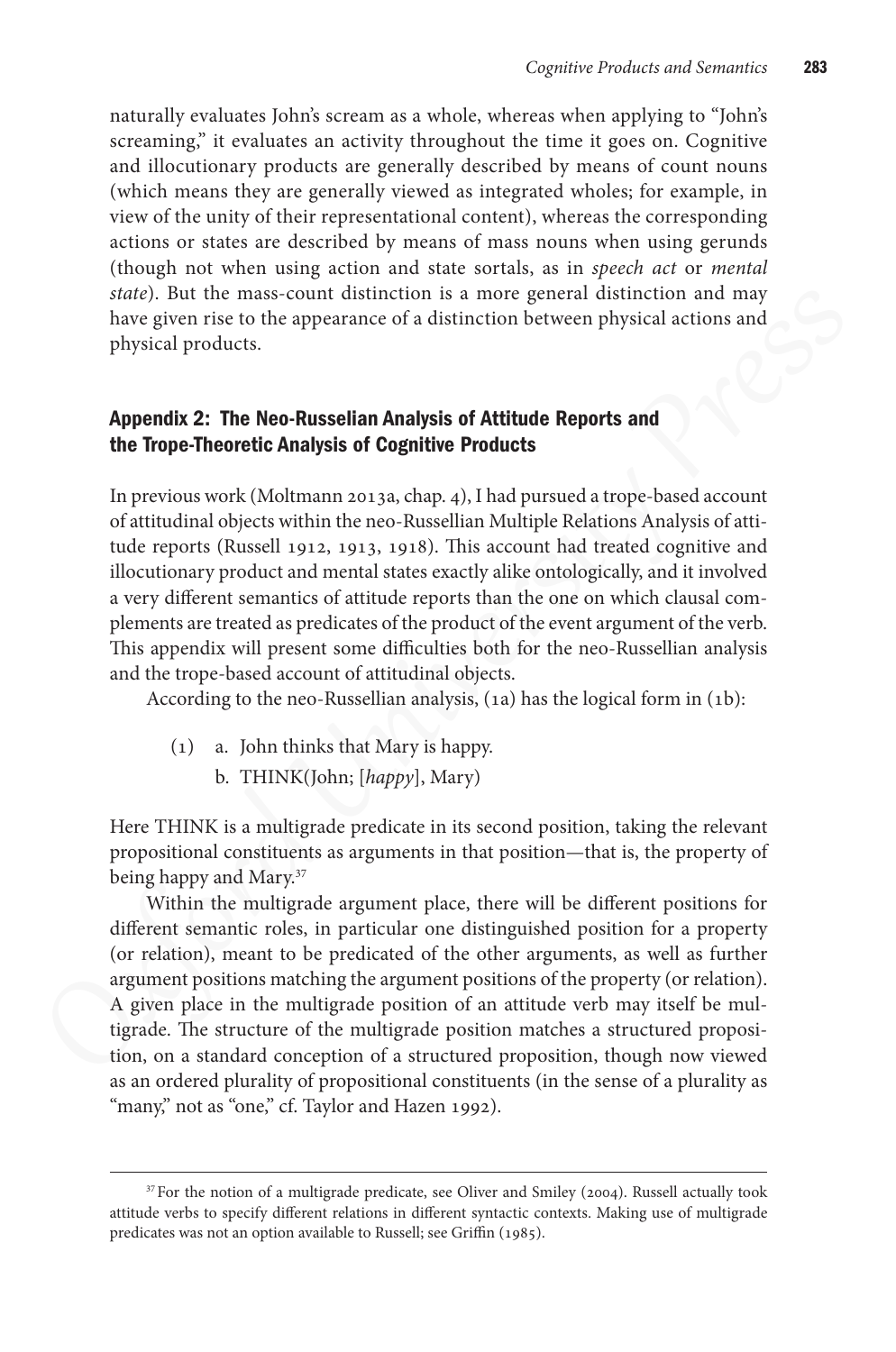so on. As on act-based views in general that take acts of predication to be con-<br>stitutive of propositional content, the predicational act should apply only to the<br>meaning of the highest predicate or operator in the embed The Multiple Relations Analysis of attitude reports (though not as such intended by Russell himself) can be considered a formal match for the view that attitude verbs describe acts of cognitive predication, relating an agent to the propositional constituents so as to ensure a unified and truth-directed propositional content (Jubien 2001; Moltmann 2003b, 2013a, chap. 4; Soames 2010). On the analysis in (1b), the attitude verb describes an attitude-specific act of predication, such as predication in the thinking way, in the judging way, the claiming way, and so on. As on act-based views in general that take acts of predication to be constitutive of propositional content, the predicational act should apply only to the meaning of the highest predicate or operator in the embedded sentence. And as on act-based views in general that take acts of predication to be constitutive of propositional content, this means that embedded sentences that are not of the simple subject-predicate sort pose a significant challenge. Thus, the belief-predicational act described by *believes* targets negation only in *John believes that Mary did not win the race*, and disjunction only in *John believes that Mary won the race or Bill did*, since neither sentence implies that John believes that Mary won the race. This raises the question, What are those operators or connectives predicated of? An obvious answer would be that they are predicated of attitudinal objects of the most general sort, such as "thoughts" or mere "entertainings." However, this is not easy to reconcile with the apparent syntactic structure of the relevant sentences, and it leads to difficulties for attitudes attributed to animals and small children (Soames 2015).

Another problematic feature for the neo-Russellian analysis is a commitment to predicates standing for properties. Properties expressed by predicates, given the neo-Russellian analysis, will have to be given the status of objects, since they act as arguments of the multigrade attitudinal relation. Clearly, there are reasons to avoid such a commitment, which is in fact incompatible with the overall tropenominalist ontology pursued in Moltmann (2013a).

The neo-Russellian analysis lends itself to a particular way of conceiving of the distinction between actions and their cognitive products, based on the notion of a *trope*, or the notion of a particularized property.38 On the trope-theoretic account in Moltmann (2013a, chap. 4), both actions and products are conceived of as tropes, but as complex tropes of different sorts. This account differs fundamentally from the one pursued in this paper, in that it considers the relation between actions and products not a causal relation between an action and the (abstract) artifact it produces, but rather one of "alternative constitution". That is, on the trope-theoretic account, actions and products are based on the same goings-on in the world, but individuated differently so as to bear different sorts of properties.<sup>39</sup>

<sup>&</sup>lt;sup>38</sup> Williams (1953) is the classic modern reference on tropes.

<sup>&</sup>lt;sup>39</sup>The trope-theoretic account would also apply to the distinction between states as described by gerunds (believing, intending, desiring) and states as described by nominalizations of the sort *belief, intention*, and *desire*. This may be an advantage if one takes that distinction to be an ontologically substantial one.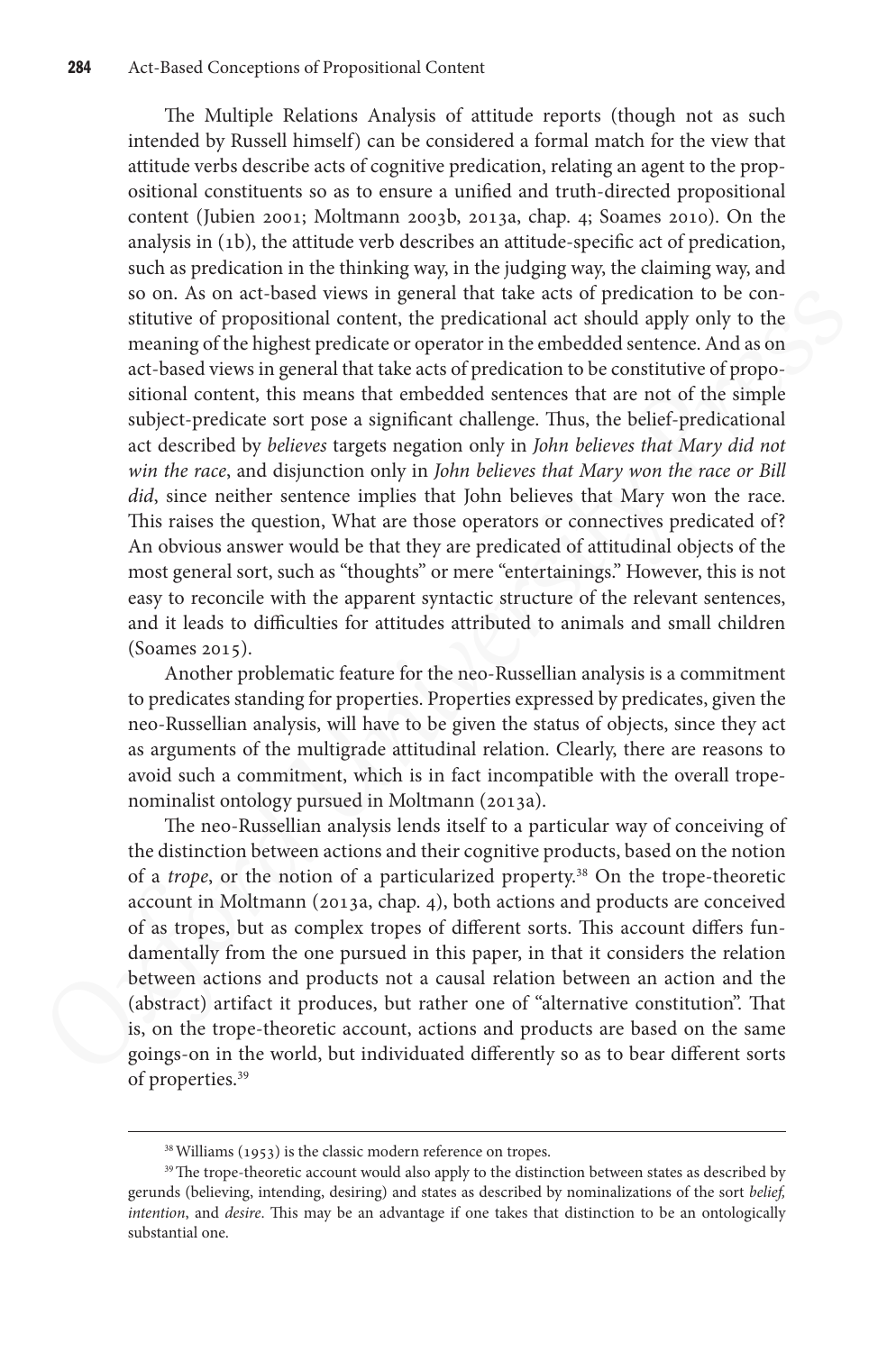One important characteristic of tropes is that they depend for their existence and identity on their bearer. Two tropes that have different bearers cannot be identical, but they can be similar if they instantiate the same property. Tropes that are instances of the same natural property are exactly similar ("the same"). The redness of the tomato is "the same as" the redness of the apple if the very same shade of redness is instantiated in the tomato and in the apple. Besides monadic tropes, there are relational tropes, which are the particular manifestations of an n-place relation in n objects. A trope like "Socrates' wisdom" is a first-level trope: it has as its bearer an individual. A second-level trope is, for example, "the greatness of Socrates' wisdom," which has as its bearer a (first-level) trope.

relation in n objects. A trope like "Socrates" wisdom" is a first-level trope it has the same sits bearer an individual. A second-level trope is, for example, "the greatness of Socrates" wisdom," which has as it sbeare a On the trope-theoretic account of the action-product distinction, both products such as "John's thought that S" and actions such as "John's thinking that S" are viewed as tropes, though as different kinds of complex tropes. Events (including actions) are, on that account, instantiations of temporal transition relations among tropes, or relational tropes consisting in the instantiation in times of temporal precedence relations among lower-level tropes. A very simple example is an event that consists in the transition from  $P(a)$  to  $Q(a)$  for some individual *a* and contrary properties *P* and *Q*. This event would be the instantiation in times *t* and *t*' of the relation  $\lambda t$  *t*'[*P<sup>t</sup>*(*a*) & *t* < *t*' & *Q<sup>t</sup>*(*a*)]; that is, the relation that holds of times *t* and *t*' if *P* holds of *a* at *t* and *Q* holds of *a* at *t*' and *t* (immediately) precedes *t*'. Temporal transitions conceived as tropes in this way seem to have just the sorts of properties that events have. For example, for two transitions to be exactly similar, the properties and individuals involved need to be the same, but the times (the bearers of the tropes) do not. Moreover, since a trope ontologically depends on its bearer, the time of occurrence will be essential to an event conceived as a transition.

Attitudinal objects on the trope-theoretic account are instances of attitudinal or illocutionary multigrade relations, but in the sense of *quasi-relational tropes*. Quasi-relational tropes are monadic tropes instantiating object-dependent properties based on relations. Whereas "the relation between John and Bill" is a relational trope, "John's relatedness to Bill" is a quasi-relational trope. As quasirelational tropes, attitudinal objects were considered instantiations in an agent of complex properties of the sort  $\lambda x$ [think(x; [happy], Mary)]. The attitudinal object John's thought that Mary is happy will then take the form  $f(\text{John}, \lambda x[\text{claim}(x; C_{1},$  $\ldots$ ,  $C_{\rm n}$ )]), where *f* is the function mapping an agent and a property to the instantiation of the property in the agent at the relevant time. Conceiving of attitudinal objects as quasi-relational tropes appears to explain their distinctive characteristics. Being quasi-relational tropes, two attitudinal objects are exactly similar or "the same" just in case they involve the same attitudinal mode and the same propositional constituents. They may differ in the agents involved (the bearers of the quasi-relational tropes). As instances of cognitive predication relations, attitudinal objects will be truth- (or satisfaction-)directed (since this is what predication aims for). Finally, the time of occurrence may be only accidental to an attitudinal object. An attitudinal object as the instantiation of an attitudinal property need not involve the time of that instantiation as an essential component. In the case of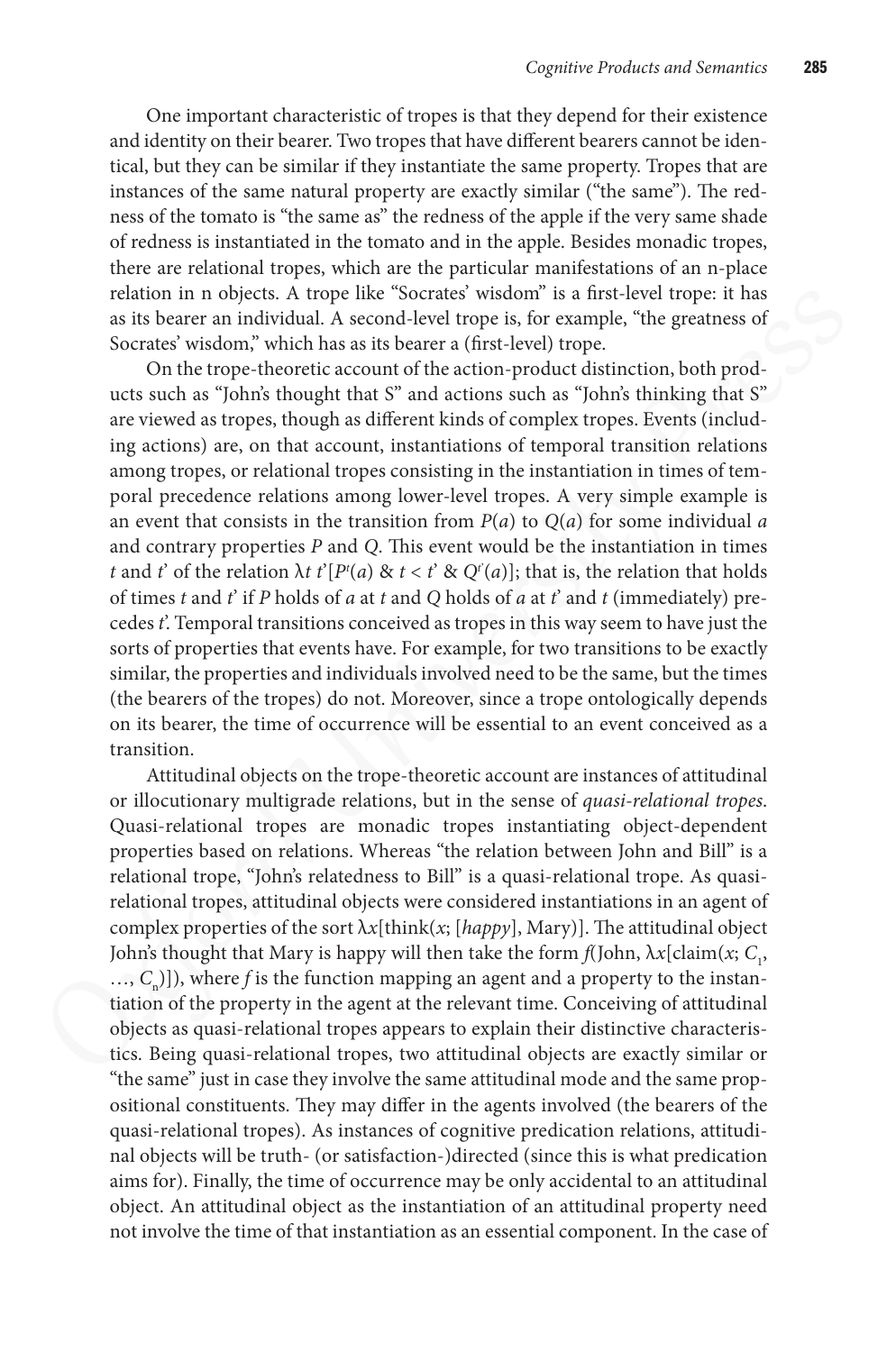events, by contrast, times are the bearers of the transition tropes themselves and thus essential.40

The trope-theoretic account, even though it appears to explain the properties that distinguish actions and their cognitive products, faces a range of difficulties.

First, by considering events to be features of times and attitudinal objects to be features of agents, the account carries a rather counterintuitive element, particularly with respect to the spatial location of events and attitudinal objects. Events are generally spatially located, but it is not clear how that can be so if events are features of times. The spatial location of thoughts and beliefs is less obvious, but clearly screams can hardly be viewed as features of agents, sharing their location. Also, the notion of a quasi-relational trope is not easy to make sense of; in fact, even the notion of a relational trope is a controversial one.<sup>41</sup>

are generally postally located, but it is not clear how that can be so if events are<br>frastures of times. The spatial location of thoughts and beliefs is less obvious, but<br>clearly screams can hardly be viewed as features of A second issue for the trope-theoretic account is its lack of generality if cognitive and illocutionary products are considered ontologically on a par with artifacts in general. Materially realized artifacts certainly cannot be viewed as features of agents. Cognitive products, recall, may themselves have a material realization (such as the physical products of illocutionary acts of writing). This also holds for auditory psychophysical products such as a shout, a claim, or a whisper. The tropetheoretic account of attitudinal objects appears inapplicable to physically realized cognitive products.

Another serious problem for the trope-theoretic account is that it takes all attitudinal objects to be directly constituted by acts of predication. This raises difficulties for sentences that are not of the subject-predicate sort, and for implicit attitudes and mental states. There is no flexibility in the trope-theoretic account to accommodate these.

The account pursued in this paper contrasts with the trope-theoretic account, in that it is designed toward the generality of the action-product distinction. It does not require all products to be constituted by acts of predication and propositional constituents. In particular, the semantics is neutral as to how particular types of cognitive, illocutionary, and modal products are to be conceived ontologically. Sentences just serve to characterize them in terms of their truthmakers or satisfiers. It leaves the nature of cognitive products a matter for the philosophy of mind rather than making it a concern for semantic theory.

That said, the semantics ultimately will have to be complemented by a formal ontological theory of abstract and physically realized artifacts that will account for their distinctive characteristics.

<sup>40</sup>This account also appears to shed light on why products, but not actions, are treated as wholes (see Appendix 1). There is no problem for an agent (of a product) to instantiate a time-related property involving an interval as a whole, but properties involving the interval as a whole can hardly play a role in instances of temporal transition properties in subsequent times.

<sup>41</sup> See Campbell (1990).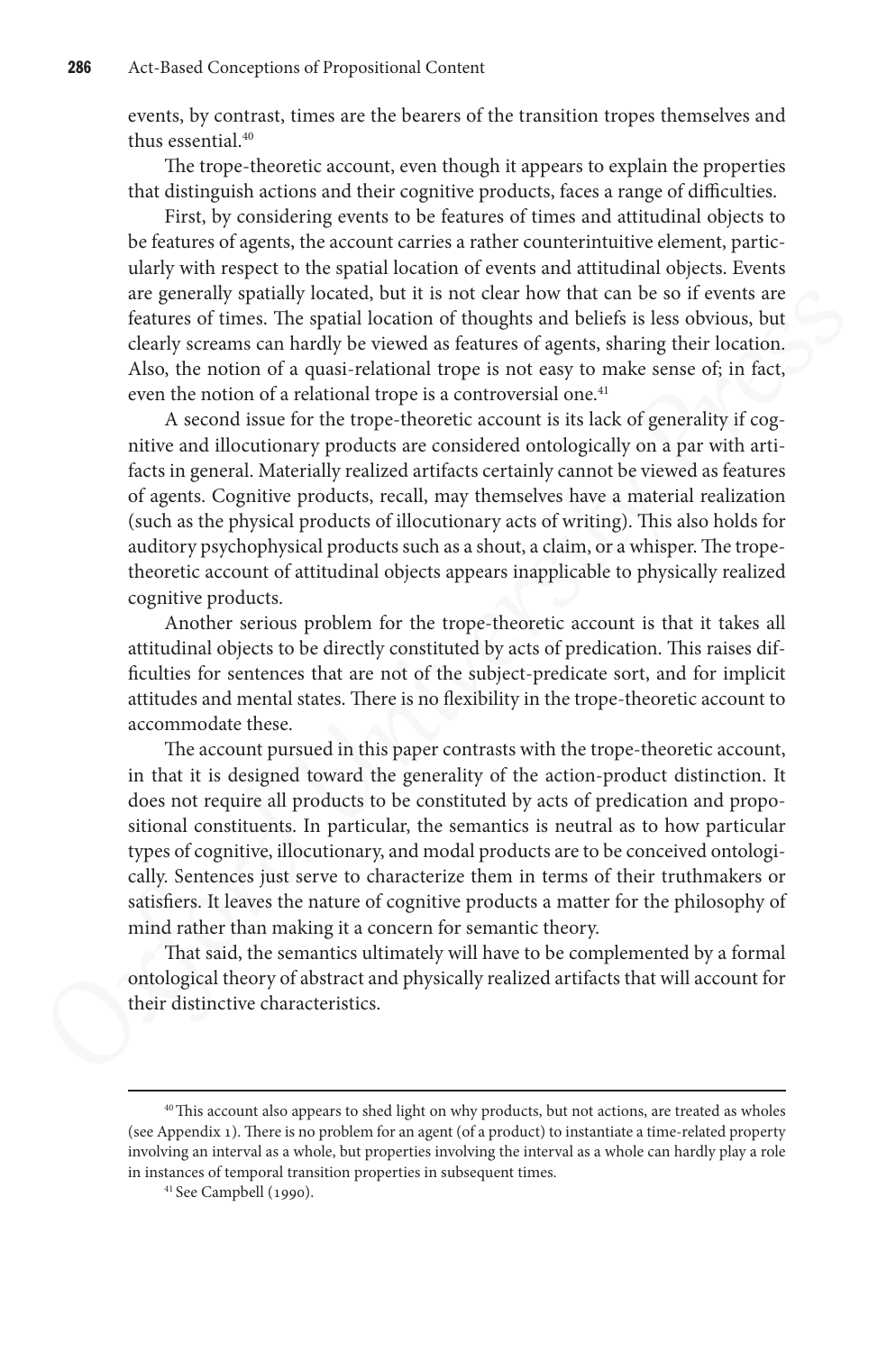### Acknowledgments

I would like to thank audiences at NYU, the Universities of California at Berkeley, Leeds, Tubingen, Konstanz, British Columbia (Vancouver), and Rutgers, and the ESPP Meeting in Noto (Sicily), as well as Kit Fine, Bob Matthews, and Stephen Schiffer. Special thanks also to Arianna Betti and Wioletta Miskiewicz for comments on a previous version of this paper.

#### References

Aune, Bruce. 1967. "Statements and Propositions." *Nous* 1: 215–29.

- Bach, Kent. 1997. "Do Belief Reports Report Beliefs?" *Pacific Philosophical Quarterly* 78: 215–41.
- Betti, Arianna. 2006. "Semiternal Truths: The Bolzano-Twardowski–Lesniewski Axis." *Poznan Studies Studies in the Philosophy of Science. And the Humanities* 89: 371–99.
- **References**<br>
Anne, Bruce. 1967. "Statements and Propositions" Now 1: 215–29.<br>
Mach, Kent. 1997. "To Belief Reports Report Beliefs?" *Pacific Philosophical Quarterly 78:*<br>
181cf., Ariama. 2006. "Semiterral Truths: The Boh ———. 2016. "Kazimierz Twardowski." In *The Stanford Encyclopedia of Philosophy*, edited by Edward N. Zalta. Stanford, CA: Center for the Study of Language and Information, Stanford University. http://plato.stanford.edu/entries/twardowski/.
	- Bobryk, Jerzy. 2009. "The Genesis and History of Twardowski's Theory of Actions and Products." In *The Golden Age of Polish Philosophy. Kazimierz Twardowski's Philosophical Legacy*, edited by Sandra Lapointe, 33–42. Berlin: Springer.
	- Brandl, J. L. 1998. "Twardowski's Distinction between Actions and Products." In *The Lvov-Warsaw School and Contemporary Philosophy*, edited by Katarzyna Kijania-Placek and Jan Wolenski, 23–34. Dordrecht, The Netherlands: Kluwer.
	- Campbell, Keith. 1990. *Abstract Particulars*. Oxford: Blackwell.
	- Cresswell, M. J. 1985. *Structured Meanings*. Cambridge, MA: Bradford.
	- Dennett, Daniel C. 1987. *The Intentional Stance.* Cambridge MA: MIT Press.
	- Deutsch, H. 1991. "The Creation Problem." *Topoi* 10 (2): 209–25.
	- Dubucs, Jacques, and Wioletta Miskiewicz. 2009. "Logic, Act and Product." In *Acts of Knowledge: History, Philosophy and Logic*, edited by Guiseppe Primiero and Shahid Rahman, 85–108. London: College Publications.

Fara Graff, D. 2013. "Specifying Desires." *Noûs* 47 (2): 250–72.

Fine, Kit. 1982. "The Problem of Non-existents. I. Internalism." *Topoi* 1: 97–140.

———. 2012. "Counterfactuals without Possible Worlds." *Journal of Philosophy* 109 (3): 221–46. ——— 2014. "Truth-Maker Semantics for Intuitionistic Logic." *Journal of Philosophical* 

- *Logic* 43 (2–3): 549–77.
- ———. forthcoming. "Truthmaker Semantics." In *Blackwell Philosophy of Language Handbook*.
- Frege, Gottlob. 1918–1919. "Der Gedanke: Eine logische Untersuchung." In *Beiträge zur Philosophie des deutschen Idealismus.* Band I, *1918–1919.* S. 58–77. Translated as "Thought," in *Collected Papers on Mathematics, Logic, and Philosophy*, edited by B. McGuinness, 351–72. Oxford: Blackwell.
- Griffin, Nicholas. 1985. "Russell's Multiple Relations Theory." *Philosophical Studies* 47:  $213 - 47.$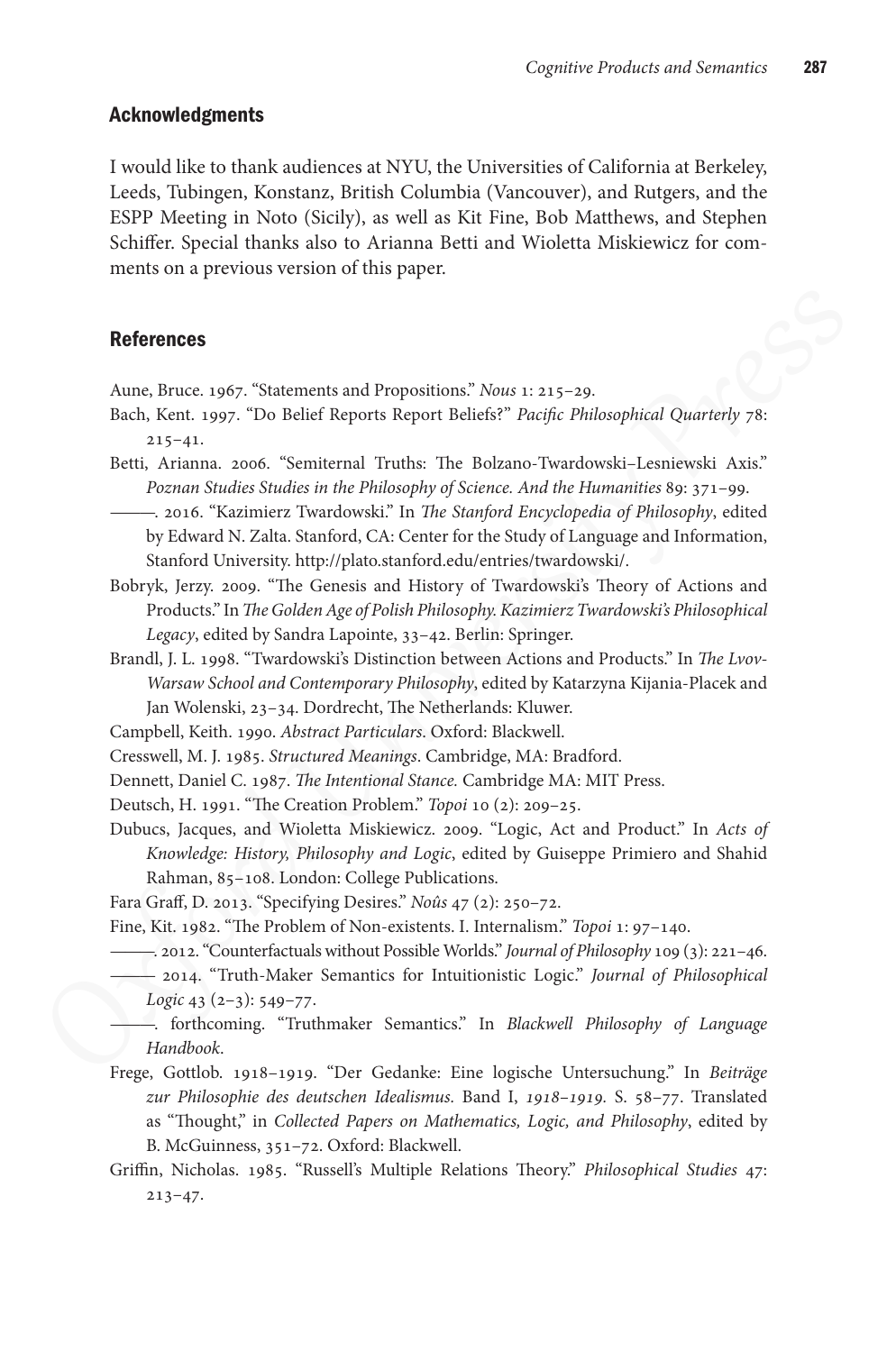Hanks, Peter W. 2007. "The Content-Force Distinction." *Philosophical Studies* 134: 141–64. ———. 2011. "Propositions as Types." *Mind* 120: 11–52.

- ———. 2015. *Propositional Content*. Oxford: Oxford University Press.
- Harves, Stephanie, and Richard S. Kayne. 2012. "Having 'Need' and 'Needing' Have." *Linguistic Inquiry* 43: 120–32.
- Ingarden Roman. 1931. *Das Literarische Kunstwerk*. Halle: Niemeyer.
- Jubien, Michael. 2001. "Propositions and the Objects of Thought." *Philosophical Studies* 104: 47–62.
- Kayne, Richard S. 2010. "Why Isn't *This* a Complementizer?" In *Comparisons and Contrasts*, 190–227. Oxford: Oxford University Press.
- Merricks, T. 2015. *Propositions*. Oxford: Oxford University Press.

Moltmann, Friederike. 1997. *Parts and Wholes in Semantics*. Oxford: Oxford University Press.

- ———. 2003a. "Nominalizing Quantifiers." *Journal of Philosophical Logic* 35 (5): 445–81.
- ———. 2003b. "Propositional Attitudes without Propositions." *Synthese* 135: 70–118.
- ———. 2004. "Nonreferential Complements, Derived Objects, and Nominalizations." *Journal of Semantics* 13: 1–43.
	- ———. 2013a. *Abstract Objects and the Semantics of Natural Language*. Oxford: Oxford University Press.
	- ———. 2013b. "On the Distinction between Abstract States, Concrete States, and Tropes." In *Genericity*, edited by Alda Mari, Claire Beyssade, and Fabio Del Prete, 292–311. Oxford: Oxford University Press.
- ———. 2014. "Propositions, Attitudinal Objects, and the Distinction between Actions and Products." In "Propositions," edited by G. Rattan and D. Hunter. Special issue, *Canadian Journal of Philosophy* 43 (5–6): 679–701.
	- ———. 2015a. "A Predicativist Semantics of Modals Based on Modal Objects." In *Proceedings of the 15th Amsterdam Colloquium*, edited by T. Brochagen, F. Roloefson, and N. Theiler, 296–302. Amsterdam: ILLC.
- Equality Press, North Markov (1991) In the Complement<br>tracers). The polaristics, Tassets America, T. 2015. Phonositars Corbid University Press,<br>Merricks, T. 2015. Prepositions: Oxford: Oxford: University Press,<br>Moltmann. ———. 2015b. "Truth Predicates in Natural Language." In *Unifying the Philosophy of Truth*, edited by Theodora Achourioti, Henri Galinon, José Martînez Fernández, and Kentaro Fujimoto, 57–84. Dordrecht, The Netherlands: Springer.
	- Moulton, Keir. 2009. *Natural Selection and the Syntax of Clausal Complementation*. PhD diss., University of Massachusetts, Amherst.
	- Oliver, Alex, and Timothy Smiley 2004. "Multigrade Predicates." *Mind* 113 (452): 609–81.
	- Prior, A. N. 1971. *Objects of Thought*. Edited by P. T. Geach and A. J. P. Kenny. Oxford: Clarendon.
	- Russell, Bertrand. 1912. *The Problems of Philosophy*, London: Williams and Norgate; New York: Henry Holt.
		- ———. 1913. *Theory of Knowledge*. Edited by E. Ramsden Eames. London: Unwin Hyman. Reprint, London: Routledge, 1993.
		- ———. 1918. "The Philosophy of Logical Atomism." *Monist* 28: 495–527; 29: 32–63, 190– 222, 345–380. Reprinted in *Logic and Knowledge*, edited by Robert Charles Marsh (London: Allen and Unwin, 1956), 177–281.
	- Schiffer, Stephen R. 1987. *Remnants of Meaning*. Cambridge, MA: MIT Press.
	- ———. 2003. *The Things We Mean*. Oxford: Clarendon Press.
	- Searle, J. 1983. *Intentionality*. Oxford: Oxford University Press.
	- Soames, Scott. 2010. *What Is Meaning?* Princeton, NJ: Princeton University Press.